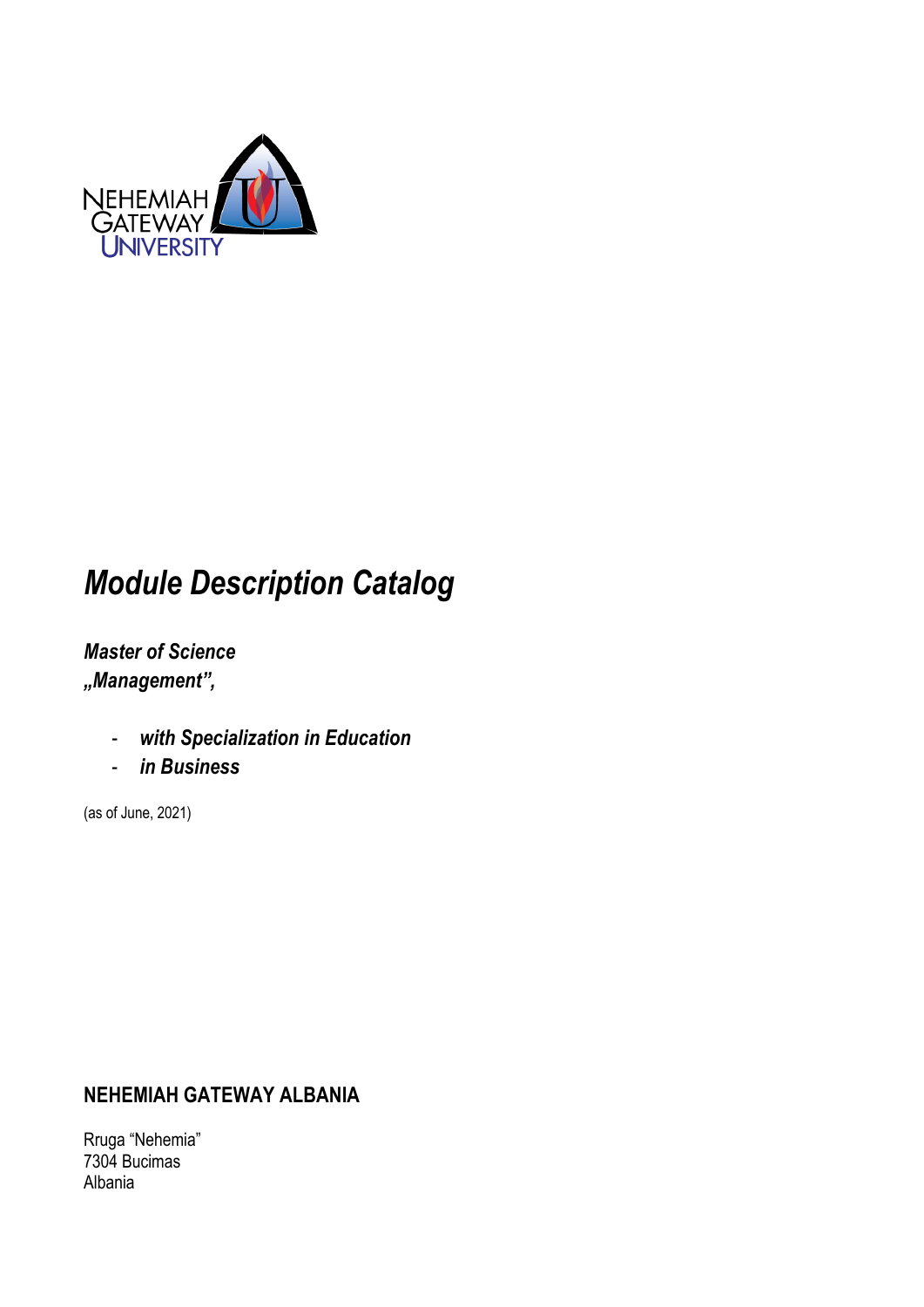### **Table of Content**

| 1. |  |
|----|--|
| 2. |  |
| 3. |  |
| 4. |  |
|    |  |
| 1. |  |
| 2. |  |
| 3. |  |
| 4. |  |
| 5. |  |
| 6. |  |
| 7. |  |
| 5. |  |
|    |  |
| 1. |  |
| 2. |  |
|    |  |
|    |  |
| 1. |  |
| 2. |  |
| 3. |  |
| 4. |  |
| 5. |  |
| 6. |  |
|    |  |
| 1. |  |
| 2. |  |
| 3. |  |
| 4. |  |
| 5. |  |
| 6. |  |
|    |  |
| 1. |  |
| 2. |  |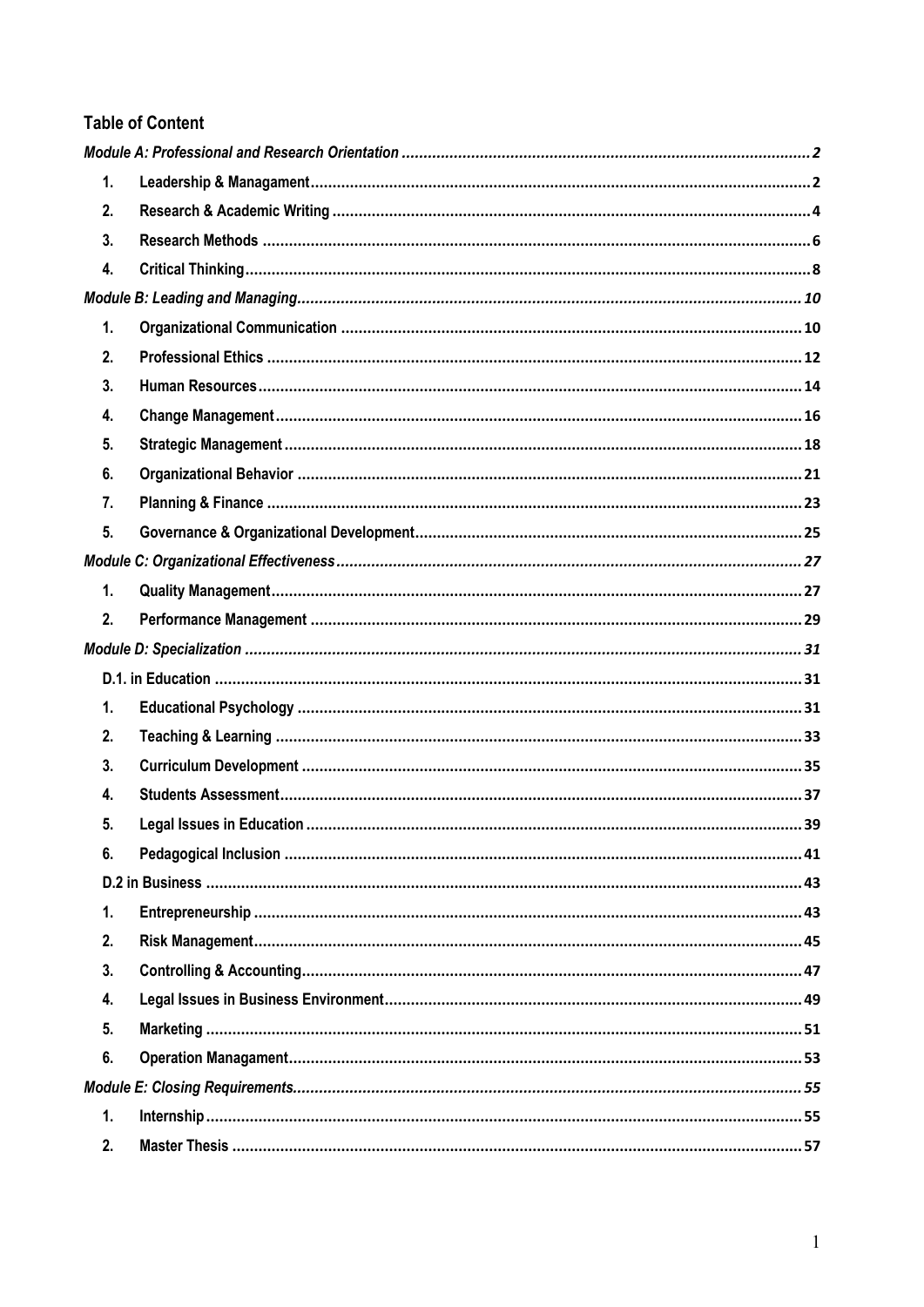### **Module A: Professional and Research Orientation**

| Code     | Type of the<br><b>Course</b> | <b>Semester</b> | <b>Contact</b><br>hours | Self-study<br>hours | <b>Hours</b><br><b>Total</b> | <b>Credits</b><br>(ECTS) |
|----------|------------------------------|-----------------|-------------------------|---------------------|------------------------------|--------------------------|
| $\circ$  | Compulsory                   | l / III         | 50                      | 100                 | 150                          |                          |
| Lecturer |                              |                 | Dr. Roy Atwood          |                     |                              |                          |
| Language |                              |                 | English / Albanian      |                     |                              |                          |

### **1. Leadership & Managament**

#### **Aim of the Course**

This Course provides an overview of theories, research, and best practices in leadership and organizational management. It introduces students to the knowledge, skills, best practices, and research needed to lead effectively in various management positions within a range of organizations (business, education, non-profits, etc.). Students will practice research, assessment, and management skills that will enable them to be effective organizational and group leaders and communicators. Students will participate in case studies, assessment activities, and use research and outcomes information for leading toward strategic goals and improving their organization, group, and themselves professionally. .

### **Learning Outcomes**

At the end of the course the students will be able to:

- Explain and evaluate various models of leadership and management
- Compare current theories of leadership and apply them appropriately to professional settings
- Recognize and evaluate leadership strategies
- Analyze the skills and dispositions required of leaders and managers and their interrelationships
- Identify and describe assessment approaches and outline organizationally appropriate criteria
- Reflect on the concepts and roles of assessment within institutions, and their relative strengths and weaknesses
- Explain and critique a range of models of leadership and management in different organizations
- Defend the legal and ethical requirements for leading groups and organizations effectively
- Understand and apply ethical principles appropriately in complex relationships and organizational situations with employees, institutions, and various community and public stakeholders
- Identify & evaluate dominant organizational leadership styles and practices.

| <b>Precondition(s)</b> | No |
|------------------------|----|
| <b>TURE</b><br>------  |    |

### **Required:**

Grint, K. (2010). *Leadership: A very short introduction*. Oxford, UK: Oxford University Press. Marquet, L.D. (2020). *Leadership Is Language: The Hidden Power of What You Say & What You Don't*. New York, USA: Portfolio/Penguin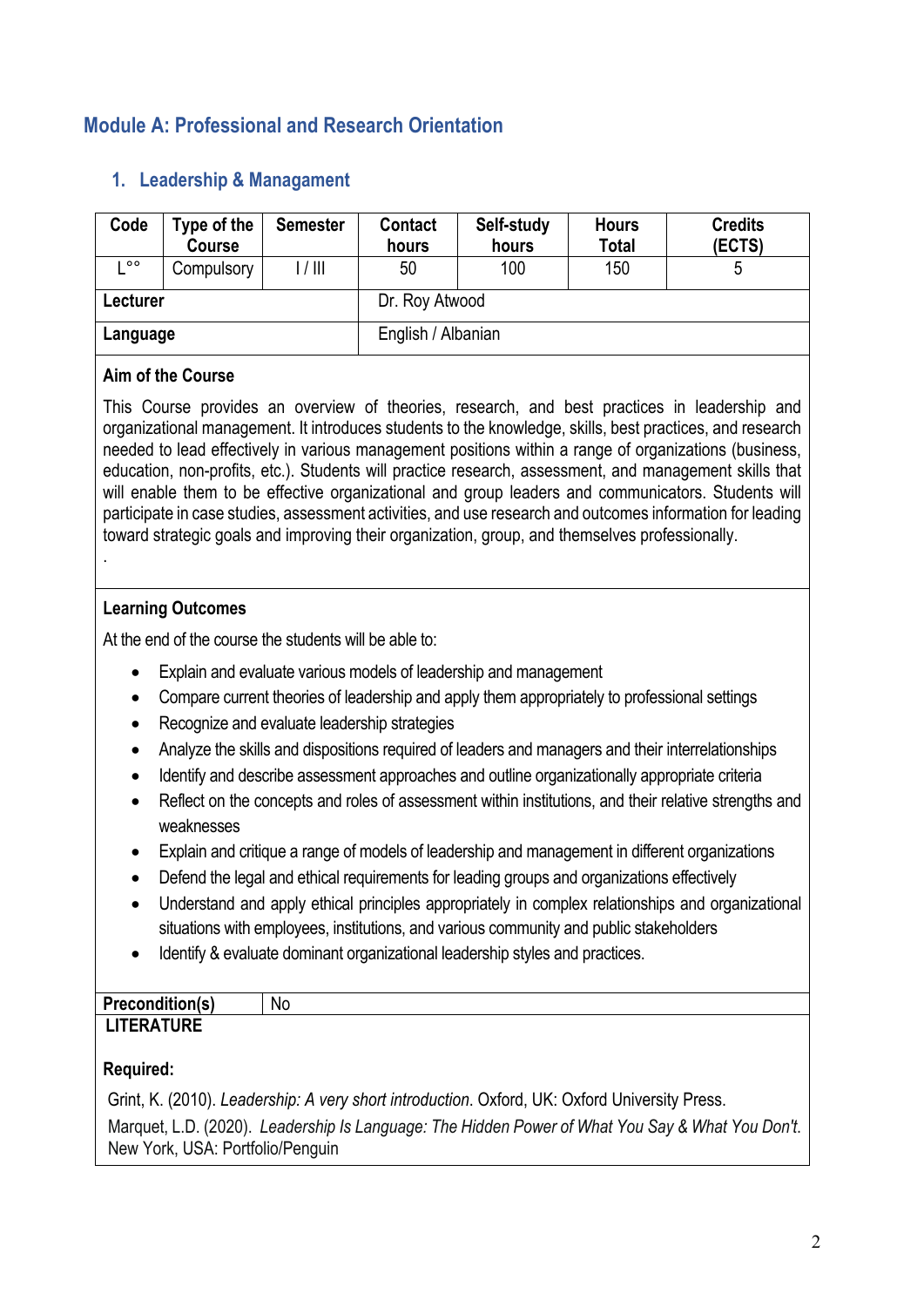Soyer, E. & Hogarth, R. (2020).The Myth of Experience: Why We Learn the Wrong Lessons, and Ways to Correct Them. New York, USA: Public Affairs

#### **Recommended:**

Institute, T. A. (2010). Leadership and Self-Deception: Getting out of the Box Expanded. Williston, VT, USA: Berrett-Koehler.

Fullan, M. (2005). Leadership & sustainability: System thinkers in action. Thousand, Oaks, CA: Corwin.

Fullan, M. G. (2016). The new meaning of educational change. New York: Teachers College Press.

Hollmann, S. (2013). Sustainable Leadership: Modellentwicklung, empirische Uberprufung und Gestaltungshinweise. Wiesbaden: Springer Gabler.

Maxwell, J.C. (2007). *The 21 Irrefutable Laws of Leadership (10th Anniversary edition). New York USA: Harper Collins*

### **TEACHING METHODOLOGY**

Combination of seminar discussion, Socratic method, discussion, active participation, presentations, case studies, evaluation of current research, and a research project. Each student is expected to come to class having read the assigned material, prepared to discuss and interact critically with the readings, and to contribute to the Course conceptually, skillfully, affectively, and evaluatively.

| <b>Studies during the Course</b>        | Quantity | Percentage of the final grade |
|-----------------------------------------|----------|-------------------------------|
| Seminar readings-related presentations  |          | 20 %                          |
| Quiz / Test                             |          |                               |
| <b>Case-study and assessment papers</b> |          | 40 %                          |
| <b>Essay</b>                            |          |                               |
| Lab                                     |          |                               |
| <b>Final Paper</b>                      |          | 30 %                          |
| Participation in the lesson             |          | 10%                           |
| <b>Total Percentage / Grade</b>         |          | 100 %                         |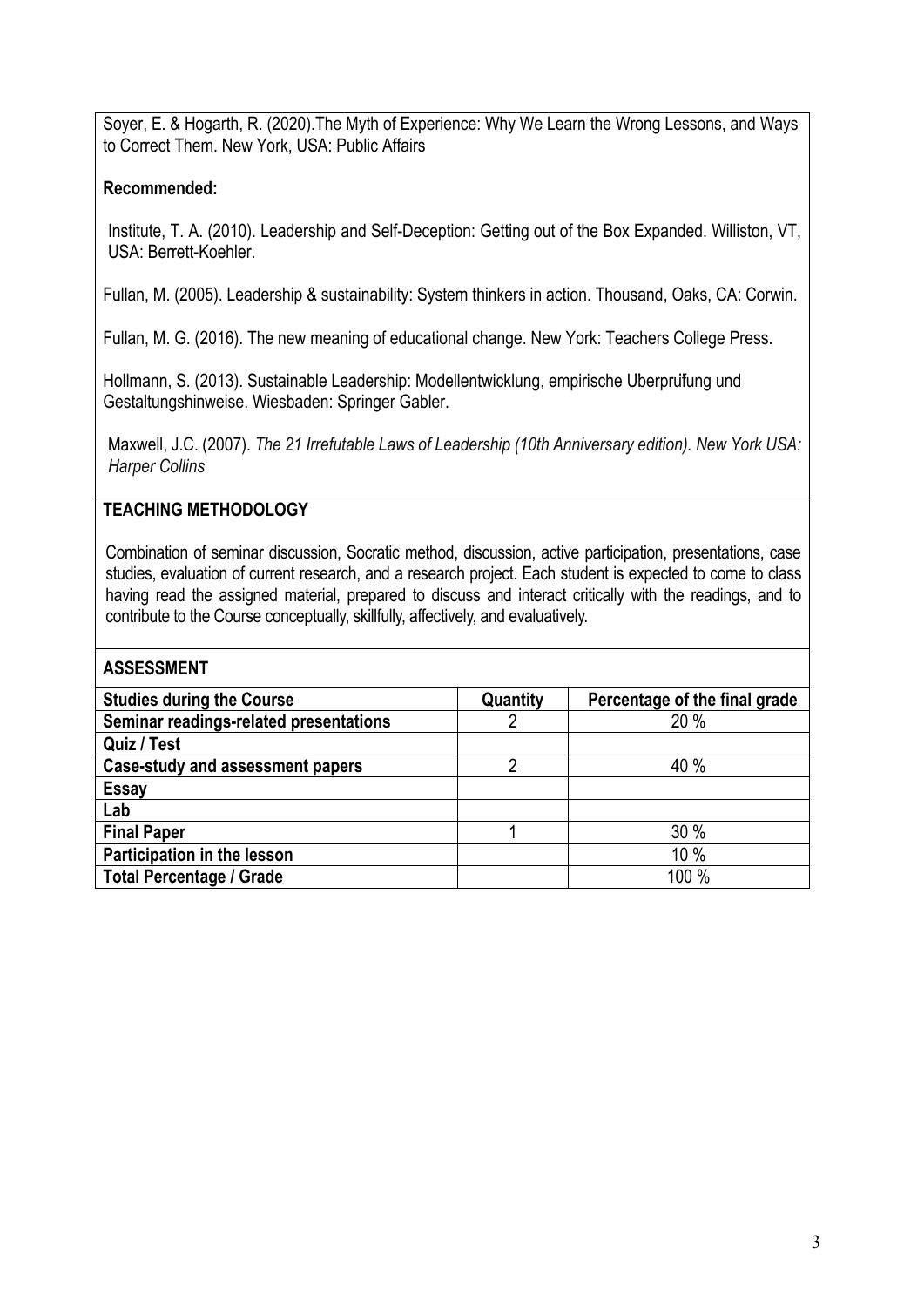### **2. Research & Academic Writing**

| Code     | Type of the<br>Course | <b>Semester</b> | <b>Contact</b><br>hours | Self-study<br>hours | <b>Hours</b><br><b>Total</b> | <b>Credits</b><br>(ECTS) |  |
|----------|-----------------------|-----------------|-------------------------|---------------------|------------------------------|--------------------------|--|
| $\circ$  | Compulsory            | II / IV         | 50                      | 100                 | 150                          | 5                        |  |
| Lecturer |                       |                 | Prof. Dr. Bardhyl Musai |                     |                              |                          |  |
| Language |                       |                 | English / Albanian      |                     |                              |                          |  |

### **Aim of the Course**

Writing and rhetoric course combines writing reading strategies with textbook readings from several disciplines to help students succeed across the course curriculum. This useful combination of readings and handbook allows students great learning flexibility. In addition to the many academic readings, this course also includes a substantive apparatus of detailed instructions and exercises, techniques for active listening and note taking, short-answer questions, and tests that engage students' critical-thinking skills. It especially emphasizes self-assessment as a way to develop good reading habits. This course also includes frequent writing opportunities and requires students to write at least a paragraph before completing the text.

### **Learning Outcomes**

Upon successful completion of this course, students should be able to:

- Critique materials and follow assignment instructions.
- Follow the conventions of academic presentations in written and oral formats.
- Use the Internet to find academic materials, through the library and elsewhere.
- Demonstrate argumentation and critical thinking skills in both writing and orally.
- Work together in groups and informally, discuss work and interact with their co-students.
- Practice academic integrity as a core part of their study.
- Demonstrate and apply knowledge of essay structure, including introduction, body and conclusion.
- Employ the various stages of the writing process, including pre-writing, writing and re-writing.
- Demonstrate ability to write for an academic audience.
- Introduce, position and integrate source material into the body of an essay.
- Employ correct with different referencing systems and citation style, including parenthetical, in-text citation and works-cited pages.

### **Precondition(s)** No

#### **LITERATURE Required:**

Lewis, J. (2005). Studimi akademik. Tiranë: Qendra për Arsim Demokratik (CDE).

McMillan, K., & Weyers, J. (2014). Si te shkruajme nje ese dhe detyra universitare. Tiranë: CDE.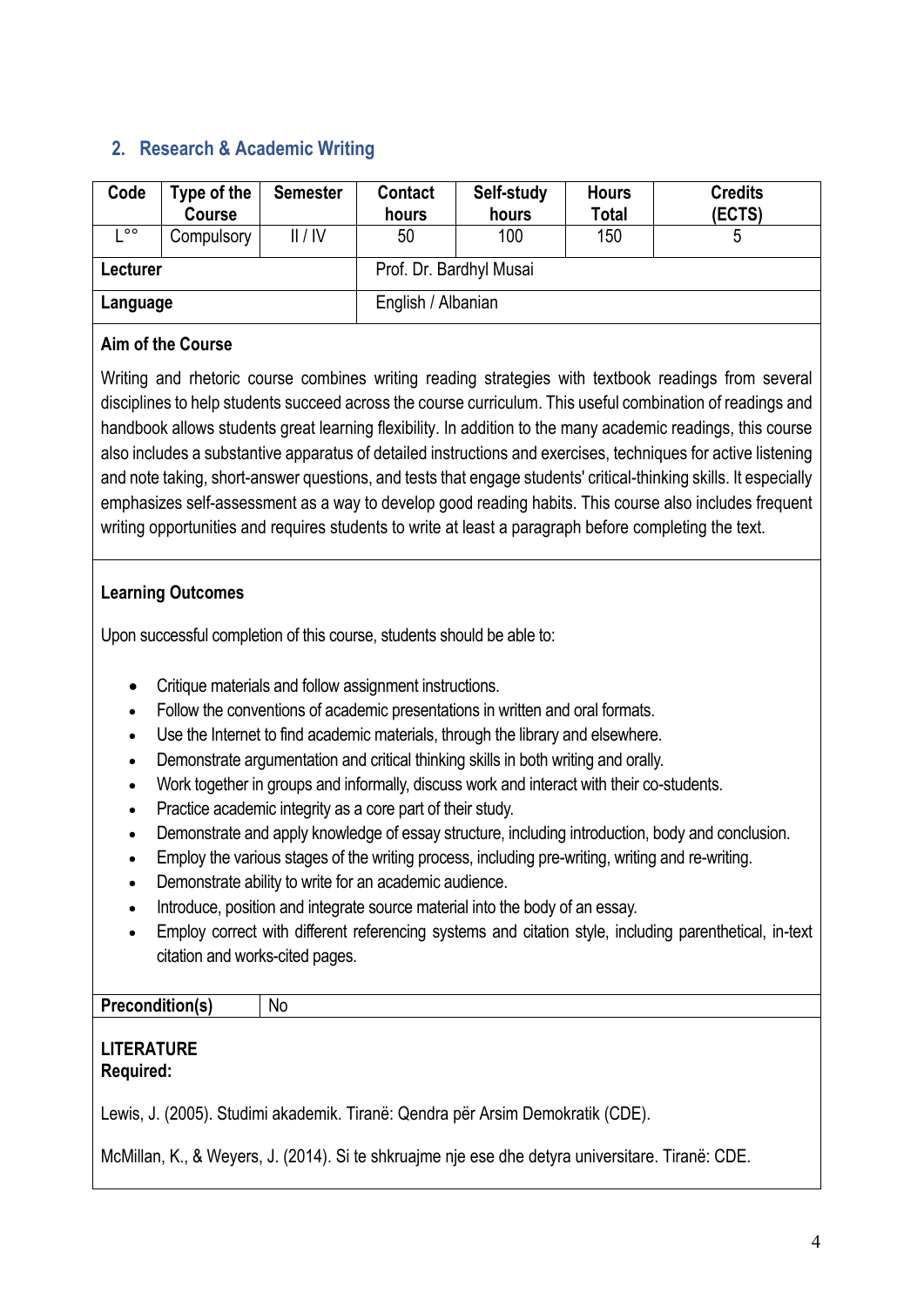#### **Recommended:**

Kane, T. S. (2010). Si të shkruajmë shqip: Manual i Oksfordit për të shkruarin dhe retorikën. Tiranë: CDE.

Kane, T. S., & Ogden, K. C. (2008). The Canadian Oxford guide to writing: A rhetoric and handbook. Toronto: Oxford University Press.

Lewis, J. (2007). Academic literacy: Readings and strategies. Boston: Houghton Mifflin.

McMillan, K., & Weyers, J. D. (2011). How to write essays & assignments. Harlow: Pearson Education.

### **TEACHING METHODOLOGY**

Combination of lecture, discussion, active participation, presentations, case studies, writing paragraphs and essays / assignments. This course will incorporate a combination of lectures, discussion, active participation, case studies, small group work, and final paper. Each student will be encouraged to come to class prepared to learn, discuss, express his or her own views.

| <b>Studies during the Course</b>            | Quantity | Percentage of the final grade |
|---------------------------------------------|----------|-------------------------------|
| Seminar readings-related presentations      |          |                               |
| Quiz / Test                                 |          |                               |
| Critical reflections on case-studies papers |          |                               |
| <b>Essay</b>                                | っ        | 40%                           |
| Lab                                         |          |                               |
| <b>Final Paper</b>                          |          | 40 %                          |
| Participation in the lesson                 |          | 20 %                          |
| <b>Total Percentage / Grade</b>             |          | 100 %                         |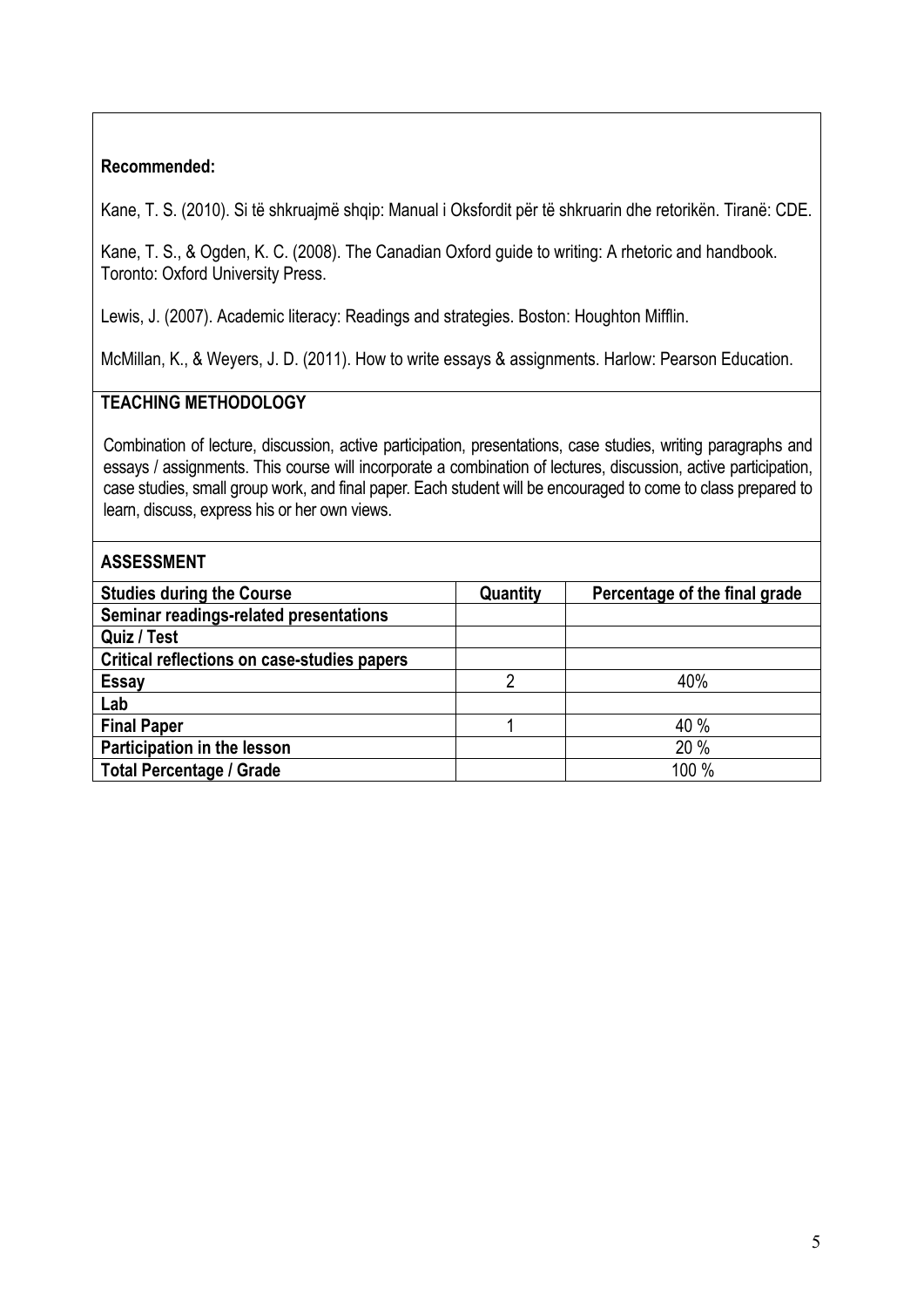### **3. Research Methods**

| Code     | Type of the<br><b>Course</b> | <b>Semester</b> | <b>Contact</b><br>hours | Self-study<br>hours                                   | <b>Hours</b><br><b>Total</b> | <b>Credits</b><br>(ECTS) |
|----------|------------------------------|-----------------|-------------------------|-------------------------------------------------------|------------------------------|--------------------------|
| ㅇㅇ       | Compulsory                   | 1/111           | 50                      | 100                                                   | 150                          | 5                        |
| Lecturer |                              |                 |                         | Dr. rer. nat. Nikolai Bunzmann / Dr. Peter Makiriyado |                              |                          |
| Language |                              |                 | English                 |                                                       |                              |                          |

#### **Aim of the Course**

The aim of the Course is to establish or advance the understanding of the nature and importance of scientific research. In order to lay a foundation for empirical research, the course will cover a range of methods in educational research, including both quantitative and qualitative approaches. The different stages and elements of the research process and the challenges of various approaches will be addressed. Furthermore, the Course offers the opportunity to read published research, interpret data and evaluate study outcomes. The course provides a structural support both for a critical review of literature in the field as well as for writing a research paper.

#### **Learning Outcomes**

At the end of the course the students will be able to:

- Know the primary characteristics of quantitative and qualitative research
- Understand the stages of a research process and know a range of data collection tools
- Critically review research papers and identify the research process in a published study
- Distinguish between problem statement, research questions and hypothesis, and research objectives
- Identify and select appropriate research design and methodology to investigate a chosen research problem
- Evaluate strengths and limitations of various designs
- Interpret data and outcomes of a study

| Precondition(s)   | No |
|-------------------|----|
| <b>LITERATURE</b> |    |
| <b>Required:</b>  |    |

Cohen, L., Manion, L., & Morrison, K. R. (2011). Research methods in education (7th ed.). London: Routledge.

Kumar, R. (2005). Research methodology: A step-by-step guide for beginners (2nd ed.). Los Angeles: SAGE.

Matthews, B., & Ross, L. (2010). Metodat e Hulumtimit. Udhezues praktik për shkencat sociale dhe humane. Tirane: CDC.

Thomas, G. (2011). How to do your case study: A guide for students. London: Sage Publications.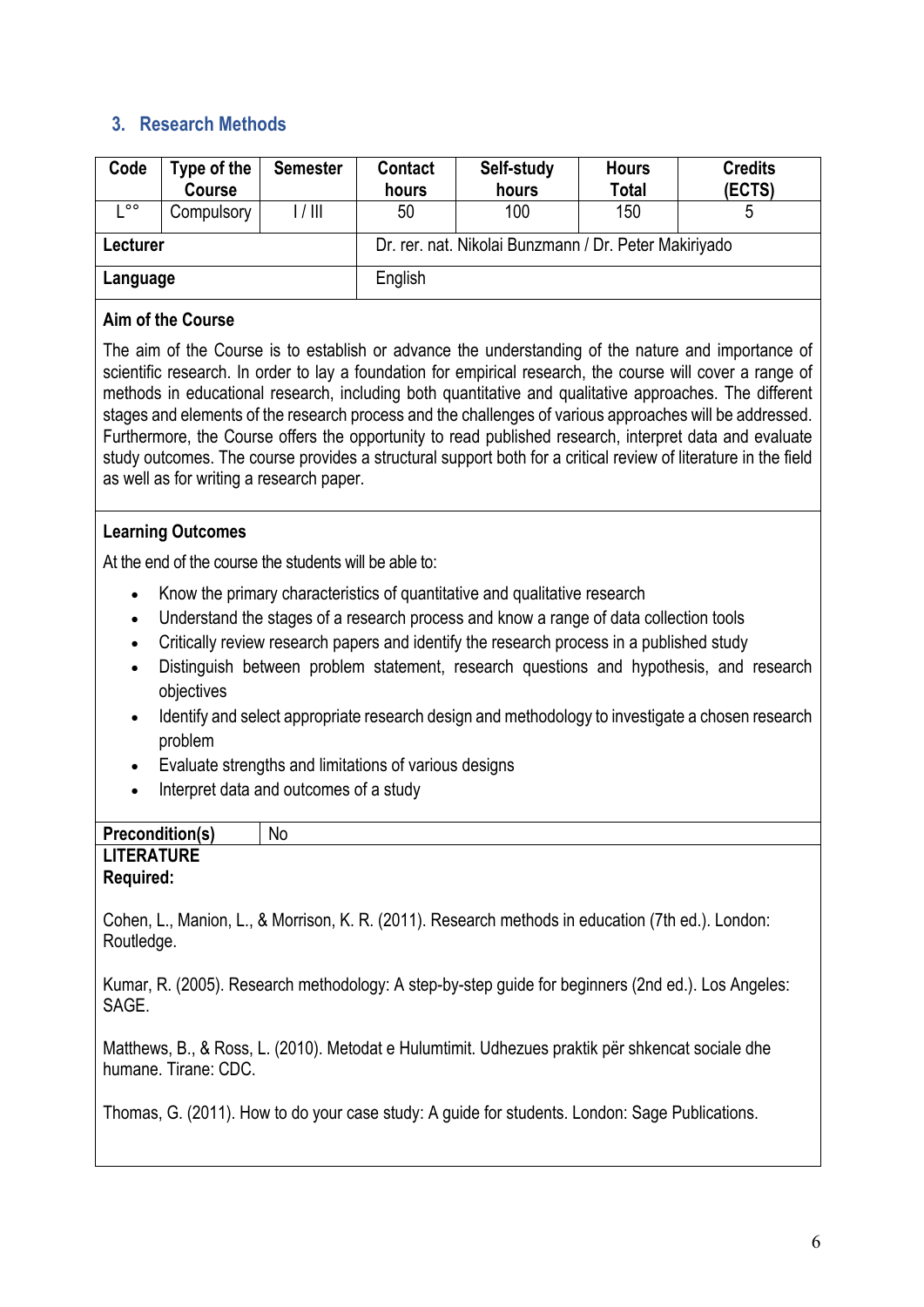#### **Recommended:**

Brown, V., & Clarke, V. (2013). Successful Qualitative Research: A Practical Guide for Beginners. London: Sage Publication.

Bryman, A. (2012). Social Research Methods (4th ed.). New York: Oxford University Press.

Chalmers, A. (1999). What is this thing called science? (3rd ed.). Indianapolis: Hackett Publishing.

David, S. (2013). Doing Qualitative Research: A Practical Handbook (4th ed.). London: SAGE Publications.

Lovitts, B. E., & Wert, E. L. (2009). Developing quality dissertations in the social sciences: A graduate student's guide to achieving excellence. Sterling, VA: Stylus.

Thomas, G. (2013). How to do your research project: A guide for students in education and applied social sciences (2nd ed.). London: Sage Publication.

### **TEACHING METHODOLOGY**

Combination of seminar discussion, Socratic method, discussion, active participation, presentations, case studies, evaluation of current research, and a research project. Each student is expected to come to class having read the assigned material, prepared to discuss and interact critically with the readings, and to contribute to the Course conceptually, skillfully, affectively, and evaluatively.

| <b>Studies during the Course</b>            | Quantity | Percentage of the final grade |
|---------------------------------------------|----------|-------------------------------|
| Seminar readings-related presentations      | 4        | 30%                           |
| Quiz / Test                                 |          |                               |
| Critical reflections on case-studies papers | 4        | 30%                           |
| <b>Essay</b>                                |          |                               |
| Lab                                         |          |                               |
| <b>Final Paper</b>                          |          | 30%                           |
| Participation in the lesson                 |          | 10%                           |
| <b>Total Percentage / Grade</b>             |          | 100 %                         |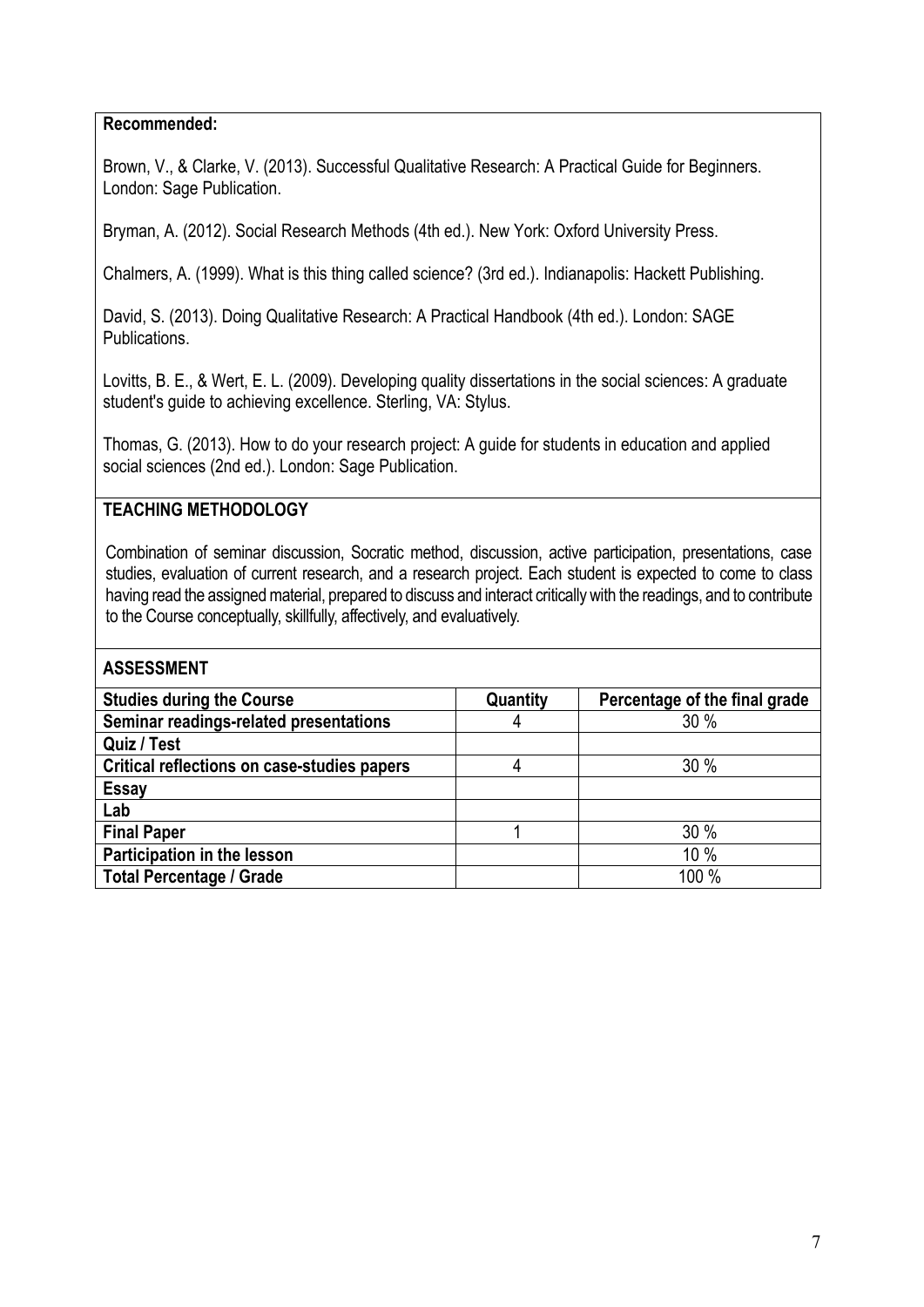### **4. Critical Thinking**

| Code     | Type of the<br><b>Course</b> | <b>Semester</b> | <b>Contact</b><br>hours                             | Self-study<br>hours | <b>Hours Total</b> | <b>Credits</b><br>(ECTS) |
|----------|------------------------------|-----------------|-----------------------------------------------------|---------------------|--------------------|--------------------------|
|          | Elective                     | II/IV           | 50                                                  | 100                 | 150                |                          |
| Lecturer |                              |                 | Prof. Asc. Dr. Ema Kristo, Prof. Dr. Harald Seubert |                     |                    |                          |
| Language |                              |                 | English / Albanian                                  |                     |                    |                          |

### **Aim of the Course**

This Course invites participants to examine the importance of critical thinking for scientific work and beyond. An overview of different perspectives and assumptions on the issue will form the basis for exploring central aspects of applied critical thinking. As the students consider various perspectives, they will be guided to reflect upon their own thinking processes. The aim is to foster the development of a range of specific critical thinking skills and the improvement of reasoning abilities. The course requires participants to incorporate what they have learned by practically engage in group and pair work. Through course work that facilitates a deeper understanding of the processes involved in critical thinking, the individual learning and critical self-evaluative practice of students will be supported.

#### **Learning Outcomes**

At the end of this course students will be able to:

- Demonstrate a thorough understanding of critical thinking processes and reflection
- Assess the relevance and reliability of multiple sources
- Synthesize and interpret key ideas from an argument or text
- Differentiate between facts, assumptions and opinions
- Recognize and formulate problems within an argumentation line
- Identify questionable assumptions
- Compare and contrast diverse perspectives and relevant competing points of view

| .              | <b>No</b> |
|----------------|-----------|
| $\blacksquare$ |           |

### **LITERATURE**

#### **Required:**

Lewis, W., & Chris M-D. (2010). Fuqia e te menduarit kritik. Tiranë: CDE

#### **Recommended:**

Facione, P. A. (2011). Think critically. Moston: Pearson Education.

Facione, P. A., & Facione, N. C. (2007). Thinking and reasoning in human decision making: The method of argument and heuristic analysis. Millbrae, CA: California Academic Press.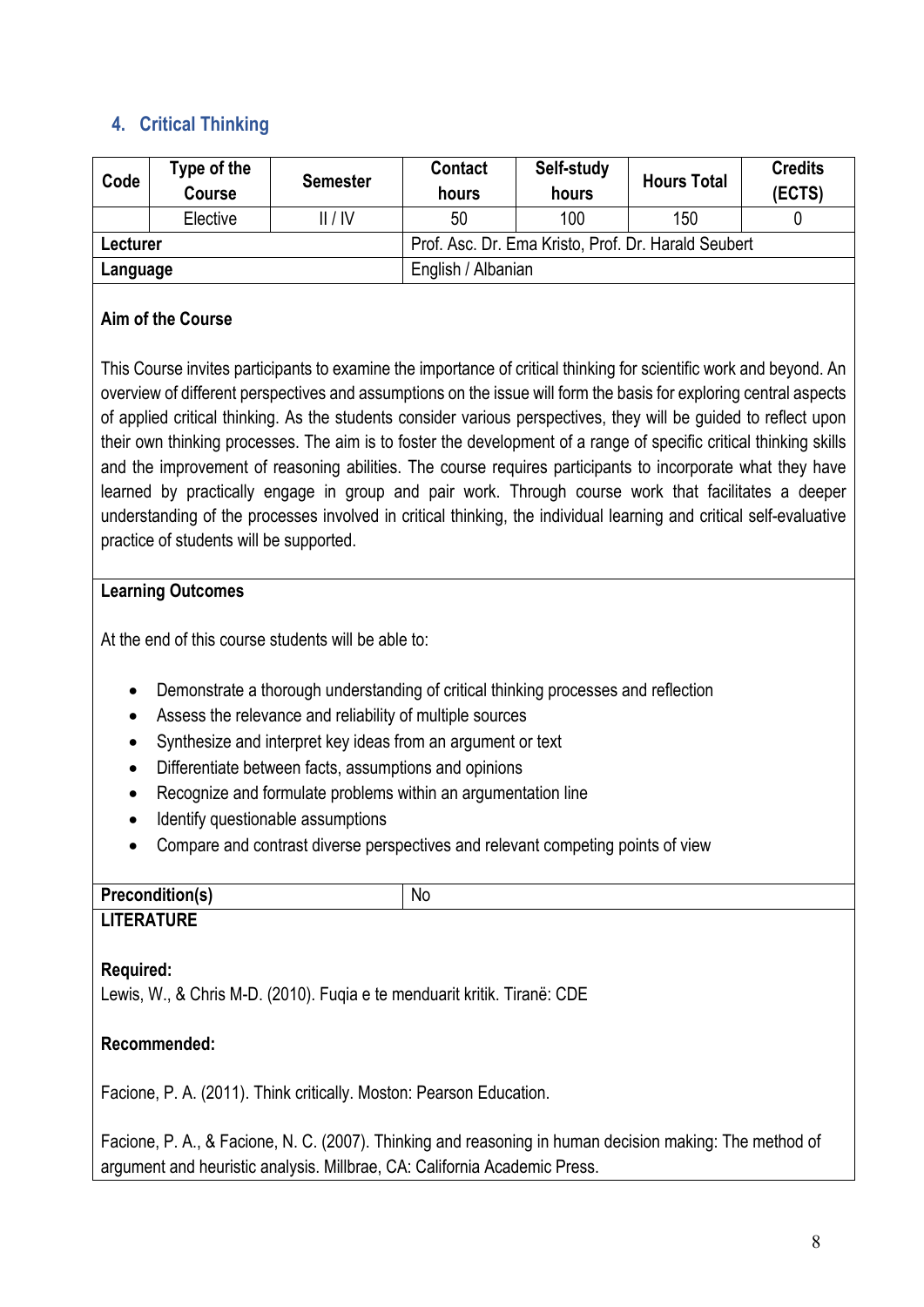### **TEACHING METHODOLOGY**

This course will incorporate a combination of lectures, discussion, active participation, case studies, small group work, and presentation. Each student will be encouraged to come to class prepared to learn, discuss, and express his or her own views about critical thinking.

| <b>Studies during the Course</b> | Quantity | Percentage of the final grade |
|----------------------------------|----------|-------------------------------|
| <b>Presentations</b>             |          |                               |
| <b>Essay</b>                     |          |                               |
| Lab                              |          |                               |
| Term paper                       |          |                               |
| Participation in the lesson      |          | 100 %                         |
| <b>Total</b>                     |          | 100 % (no grades)             |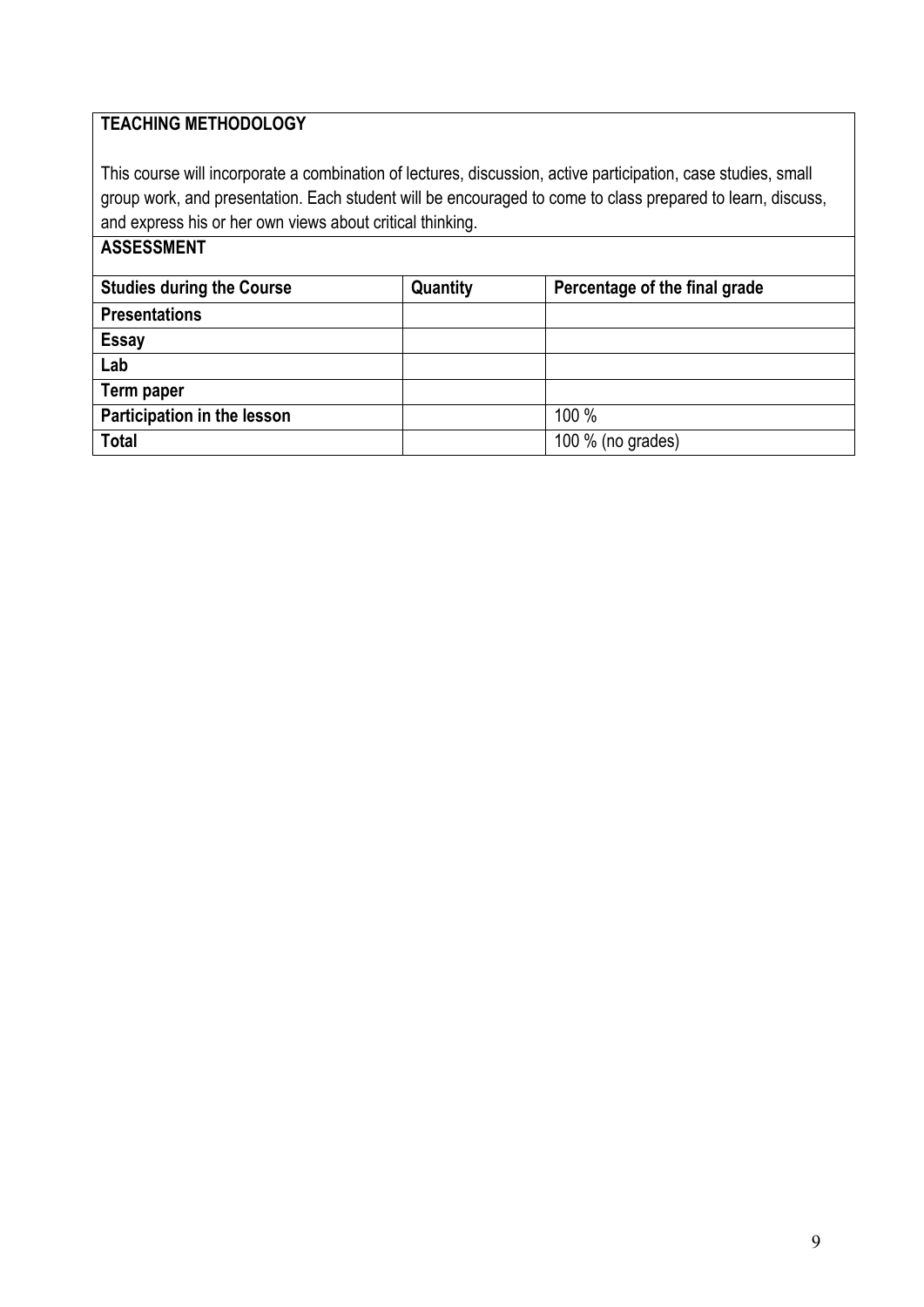### **Module B: Leading and Managing**

#### **1. Organizational Communication**

| Code     | Type of the<br><b>Course</b> | <b>Semester</b> | <b>Contact</b><br>hours | Self-study<br>hours | <b>Hours</b><br><b>Total</b> | <b>Credits</b><br>(ECTS) |
|----------|------------------------------|-----------------|-------------------------|---------------------|------------------------------|--------------------------|
| $\circ$  | Compulsory                   | 1/111           | 50                      | 100                 | 150                          | ა                        |
| Lecturer |                              |                 | Dr. Roy Atwood          |                     |                              |                          |
| Language |                              |                 | English                 |                     |                              |                          |

#### **Aim of the Course**

This graduate seminar studies the communication theories, research, and practices in organizational settings. The organizational communication issues and topics covered may vary, but typically include the role of communication in various types of organizations and their processes and performance, such as newcomer socialization, organizational culture, organizational ecology, management-employee interrelations, interorganizational relations, conflict management, leadership and followership, communication in remote-work settings, media and public relations, and organizational communication technologies.

#### Learning Outcomes

At the end of this course students will be able to:

- Identify and explain various definitions and approaches to the field of organizational communication
- Describe some of the major concepts of communication within different forms of organization and across different contexts of organizational ecology
- Identify and describe major organizational communication theories
- Relate how different approaches to organizational culture & communication can be used as an analytical or explanatory tool
- Identify and critically evaluate elements of discourse in and between organizations
- Explain the implications of findings in organizational communication research for teaching, learning, job performance, and managing in various types of organizations
- Identify and apply theoretical and practical approaches to conflict management
- Identify and apply major approaches to conflict resolution

Precondition(s) | No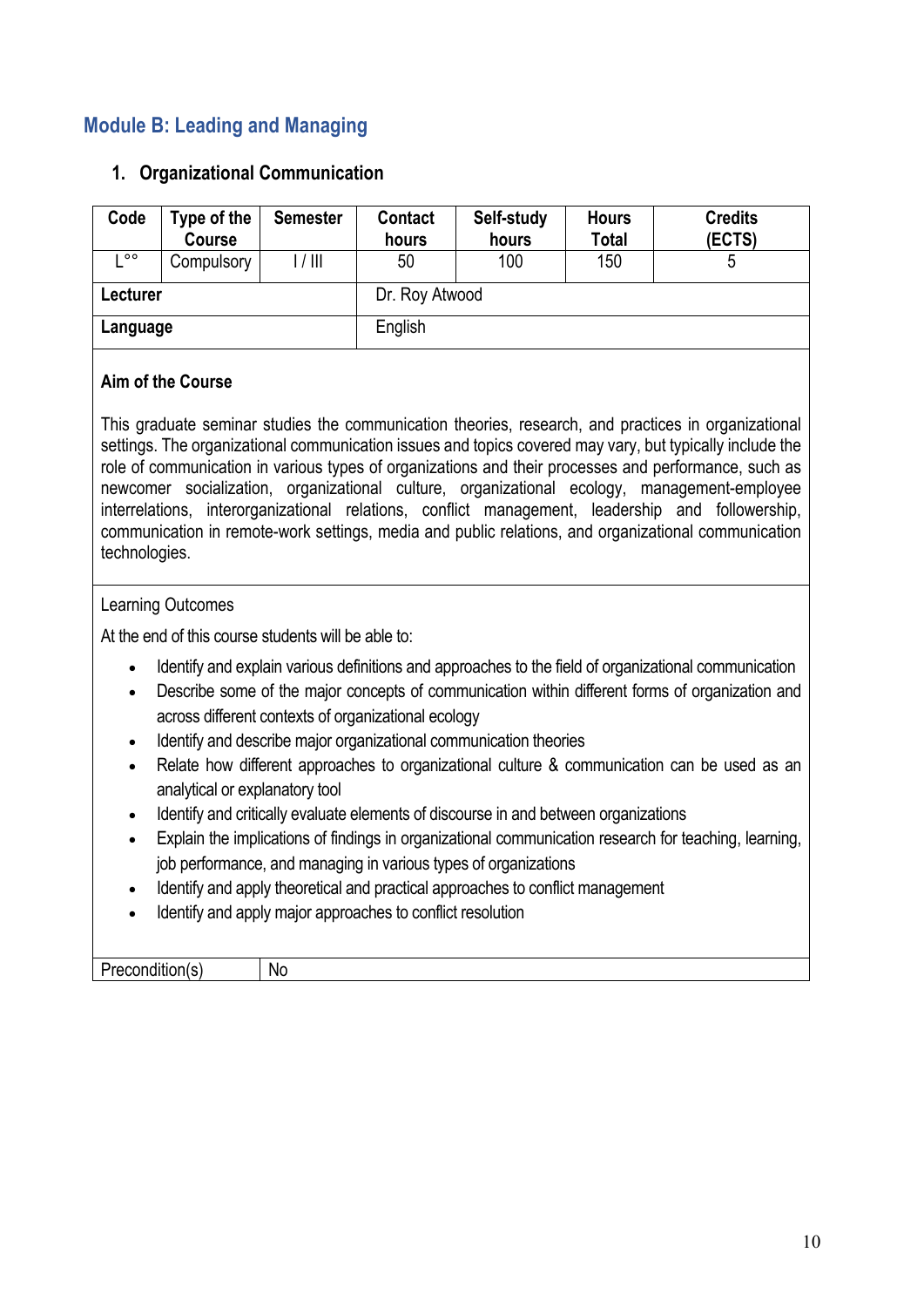### **LITERATURE**

#### **Required:**

McDonald, J., ed. (2019). *Movements in Organizational Communication Research*. Routledge.

Institute, A. (2015). The anatomy of peace: Resolving the heart of conflict. Oakland: Berrett-Koehler Publisher.

Putnam, L. and Mumby, D. (2014). *The SAGE Handbook of Organizational Communication: Advances in Theory, Research, and Methods*. 3rd Ed. SAGE Publications.

#### **Recommended:**

Baum, J. and Shipilov. A (2006). Ecological Approaches to Organizations. Ch. 2 in Clegg, et al., eds., *The SAGE Handbook of Organization Studies*. 2nd Ed. SAGE Publications.

Gillis, T., ed. (2006). *The IABC Handbook of Organizational Communication*. John Wiley & Sons.

### **TEACHING METHODOLOGY**

Combination of lecture, discussion, active participation, student presentations, case studies, writing essays / assignments. This course incorporates a combination of discussion, active participation, case studies, small group work, and presentations. Each student is expected to participate in case studies and role-playing situations and other classroom activities and assignments.

| <b>Studies during the Course</b> | Quantity | Percentage of the final grade |
|----------------------------------|----------|-------------------------------|
| <b>Seminar papers</b>            |          | 60%                           |
| <b>Presentation</b>              |          | 15%                           |
| <b>Final Term Paper</b>          |          | 15%                           |
| Participation in the lesson      |          | 10%                           |
| <b>Total Percentage / Grade</b>  |          | 100 %                         |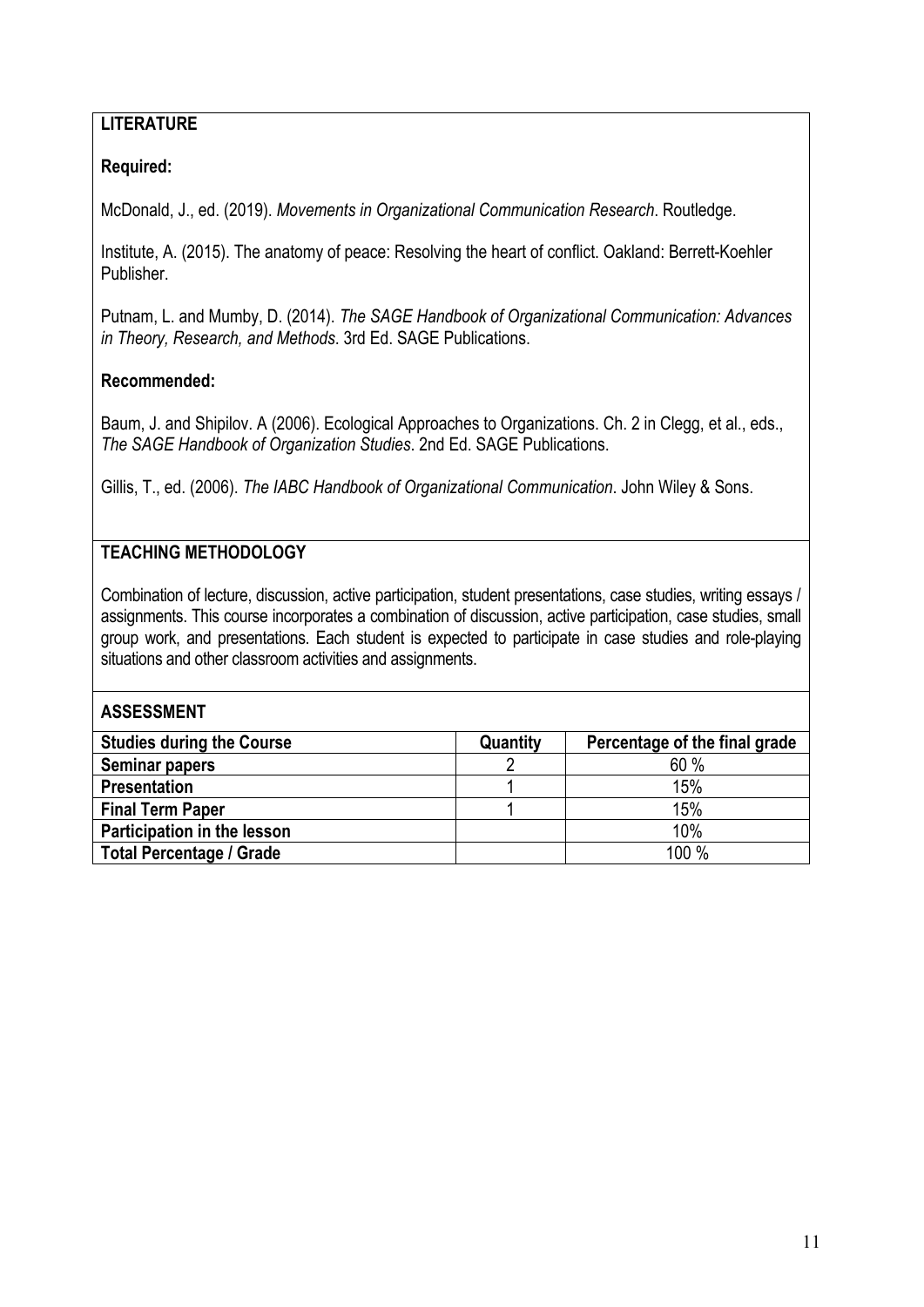### **2. Professional Ethics**

| Code     | Type of the<br><b>Course</b> | <b>Semester</b> | <b>Contact</b><br>hours | Self-study<br>hours                       | <b>Hours Total</b> | <b>Credits</b><br>(ECTS) |
|----------|------------------------------|-----------------|-------------------------|-------------------------------------------|--------------------|--------------------------|
| $\circ$  | Compulsory                   | 1/111           | 50                      | 100                                       | 150                |                          |
| Lecturer |                              |                 |                         | Prof. Dr. Harald Seubert / Dr. Roy Atwood |                    |                          |
| Language |                              |                 | English                 |                                           |                    |                          |

#### **Aim of the Course**

This Course provides an overview of theories and its application in leadership and professional ethics. It introduces students to the knowledge, skills, and principles needed to lead ethically in various management positions within a range of organizations (business, education, non-profits, etc.). Students will practice skills that enable them to be effective organizational and group leaders as well as professionals, who are aware of the relevance of ethical principles and its application. Students will participate in self-assessment activities, and use outcomes information for becoming truly inspirational and trustworthy leaders for improving their group, organization, and themselves professionally.

#### **Learning Outcomes**

At the end of the course the students will be able to:

- Explain and evaluate various models of leadership and management, and ethical concepts
- Compare current theories of ethical leadership and apply them appropriately to professional settings
- List and describe ethic concepts and outline criteria to the appropriate approach
- Analyze the skills and dispositions required of leaders and managers and their interconnectedness
- Identify and reflect on the role of professional ethics within institutions, and its strengths and weaknesses
- Recognize and evaluate professional ethics strategies
- Explain and critique a range of ethic models of leadership and management in different organizations/cultures
- Defend the legal and ethical requirements for leading groups and organizations
- Understand (knowing and applying appropriately) ethical principles in complex relationships and situations with families, students, employees, institutions, and various community and public stakeholders.

#### **Precondition(s)** No **LITERATURE**

### **Required:**

Auden, W. H., Kallman, C., & Mendelson, E. (1993). Libretti and other dramatic writings: 1939-1973. Princeton, NJ: Princeton Univ. Press.

Carter, S., MacDonald, N. J., & Cheng, D. C. (1997). Basic finance for marketers. Rome: FAO.

Collins, J., & Porras, J. I. (2004). Built to last: Successful habits of visionary companies. New York: Harper Business.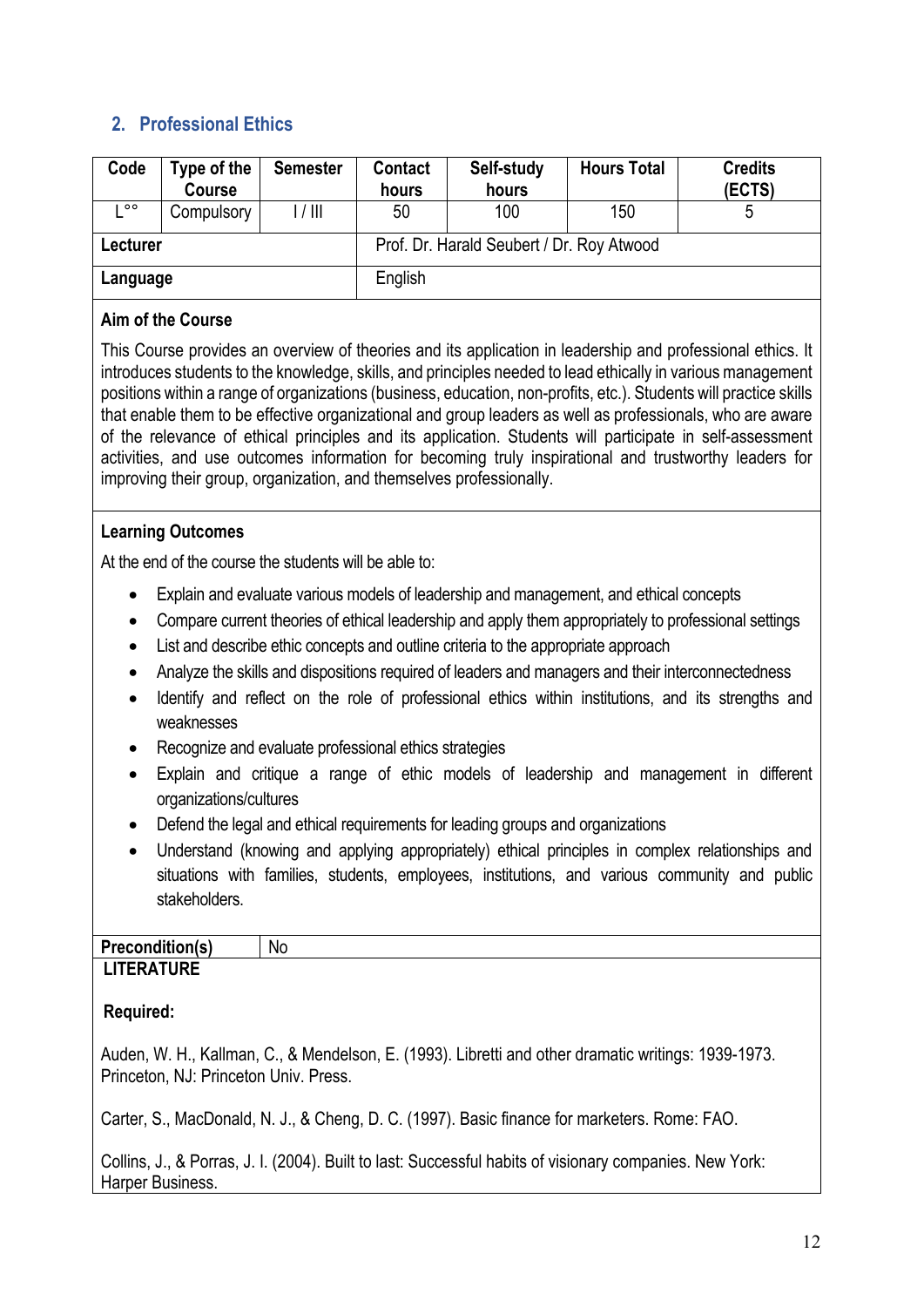Covey, S. M., & Merrill, R. R. (2018). The speed of trust: The one thing that changes everything. New York: Free Press.

George, B., & Bennis, W. G. (2009). 7 lessons for leading in crisis. San Francisco: Jossey-Bass.

Kouzes, J. M., & Posner, B. Z. (2017). The leadership challenge Workbook Revised. New York NY: John Wiley & Sons.

Peter, T. J., & Waterman, R. H. (1995). In search of excellence: Lessons from America's best-run companies. London: HarperCollins Business.

Phillips, D. T. (2009). Lincoln on leadership: Executive strategies for tough times. New York, NY: Grand Central Publishing.

Pree, M. D. (2004). Leadership is an art. New York, NY: Currency.

#### **TEACHING METHODOLOGY**

Combination of seminar discussion, working group sessions, active participation, presentations. Each student is expected to come to class having read the assigned material, prepared to discuss and interact critically with the readings, and to contribute to the Course conceptually, skillfully, affectively, and evaluatively.

| <b>ASSESSMENT</b>                      |          |                               |
|----------------------------------------|----------|-------------------------------|
| <b>Studies during the Course</b>       | Quantity | Percentage of the final grade |
| Seminar readings-related presentations |          | 20%                           |
| <b>Papers</b>                          |          | 40%                           |
| <b>Discussion</b>                      |          | 15%                           |
| <b>Final Paper</b>                     |          | 25%                           |
| <b>Total Percentage / Grade</b>        |          | 100 %                         |
|                                        |          |                               |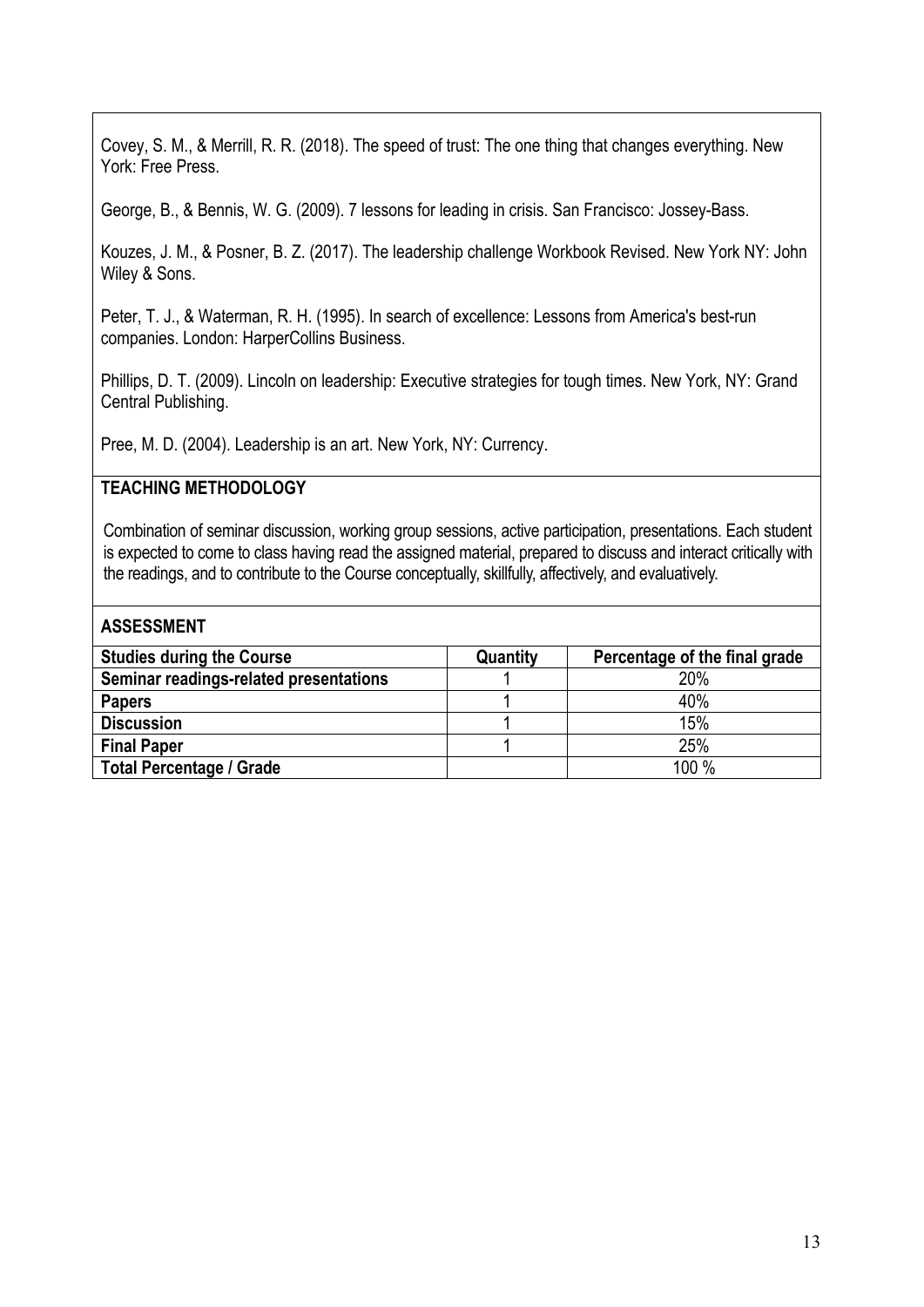### **3. Human Resources**

| Code                  | Type of the<br><b>Course</b> | <b>Semester</b> | <b>Contact hours</b> | Self-study<br>hours                           | <b>Hours</b><br><b>Total</b> | <b>Credits</b><br>(ECTS) |
|-----------------------|------------------------------|-----------------|----------------------|-----------------------------------------------|------------------------------|--------------------------|
| 1464<br>$\circ \circ$ | Compulsory                   | II/IV           | 50                   | 100                                           | 150                          | 5                        |
| Lecturer              |                              |                 |                      | Dr. Michael Savvas / Dr. (cand.) Renato Preza |                              |                          |
| Language              |                              |                 | English              |                                               |                              |                          |

#### **Aim of the Course**

This course is related to the nature and scope of Human Resource Management (HRM). This Course focuses specifically on the nature of HRM in education, appropriate functions and activities. The students will be known with the different organizational theories as well as various models of HRM in the field of education e.g. the Fombrun, Tichy and Devanna Model of HRM, the Harvard Model of HRM, the Warwick Model of HRM and the Storey Model, which shall guide students through model application to increase organizational effectiveness. In this Course the students will get the possibility to combine theory and practice.

#### **Learning Outcomes**

At the end of this course students will be able to:

- Describe the nature of human resource management in education
- Identify what human resources are
- Define management
- Outline the activities of human resource management
- Examine functions of human resource management
- Differentiate between various organizational theories
- Compare the different HRM models to each other
- Apply project management methods on study cases.

| <b>Precondition(s)</b> | Students should have basic knowledge of the organizational theory. They have attained<br>knowledge on differentiation, analysis and specific forms of structure and process<br>organization. |
|------------------------|----------------------------------------------------------------------------------------------------------------------------------------------------------------------------------------------|
|                        |                                                                                                                                                                                              |

#### **LITERATURE Required:**

Bohlander, G. W., & Snell, S. (2010). Managing human resources. Mason, OH: South-Western Cengage Learning

Daft, R. L. (2010). Management. Mason, OH: South-Western Cengage Learning.

### **Recommended:**

Becker, & Brian/Huselid. (1997). HR as a source of shareholder value. Research and Recommendations. New Jersey: John Wiley & Sons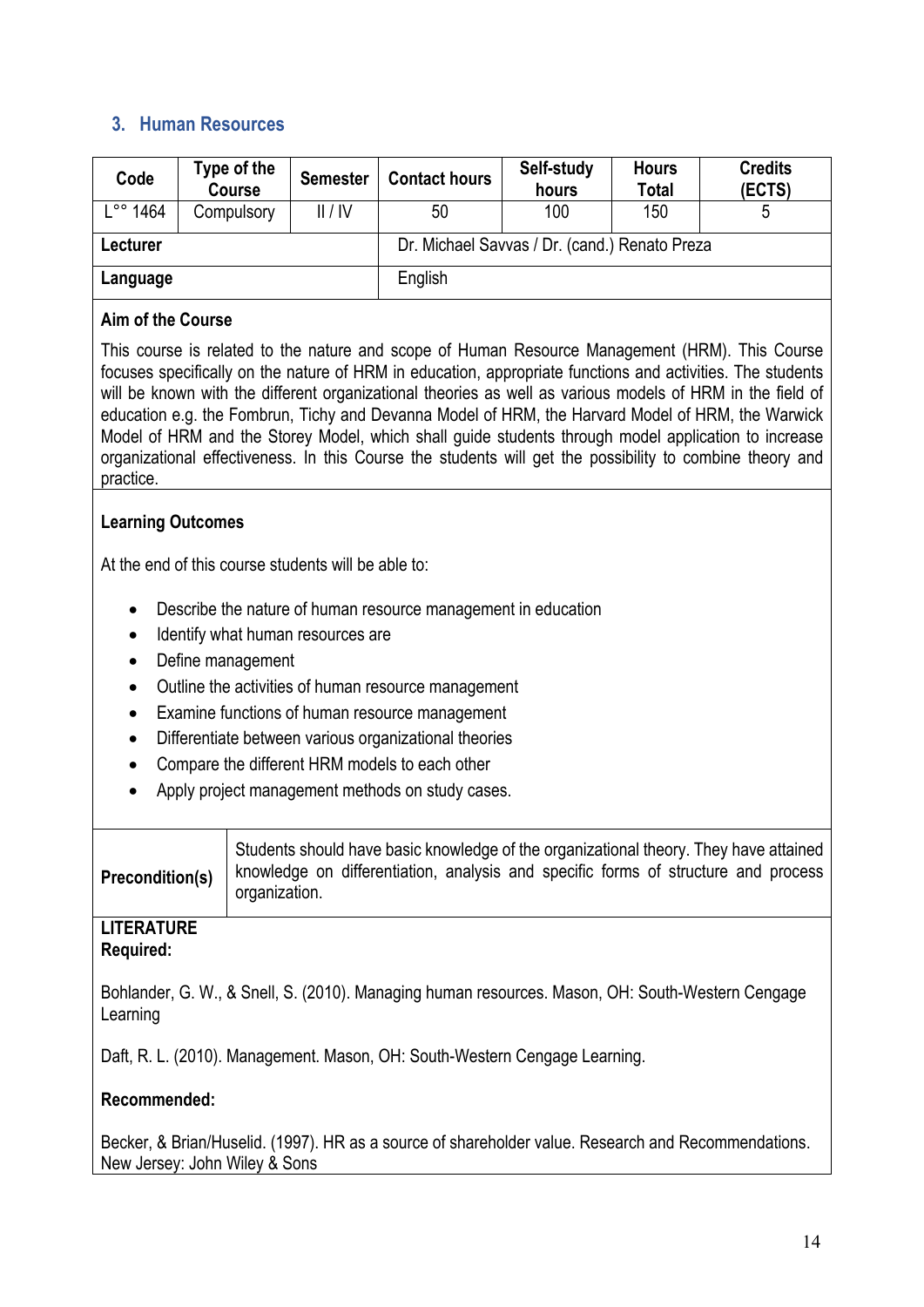Stock-Homburg, R. (2010). Personalmanagement. Theorien - Konzepte - Instrumente. Wiesbaden:: Gabler

Ulrich, D. (1997). Measuring Human Resources. An overview of practice and a prescription for results. Hoboken, New Jersey: John Wiley & Sons

### **TEACHING METHODOLOGY**

Combination of lecture, discussion, active participation, presentations, case studies, writing essays / assignments.

| <b>Studies during the Course</b> | Quantity | Percentage of the final grade |
|----------------------------------|----------|-------------------------------|
| <b>Presentation</b>              |          | 25%                           |
| Quiz / Test                      |          |                               |
| <b>Projects / homeworks</b>      |          |                               |
| Term paper                       |          | 50%                           |
| Participation in the lesson      |          | 25%                           |
| <b>Total Percentage / Grade</b>  |          | 100 %                         |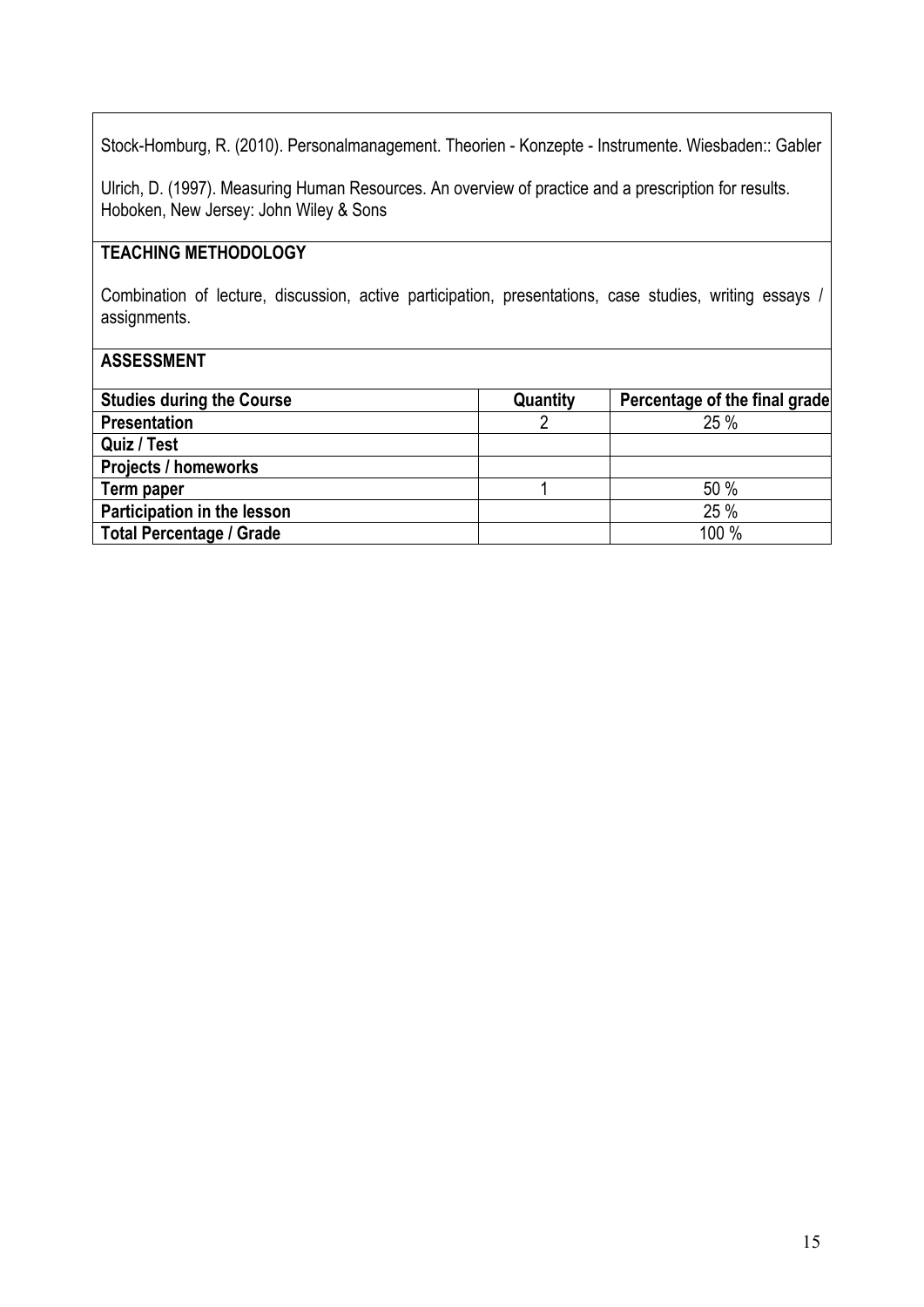### **4. Change Management**

| Code          | Type of the<br><b>Course</b> | <b>Semester</b> | <b>Contact</b><br>hours | Self study<br>hours | <b>Hours</b><br><b>Total</b> | <b>Credits</b><br>(ECTS) |
|---------------|------------------------------|-----------------|-------------------------|---------------------|------------------------------|--------------------------|
| $\circ \circ$ | Compulsory                   | II/IV           | 50                      | 100                 | 150                          |                          |
| Lecturer      |                              |                 | Prof. Dr. Bardhyl Musai |                     |                              |                          |
| Language      |                              |                 | English / Albanian      |                     |                              |                          |

#### **Aim of the Course**

This Course provides an overview of theories and research in leadership and organizational assessment. It introduces students to the knowledge, skills, best practices, and research needed to lead effectively in various management positions within a range of organizations (business, education, non-profits, etc.). Students will practice skills that enable them to be effective organizational and group leaders and communicators. Students will participate in case studies, assessment activities, and use outcomes information for leading and pursuing strategic goals for improving their group, organization, and themselves professionally.

#### **Learning Outcomes**

At the end of this course students will be able to:

- Identify where the complexity of change's management lies and consider the challenges for all parties included in the process.
- Explain the nature of resistance during educational change.
- Describe how and why changes happen and the consequences of such changes for organizations.
- Apply and integrate fundamental concepts into a variety of situations for change.
- Prepare action plans and procedures that encourage all players to be involved in the process of change.
- Analyse organizational climate for effective changes and responsive decision making.
- Develop, implement, and evaluate a comprehensive professional development plan designed to address areas of identified for change.
- Successfully evaluate leadership effectiveness within any context.
- Think critically managing change in various organizational settings.

| <b>Precondition(s)</b> | No |
|------------------------|----|
| <b>LITERATURE</b>      |    |
| <b>Required:</b>       |    |
|                        |    |

Fullan, M. (2010). Kuptimi i ri i ndryshimit në arsim. Tiranë: CDE.

Hayes, J. (2018). The theory and practice of change management. Basingstoke: Palgrave, Macmillan.

### **Recommended:**

Fullan, M. G. (2001). Leading in a culture of change being effective in complex times. San Francisco, CA: Jossey-Bass.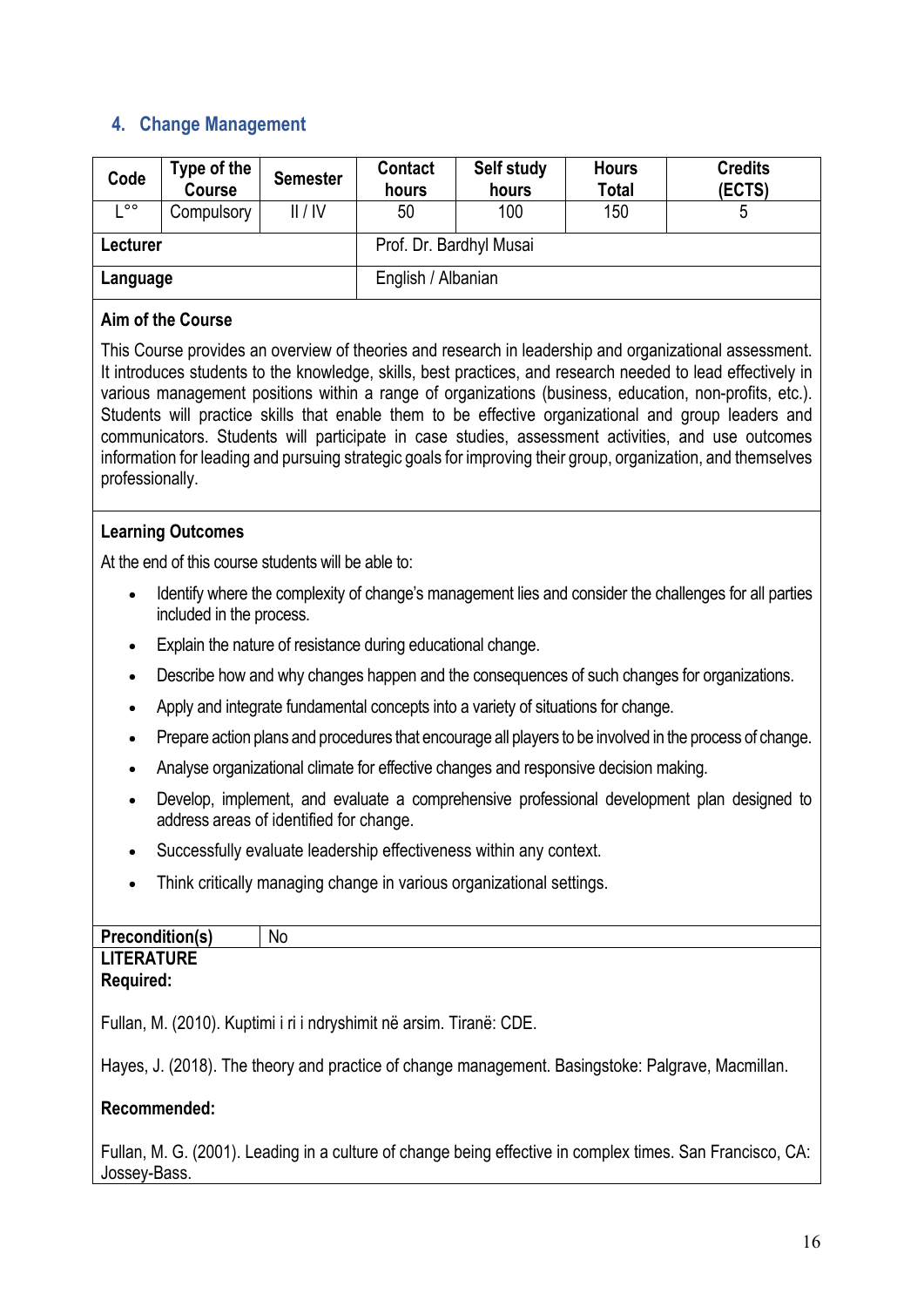Palmer, I., Dunford, R., & Akin, G. (2009). Managing organizational change: A multiple perspectives approach. Boston: McGraw-Hill Irwin.

### **TEACHING METHODOLOGY**

Combination of lecture, discussion, active participation, paper /assignments. This course will incorporate a combination of lectures, discussion, active participation, case studies, analysis and critical reflection and small group work. Each student will be encouraged to come to class prepared to learn, discuss, interact, and express his or her own views.

| <b>Studies during the Course</b> | Quantity | Percentage of the final grade |
|----------------------------------|----------|-------------------------------|
| <b>Presentation</b>              |          | 30%                           |
| Quiz / Test                      |          |                               |
| Paper                            |          | 60%                           |
| <b>Essay</b>                     |          |                               |
| Lab                              |          |                               |
| <b>Final Paper</b>               |          |                               |
| Participation in the lesson      |          | 10%                           |
| <b>Total Percentage / Grade</b>  |          | 100 %                         |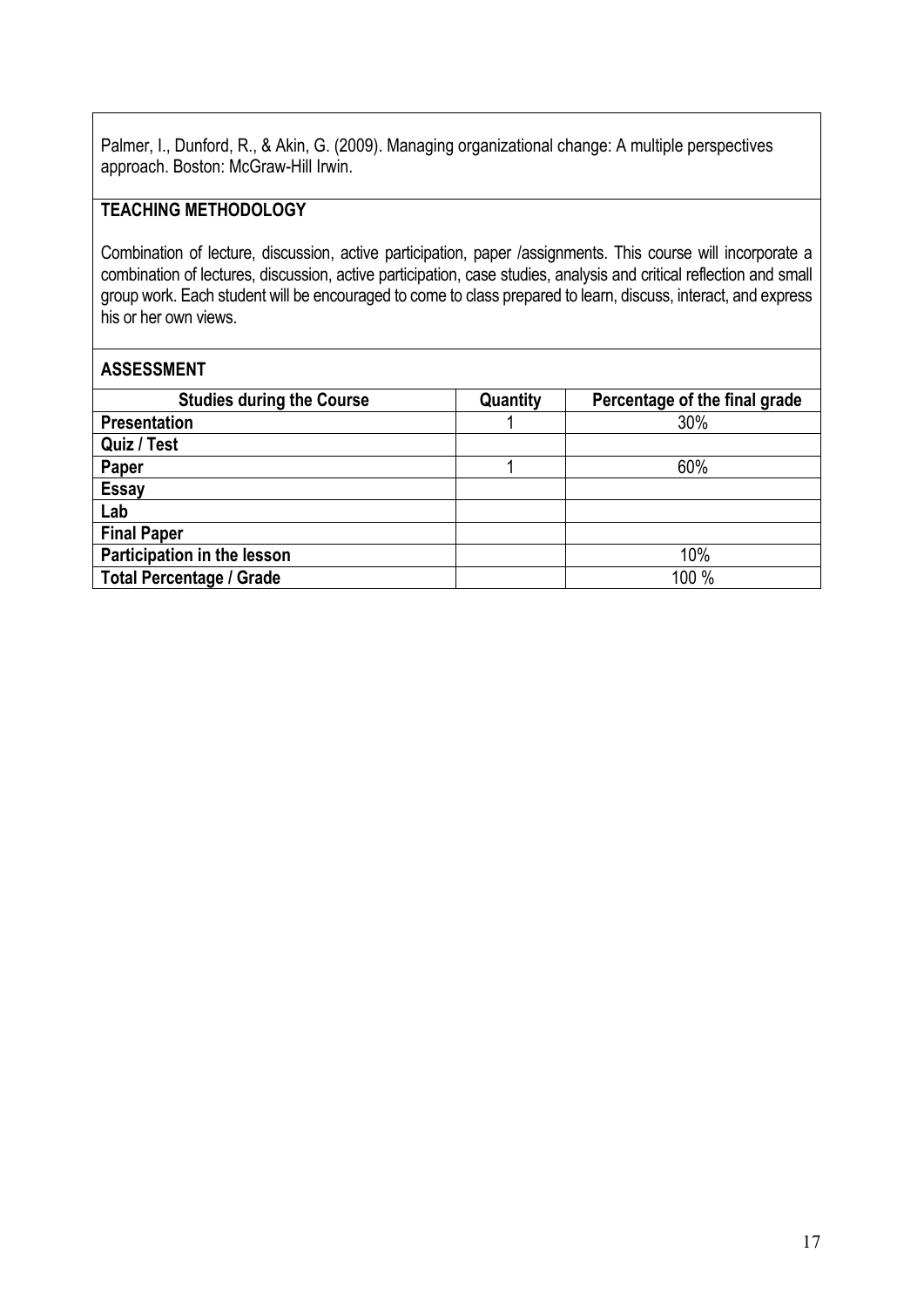### **5. Strategic Management**

| Code                         | Type of the<br>Course | <b>Semester</b> | <b>Contact</b><br>hours | Self-study<br>hours | <b>Hours</b><br><b>Total</b> | <b>Credits</b><br>(ECTS) |  |
|------------------------------|-----------------------|-----------------|-------------------------|---------------------|------------------------------|--------------------------|--|
| -°° 1461.                    | Compulsory            | 1/111           | 50                      | 100                 | 150                          | 5                        |  |
| Lecturer                     |                       |                 | Prof. Dr. Werner Esser  |                     |                              |                          |  |
| Language                     |                       |                 | English                 |                     |                              |                          |  |
| <b>Compulsory / Optional</b> |                       |                 | Compulsory              |                     |                              |                          |  |

#### **Aim of the Course**

The aim of the Course is to develop knowledge and understanding of multi-level processes involved in the strategic management of organizations and their constituent groups and individuals. Participants will become familiar with leading-edge theory about organization and management and how such processes relate to strategy. The Course will support the development of student's business analysis and strategic decision-making skills and introduce students to the concepts of creating and managing strategy especially in the field of education. The Course will serve as an intellectual platform to proceed to further Courses of study.

### **Learning Outcomes**

At the end of this course students will be able to:

- Examine key elements of strategy including environmental scanning, scenario development, core competencies and strategic positioning
- Examine issues involved in human resources management, group dynamics and communication in organizations
- Examine people issues associated with project management including leadership, conflict, negotiation, project teams, motivation and reward
- Explain how organizations manage resistance to change
- Manage financial, procurement and risk aspects of projects
- Analyze strategic solutions for different types of organizations and for different organizational contexts
- Analyze the nature of learning organizations and managing technological change.
- Assess issues involved in strategy execution including organizational alignment, incentives and measurement systems; strategy and culture, values and ethics.
- Evaluate the planned change and emergent change models for managing change in organizations
- Evaluate tools for strategic analysis, for example, experience curve, growth-share matrix, porter models for industry analysis, competitive positioning and value innovation.
- Review the nature, implementation and practice of Project Management and the role of the project manager

### **Precondition(s)** | If yes, please specify

#### **LITERATURE Required:**

Isaacs, W. (1999). Dialogue and the art of thinking together. New York: Currency.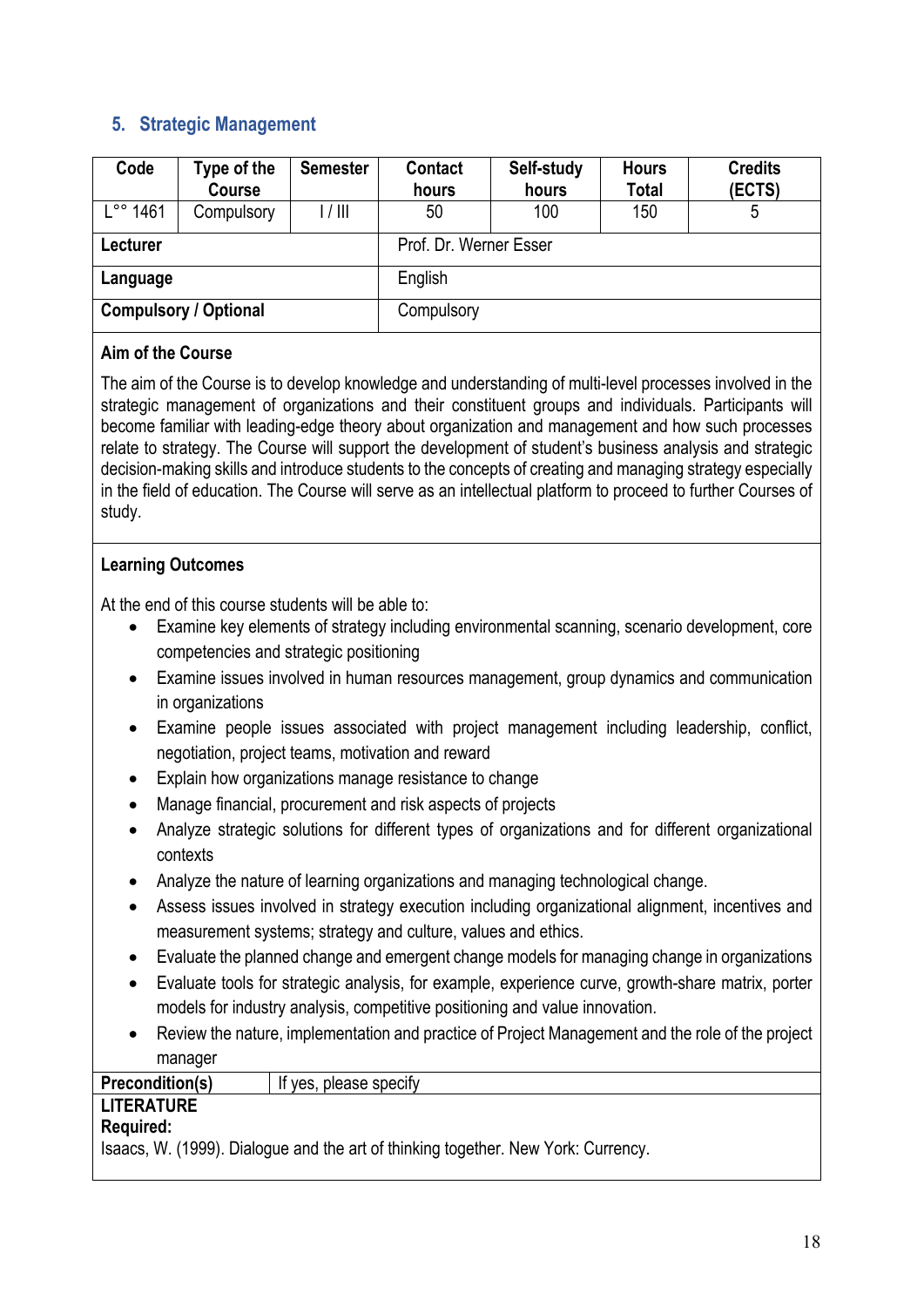Kaeufer, K., & Scharmer, O. (2013). Leading from the Emerging Future: From Ego-System to Eco-System Economies. Berrett-Koehler

Kirtman, L., & Fullan, M. (2016). Leadership: Key competencies for whole-system change. Bloomington, IN: Solution Tree Press.

Kleiner, A. (1994). The fifth discipline field book: Strategies and tools for building a learning organization. New York: Currency Doubleday.

Lave, J., & Wenger, E. (1991). Situated learning: Legitimate peripheral participation. Cambridge: Cambridge Univ. Pr.

Mintzberg, H. (1967). The science of strategy-making; managerial methods and planner programs. Charleston, South Carolina: Nadu Press.

Mintzberg, H. (1970). Structured Observation As A Method To Study Managerial Work. Journal of Management Studies, 7(1), 87-104. doi:10.1111/j.1467-6486.1970.tb00484.x

Mintzberg, H. (1979). Patterns in Strategy Formation. International Studies of Management & Organization, 9(3), 67-86. doi:10.1080/00208825.1979.11656272

Mintzberg, H. (1979). The structuring of organizations: The synthesis of the research. Englewood Cliffs, NJ: Prentice-Hall.

Mintzberg, H. (1987). Crafting strategy. Boston: Harvard Business Review Reprint Service.

Mintzberg, H. (1987). The Strategy Concept I: Five Ps for Strategy. California Management Review, 30(1), 11-24. doi:10.2307/41165263

Mintzberg, H. (1989). Mintzberg on management inside our strange world of organizations. New York: Free Press

Mintzberg, H. (1990). The manager's job: Folklore and fact. Boston, MA: Harvard Business Review.

Mintzberg, H. (1998). Covert Leadership. Notes on Managing Professionals. CA: Harvard Business Review.

Mintzberg, H. (2001). Managing Exceptionally. Organization Science, 12(6), 759-771. doi:10.1287/orsc.12.6.759.10081

Mintzberg, H. (2001). The yin and the yang of managing. Organizational Dynamics, 29(4), 306-312. doi:10.1016/s0090-2616(01)00035-3

Mintzberg, H. (2004). Enough Leadership. CA: Harvard Business Review.

Mintzberg, H., & Jorgensen, J. (1987). Emergent Strategy for Public Policy. Canadian Public Administration. Hoboken, New Jersey: John Wiley & Sons.

Mintzberg, H., & Mchugh, A. (1985). Strategy Formation in an Adhocracy. Administrative Science Quarterly, 30(2), 160. doi:10.2307/2393104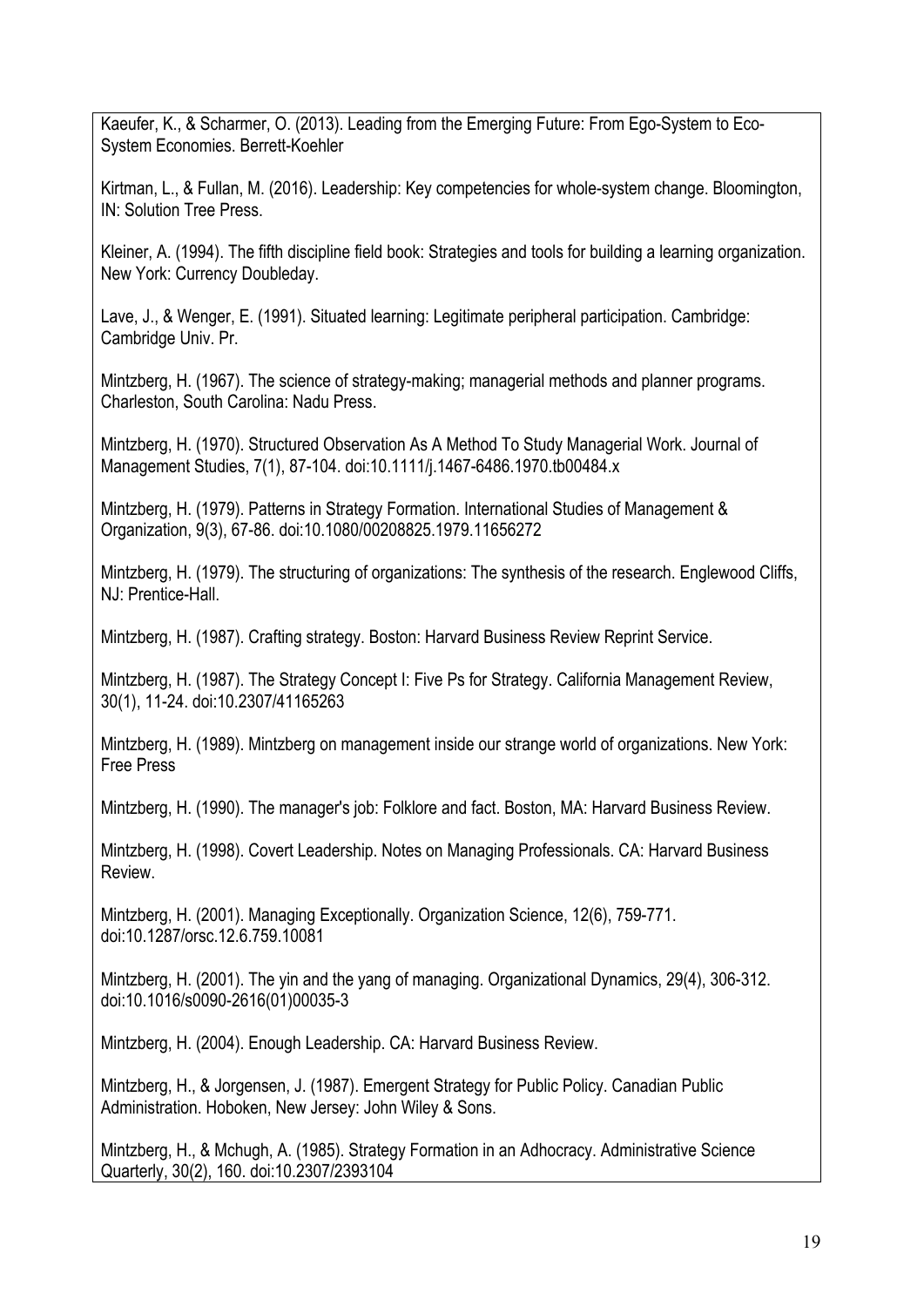Mintzberg, H., & Waters, J. A. (1989). Of Strategies, Deliberate and Emergent. Readings in Strategic Management, 4-19. doi:10.1007/978-1-349-20317-8\_1

Mintzberg, H., Ahlstrand, B., & Lampel, J. (2008). Strategy safari: A guided tour through the wilds of strategic management. Hemel Hempstead: Prentice Hall

Montgomery, C. A. (2012). The strategist: Putting leadership back into strategy. London: Collins.

Peter, B. G., Andrew, S., McLean, N., & Mayer, D. (2019). Discovering Your Authentic Leadership. California: Harvard Business Review.

PROSSER, J. (2003). Image-based research: A sourcebook for qualitative researchers. London: Routledge.

Scharmer, C. O., & Senge, P. (2016). Theory U: Leading from the Future as It Emerges. Oakland: Berrett-Koehler.

Senge, P. M. (1994). The fifth discipline: The art and practice of the learning organization. New York, NY: Doubleday Currency

#### **Recommended:**

Bennis, W. G., & Thomas, R. J. (2007). Crucibles of Leadership. Leadership, 51-60. doi:10.2307/j.ctvpg85tk.9

George, B., McLean, A. N., & Craig, N. (2008). Finding your true north: A personal guide. San Francisco, CA: Jossey-Bass.

George, W. O., & Sims, P. (2007). True North: Discover your authentic leadership. San Francisco: Wiley.

Goleman, D. (2017). What Makes a Leader? Boston, MA: Harvard Business Review Press.

### **TEACHING METHODOLOGY**

Combination of lecture, discussion, active participation, presentations, case studies, writing essays / assignments.

| <b>Studies during the Course</b> | Quantity | Percentage of the final grade |
|----------------------------------|----------|-------------------------------|
| <b>Presentation</b>              |          | 30%                           |
| Quiz / Test                      |          |                               |
| <b>Projects work</b>             |          | 30%                           |
| <b>Essay</b>                     |          | 40 %                          |
| Lab                              |          |                               |
| Term paper                       |          |                               |
| Participation in the lesson      |          |                               |
| <b>Total Percentage / Grade</b>  |          | 100 %                         |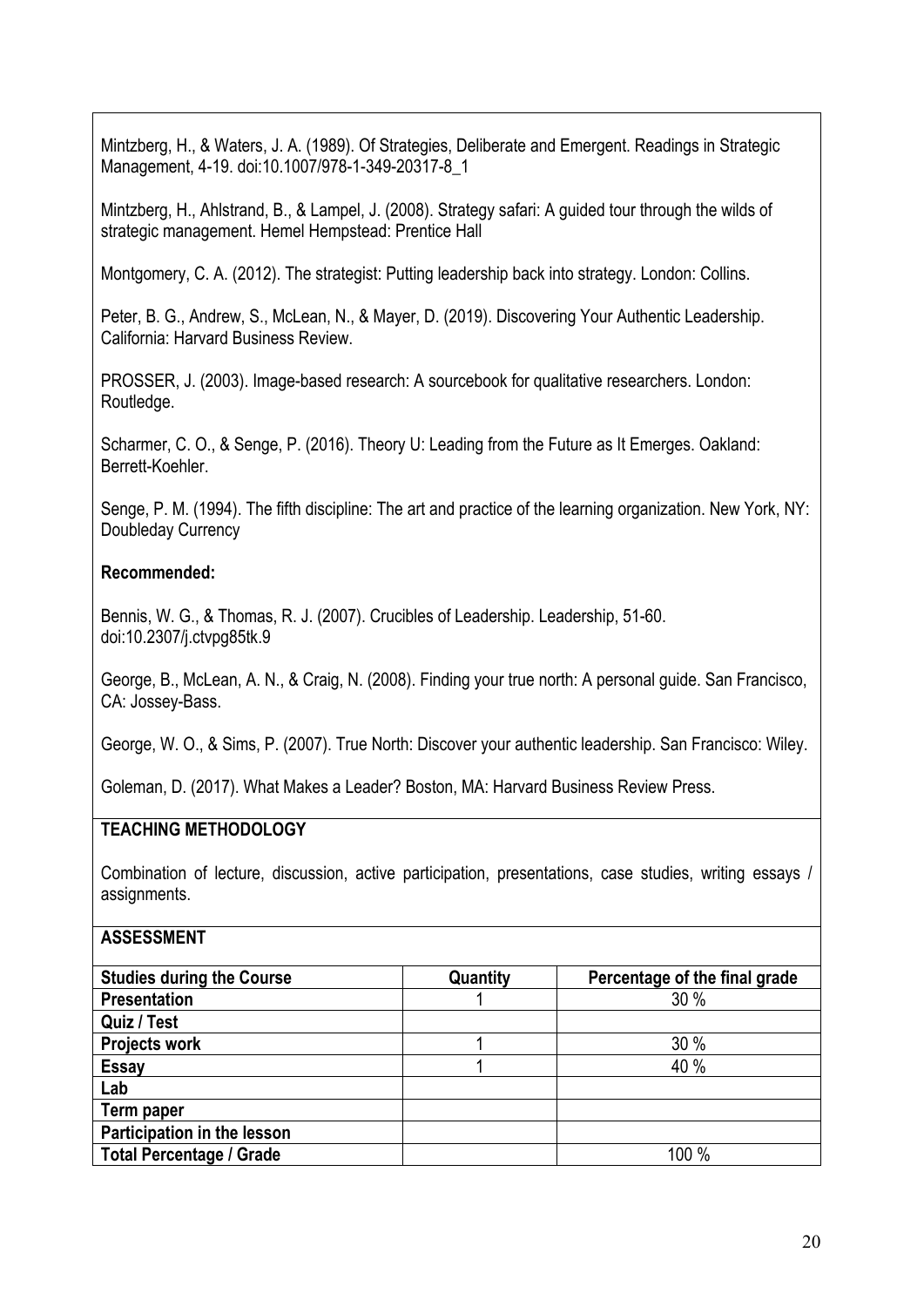### **6. Organizational Behavior**

| Code          | Type of the<br><b>Course</b> | <b>Semester</b> | <b>Contact</b><br>hours                | Self-study<br>hours | <b>Hours</b><br><b>Total</b> | <b>Credits</b><br>(ECTS) |  |
|---------------|------------------------------|-----------------|----------------------------------------|---------------------|------------------------------|--------------------------|--|
| $\circ \circ$ | Compulsory                   | II/IV           | 50                                     | 100                 | 150                          |                          |  |
| Lecturer      |                              |                 | David Fagan / Dr. (cand.) Renato Preza |                     |                              |                          |  |
| Language      |                              |                 | English                                |                     |                              |                          |  |

#### **Aim of the Course**

Organizational Behavior (OB) is an interdisciplinary field of study, which explores individual, group and organizational behaviour and the impact of individuals, groups, organizations and society in creating, shaping and controlling behaviours. The managerial viewpoint seeks to understand behaviour in order to manage more effectively and ethically. The critical viewpoint seeks to view the organization from the perspective of employees and asks questions about the impact of managerial practice and their experience of work more broadly, including the role that their peers may play in shaping their experience of work. This Course builds and draws on your own experiences of organizations and institutions. It challenges you to embrace ambiguity and ambivalence: there are no well-defined answers to understanding and managing behaviour, which is what makes behaviour such an interesting and challenging field of study and should help you as a future employee and manager.

#### **Learning Outcomes**

At the end of the course the students will be able to:

- Define basic organizational behaviour principles at the three levels: individual, group and organizational;
- Explain how environments, attitudes, and perception influence behaviour in organizations;
- Identify effects of motivation as a means for improving work performance and organizational effectiveness;
- Recognize elements of group behaviour including identity, group dynamics, and communication, how these affect workplace productivity;
- Demonstrate an understanding of the dynamics of teams and their impact on organizational success;
- Recognize various leadership approaches and the impact of power and politics in organizations;
- Explain how to effectively manage conflict and to resolve conflict with others;
- Edentify characteristics of organizational structure and the impact of different structures on workplace behaviour; and
- Explain how organizational culture builds a meaningful work environment.

| No |
|----|
|    |
|    |
|    |
|    |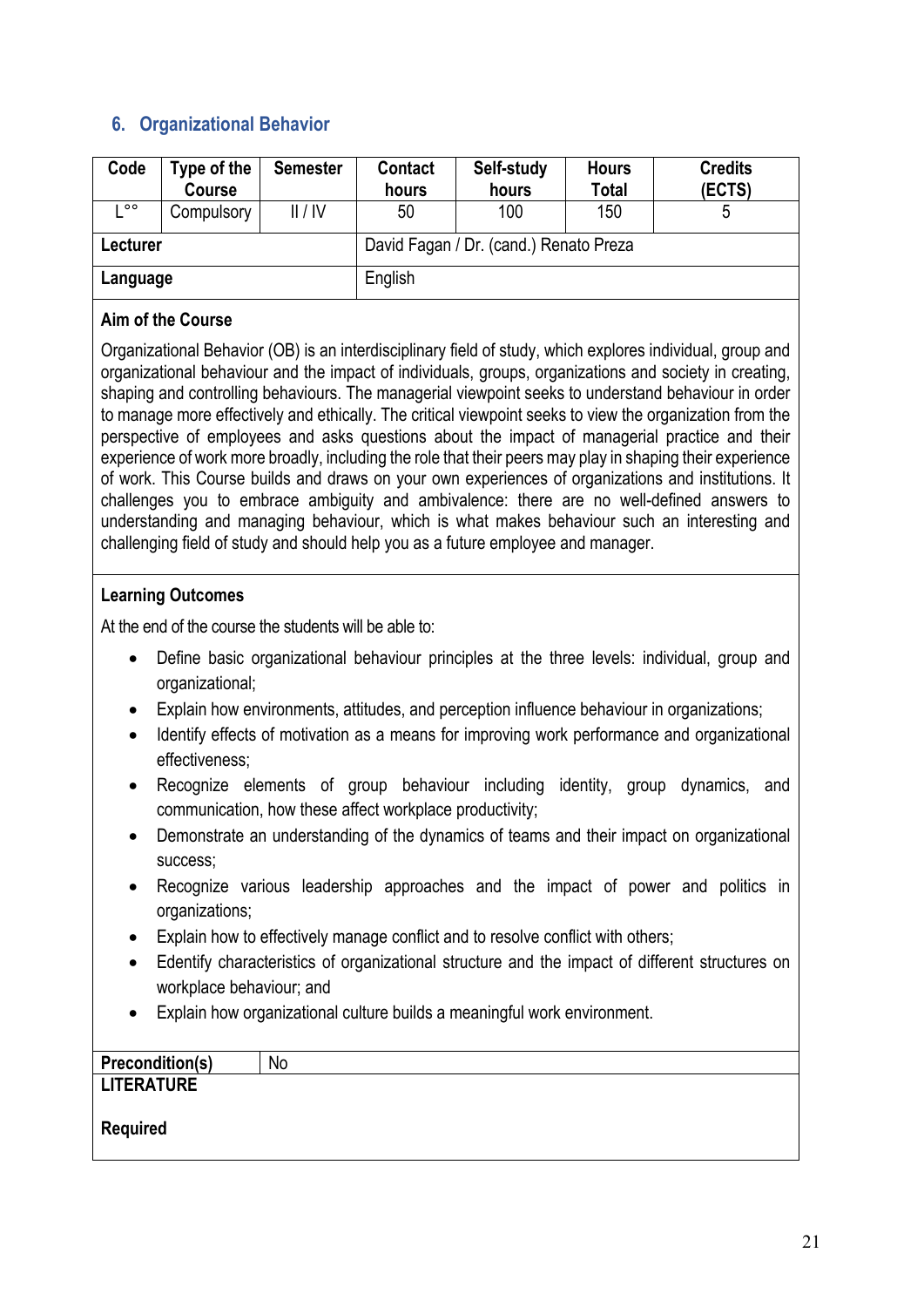Greenberg, J., & Baron, R. J. (2000). Behavior in organization: Understanding and managing the human side of work. Upper Saddle River, NJ: Prentice Hall.

Kinicki, A., & Kreitner, R. (2007). Organizational behavior (7th ed.). Boston, Mass.: McGraw-Hill.

#### **TEACHING METHODOLOGY**

Students will participate in seminar discussions, blended learning (online) sessions, critical evaluations of current research and best practices, and will write critical response papers on current research articles, independent reading, and other class materials.

| <b>Studies during the Course</b>            | Quantity | Percentage of the final grade |
|---------------------------------------------|----------|-------------------------------|
| Seminar readings-related presentations      |          |                               |
| Quiz / Test                                 |          |                               |
| Critical reflections on case-studies papers |          | 40 %                          |
| <b>Essay</b>                                |          |                               |
| Lab                                         |          |                               |
| <b>Final Paper</b>                          |          |                               |
| <b>Group presentation</b>                   |          | 50 %                          |
| Participation in the lesson                 |          | 10%                           |
| <b>Total Percentage / Grade</b>             |          | 100 %                         |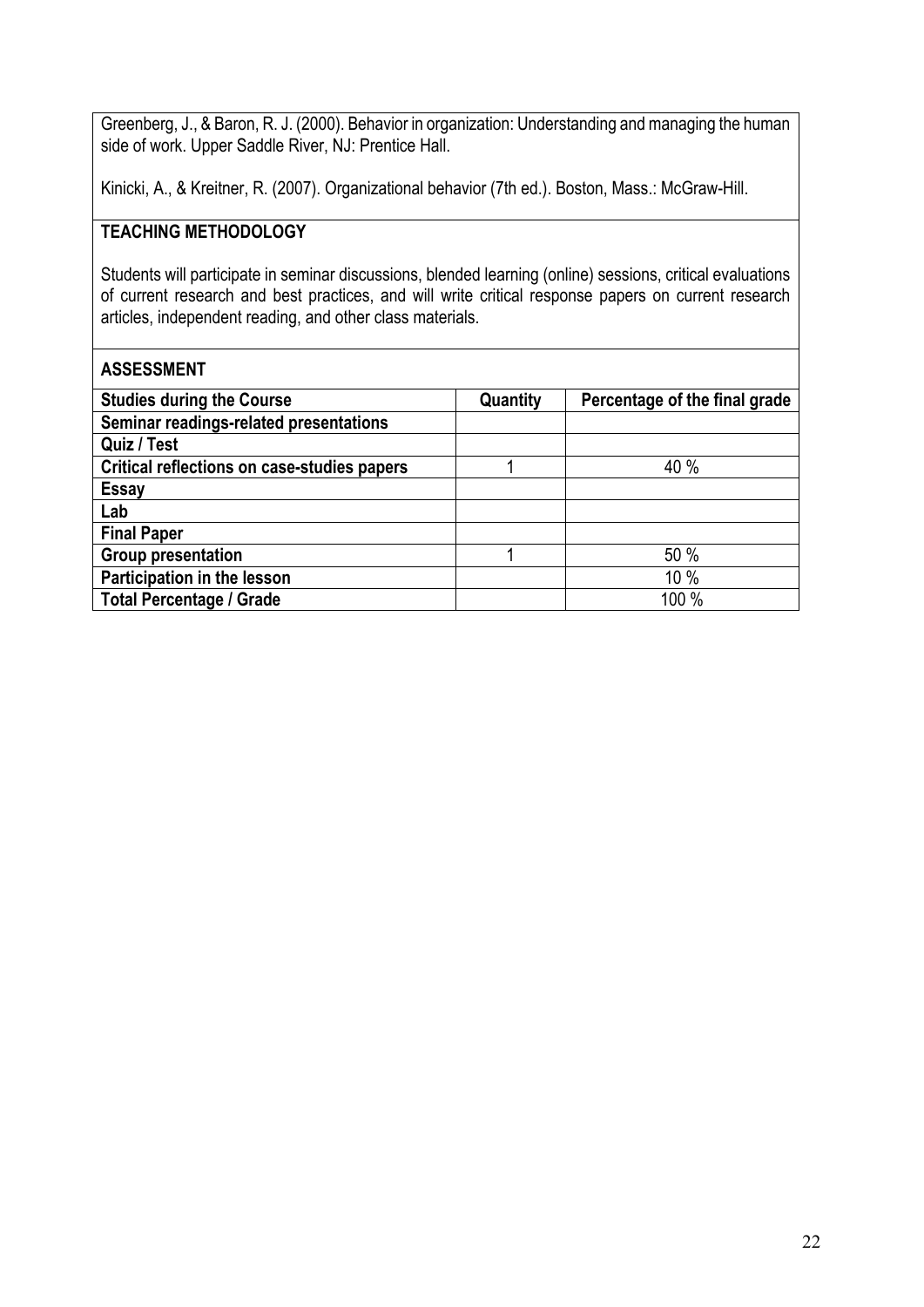### **7. Planning & Finance**

| Code          | Type of the<br><b>Course</b> | <b>Semester</b> | Contact<br>hours     | Self study<br>hours | <b>Hours Total</b> | <b>Credits</b><br>(ECTS) |
|---------------|------------------------------|-----------------|----------------------|---------------------|--------------------|--------------------------|
| $\circ \circ$ | Compulsory                   | II/IV           | 50                   | 100                 | 150                |                          |
| Lecturer      |                              |                 | Dr. Peter Makiriyado |                     |                    |                          |
| Language      |                              |                 | English              |                     |                    |                          |

#### **Aim of the Course**

This course examines the theory and practice of organizational planning and management for public and non-profit organizations, collaborations, and to a lesser extent, communities. The Course aims to emphasize thinking in context about how to pursue purposes or achieve goals. This also includes thinking about what the context is and how it might or should be changed; what the purposes are or should be; and what capabilities or competencies will or might be needed, and how they might be used, to achieve the purposes.

#### **Learning Outcomes**

This course focusses on empowering students to:

- Describe the process of identifying organization's objectives and formulation of specific strategies to achieve them
- Explain the planning process in organizations in regards to staffing and resource allocation.
- Demonstrate understanding on what needs to be considered during the strategic planning process.
- Define and describe strategic planning and its overall goal.
- Identify the various basic factors that determine effective financial resources allocation
- Budgeting, managerial accounting, and forecasting and their role in organizational strategy.

| <b>Precondition(s)</b> | N0 |
|------------------------|----|
| <b>LITERATURE</b>      |    |

#### **Required:**

Miller-Nobles, T. L., Mattison, B., & Matsumura, E. M. (2018). Horngren's financial & managerial accounting. Boston, MA: Pearson.

Weihrich, H., Koontz, H., & Cannice, M. (2013). Management: A global, innovative, and entrepreneurial perspective. New Delhi: McGraw Hill Education (India) Private Limited.

### **TEACHING METHODOLOGY**

Combination of seminar discussion, Socratic method, discussion, active participation, presentations, case studies, evaluation of current research, and a research project. Each student is expected to come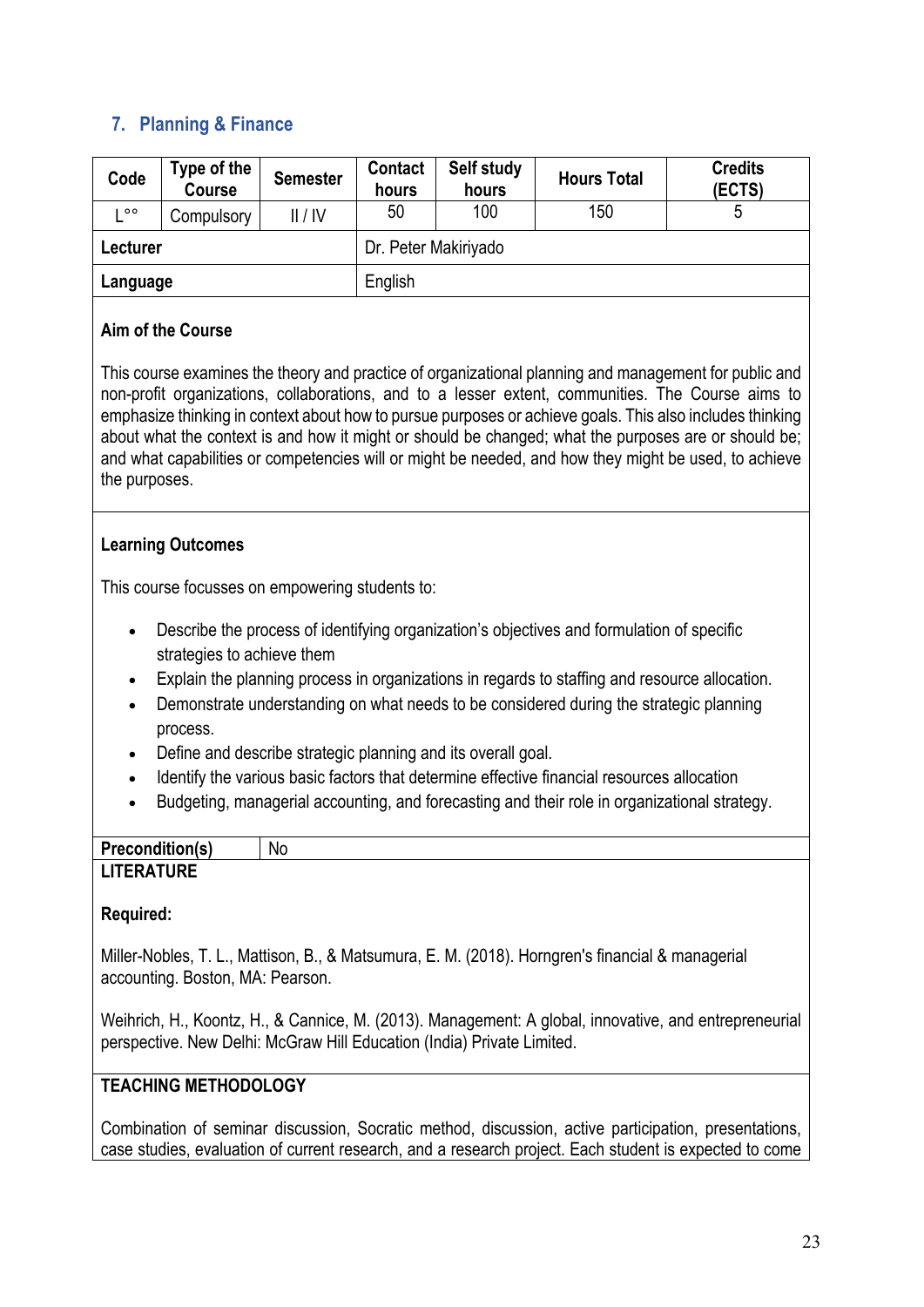to class having read the assigned material, prepared to discuss and interact critically with the readings, and to contribute to the Course conceptually, skilfully, affectively, and evaluatively.

| <b>ASSESSMENT</b>                |          |                               |
|----------------------------------|----------|-------------------------------|
| <b>Studies during the Course</b> | Quantity | Percentage of the final grade |
| <b>Discussion</b>                |          | 10 %                          |
| <b>Test</b>                      |          | 10 %                          |
| <b>Term Paper</b>                |          | 30 %                          |
| <b>Exams</b>                     |          | 50 %                          |
| <b>Total Percentage / Grade</b>  |          | 100                           |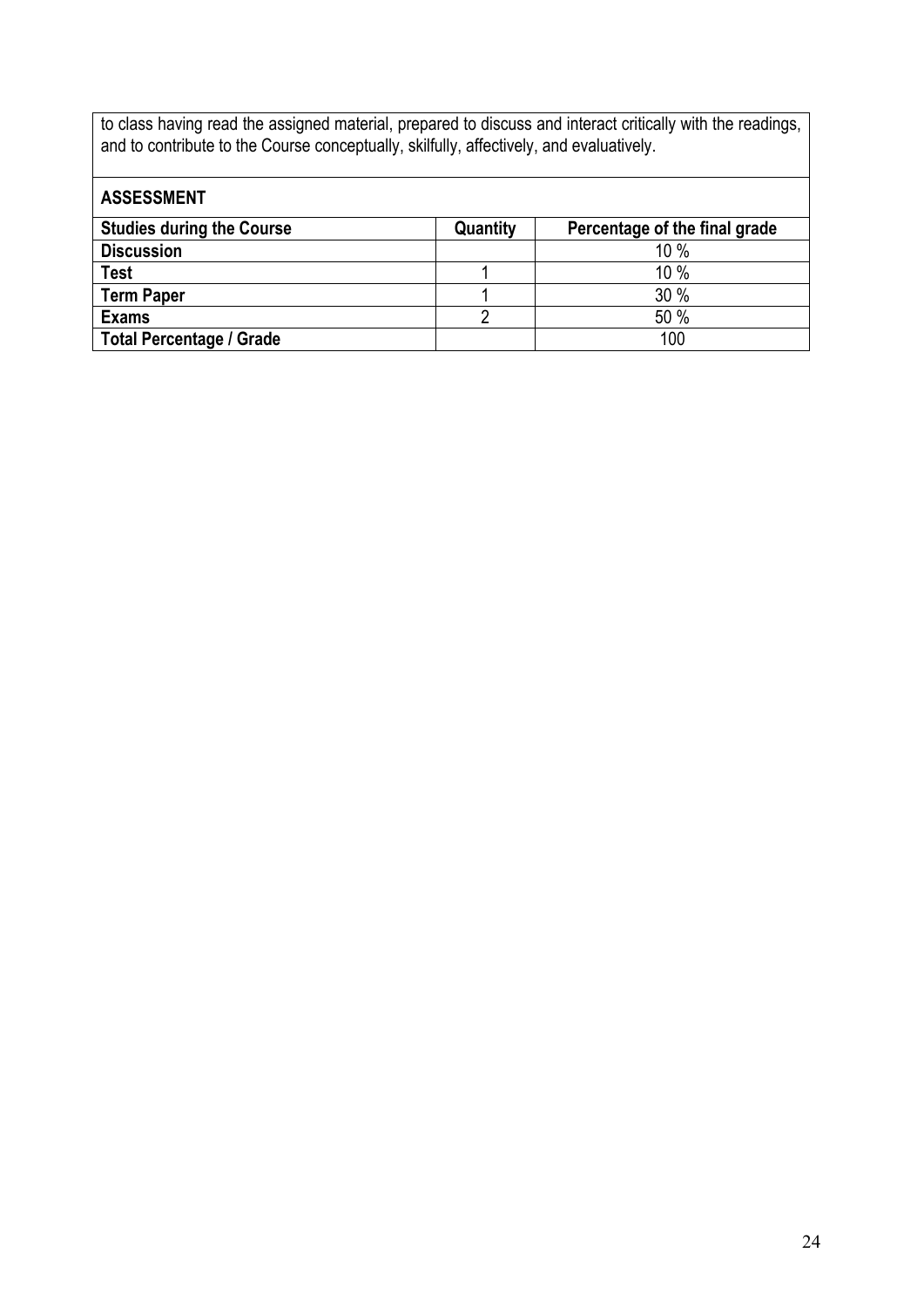### **5. Governance & Organizational Development**

| Code     | Type of the<br>Course | <b>Semester</b> | <b>Contact</b><br>hours | Self-study<br>hours | <b>Hours</b><br>Total | <b>Credits</b><br>(ECTS) |
|----------|-----------------------|-----------------|-------------------------|---------------------|-----------------------|--------------------------|
| $\circ$  | Compulsory            | 1/111           | 50                      | 100                 | 150                   | 5                        |
| Lecturer |                       |                 | Dr. Roy Atwood          |                     |                       |                          |
| Language |                       |                 | English                 |                     |                       |                          |

#### **Aim of the Course**

This Course equips governing board members, administrators, other organizational leaders, and students with the current research, theories and best practices for organizational governance and development. Students will examine the current literature on organizational governance, particularly the role of governing boards and the interface between those boards and their executive managers. The aim of the Course is to raise critical awareness of the theories and best governance practices for organization development. Students will examine key governance theories (such as agency theory, resource dependency theory, stewardship theory, stakeholder theory, policy governance theory, embeddedness theory, etc.) and case studies for how boards can avoid either abdicating authority or micromanaging an organization, while preserving and achieving the organizational mission, values and goals. Students will also examine how governing boards can empower the organization's chief executive officer to lead and to achieve the organization's board-approved goals and mission—or conversely, they become obstacles to their own goals and mission. Students will participate in seminar discussions, blended learning (online) sessions, critical evaluations of current research and best practices, and will write critical response papers on current research articles, independent reading, and other class materials.

#### **Learning Outcomes**

At the end of the course the students will be able to:

- Describe the main concepts, theories, and best practices of organizational governance and development
- Evaluate current research on governing boards, organizational development and organizational leadership
- Identify the common obstacles to and creative improvements for effective governing boards
- Identify & address the key challenges associated with the working interactions between governing boards and their organizational executives
- Analyze & evaluate different governance models, executive leadership, and organizational development
- Apply best practices to case study problems and real organizational challenges
- Develop a "policy governance model" board-level global ends document for organizational leadership, strategic planning and development, and assessment
- Critically evaluate one's own organizational experience with governing boards, executive leaders, and their working relationships and accomplishments.

| <b>Precondition(s)</b>                                                                                              | No     |
|---------------------------------------------------------------------------------------------------------------------|--------|
| <b>LITERATURE</b><br><b>Required:</b>                                                                               |        |
| and the contract of the contract of the contract of the contract of the contract of the contract of the contract of | .<br>. |

Ansell, C., & Gash, A. (2007). Collaborative Governance in Theory and Practice. Journal of Public Administration Research and Theory, 18(4), 543-571. doi:10.1093/jopart/mum032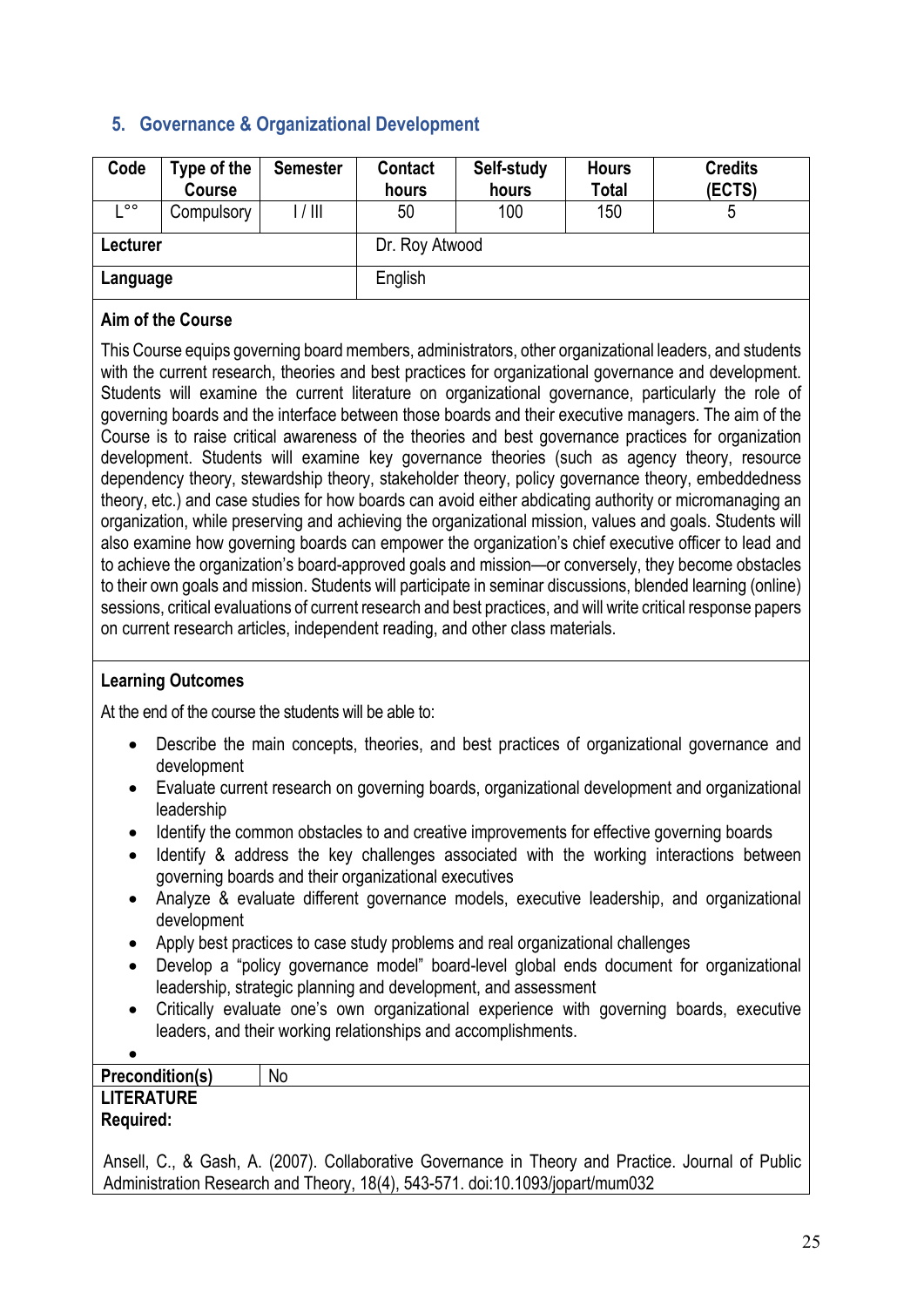Carver, J., & Carver, M. M. (2009). The policy governance model and the role of the board member. San Francisco, CA: Jossey-Bass.

Eisenhardt, K. M. (1989). Making Fast Strategic Decisions In High-Velocity Environments. Academy of Management Journal, 32(3), 543-576. doi:10.5465/256434

Granovetter, M. (2010). Getting a job: A study of contacts and careers. Chicago: Univ. of Chicago Press.

Koufopoulos, D. N., Georgakakis, D. G., & Gkliatis, I. P. (2009). Board and organisational performance in healthcare non-profit public organisations: The Greek perspective. International Journal of Business Governance and Ethics, 4(4), 330. doi:10.1504/ijbge.2009.023787

Sundaramurthy, C., & Lewis, M. (2003). Control and Collaboration: Paradoxes of Governance. The Academy of Management Review, 28(3), 397. doi:10.2307/30040729

#### **TEACHING METHODOLOGY**

Combination of seminar discussion, Socratic method, discussion, active participation, presentations, case studies, evaluation of current research, and a research project. Each student is expected to come to class having read the assigned material, prepared to discuss and interact critically with the readings, and to contribute to the Course conceptually, skillfully, affectively, and evaluatively.

| <b>Studies during the Course</b>            | Quantity | Percentage of the final grade |
|---------------------------------------------|----------|-------------------------------|
| Seminar readings-related presentations      | 4        | 30%                           |
| Quiz / Test                                 |          |                               |
| Critical reflections on case-studies papers |          | 30%                           |
| <b>Essay</b>                                |          |                               |
| Lab                                         |          |                               |
| <b>Final Paper</b>                          |          | 30 %                          |
| Participation in the lesson                 |          | 10 %                          |
| <b>Total Percentage / Grade</b>             |          | 100 %                         |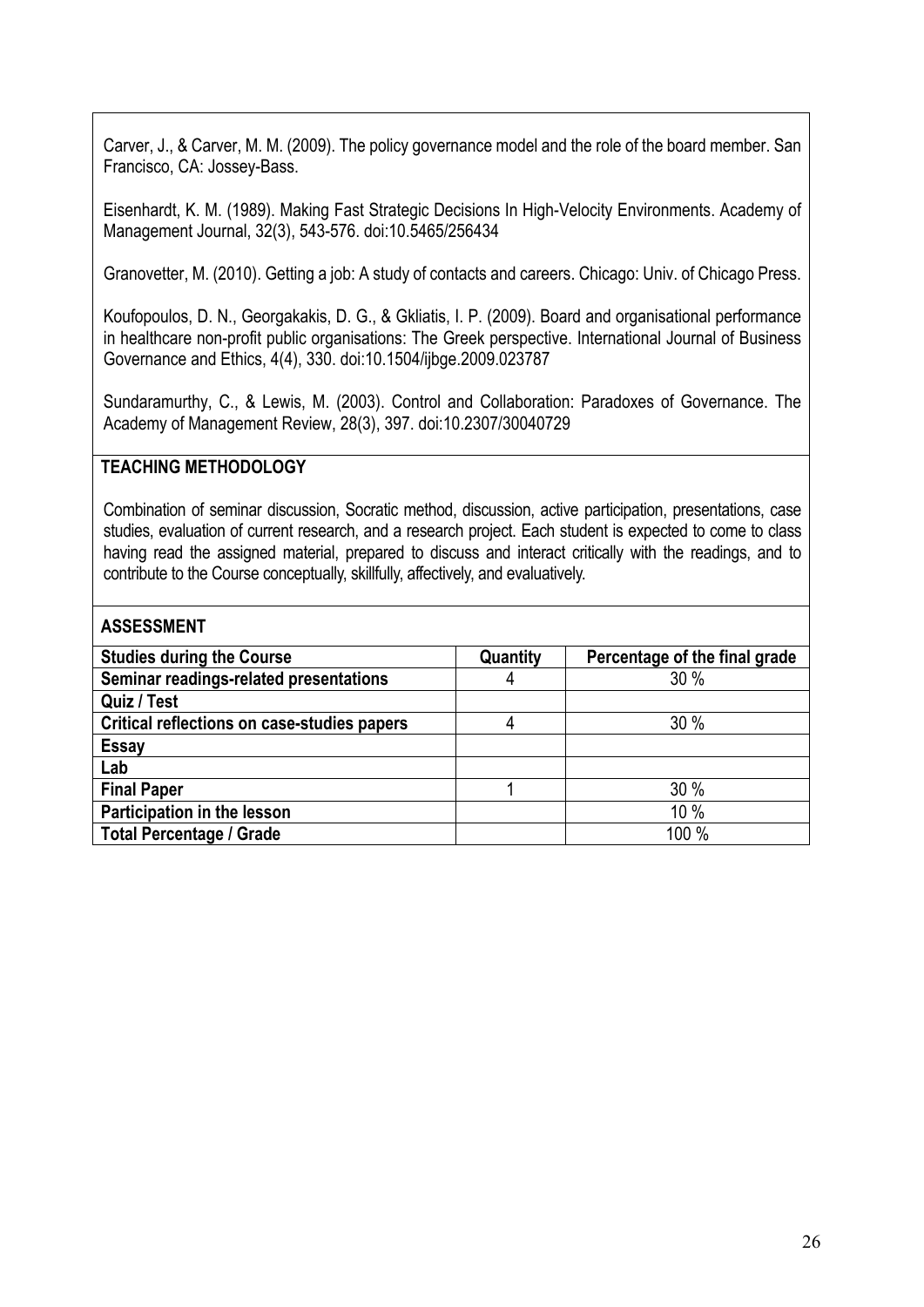### **Module C: Organizational Effectiveness**

### **1. Quality Management**

| Code                         | Type of the<br><b>Course</b> | <b>Semester</b> | <b>Contact hours</b>                  | Self-study<br>hours | <b>Hours Total</b> | <b>Credits</b><br>(ECTS) |  |
|------------------------------|------------------------------|-----------------|---------------------------------------|---------------------|--------------------|--------------------------|--|
| $\degree$ 1465               |                              | II/IV           | 50                                    | 100                 | 150                | 5                        |  |
| Lecturer                     |                              |                 | Dr. Roy Atwood, Prof. Dr. Ulli Arnold |                     |                    |                          |  |
| Language                     |                              |                 | English                               |                     |                    |                          |  |
| <b>Compulsory / Optional</b> |                              |                 | Compulsory                            |                     |                    |                          |  |

#### **Aim of the Course**

Quality is a key success factor for every service and production company. This course offers holistic, scientifically based approaches to quality management that are oriented towards management processes and the phases of analysis, planning, management and control. The core parts of the course include procedures for measuring quality, instruments for controlling quality and expectation management, the implementation of QM approaches using the ISO 9000 standards and the EFQM/TQM model.

#### **Learning Outcomes**

At the end of the course, students will be able:

- To distinguish between QM-approaches and to indicate advantages and disadvantages of it
- To apply quality assurance instruments that are appropriate to the chosen QM-approches
- To evaluate the strengths and the weaknesses of different. Approaches and frameworks
- To measure organizational performance by making use of the tools: EFQM, Performance Prism, SMART Pyramid Approach and customer related approaches
- To integrate plan and control mechanisms for quality management approaches
- To implement a quality management system tailored to the needs of the organization
- To design the analysis, planning, implementation and control of the support and coordination of quality-related activities

### **LITERATURE**

#### **Required:**

Tague, N. (2013). The Quality Toolbox, 2nd edition. Wisconsin: ASQ Quality Press.

#### **Recommended:**

Cameron, K. S., & Quinn, R. E. (2011). Diagnosing and changing organizational culture: Based on the competing values framework. San Francisco, CA: Jossey-Bass.

Diefenbach, T., & Sillince, J. A. (2011). Formal and Informal Hierarchy in Different Types of Organization. Organization Studies, 32(11), 1515-1537. doi:10.1177/0170840611421254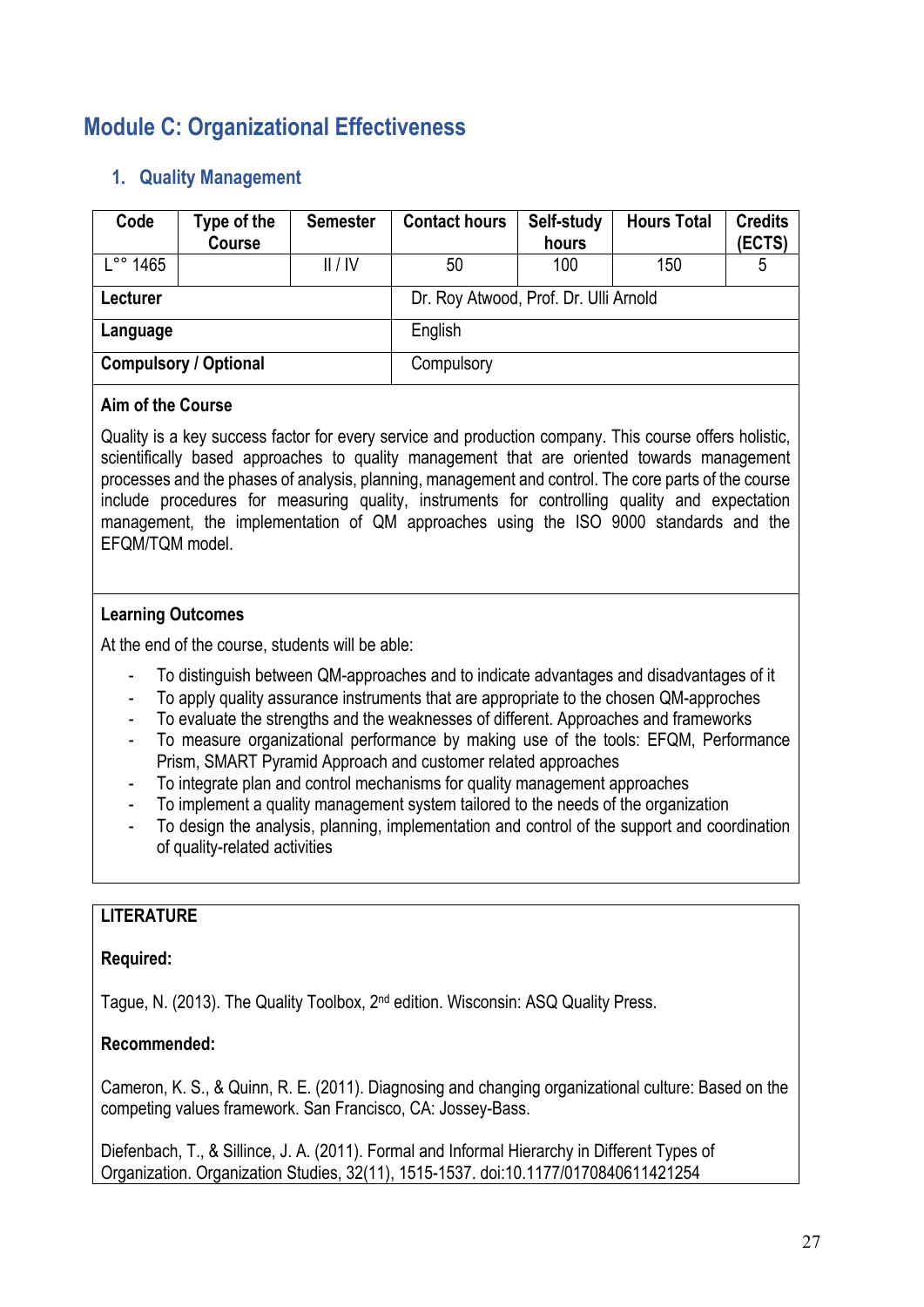G., M. I., & Ray, R. C. (2009). The road to results: Designing and conducting effective development evaluations. Washington: The World Bank.

Geser, H. (2002). Organizations as Social Actors. Switzerland: Geser.net.

Kettunen, H. A. (2008). A conceptual framework to help evaluate the quality of institutional performance. Finland: Turku University of Applied Sciences.

Luhmann, N., Baecker, D., & Gilgen, P. (2013). Introduction to Systems Theory. Cambridge: Polity Press.

March, J. G., Miller, C. C., Grewal, R., Robson, M. J., Schwab, A., & Prietula, J. M. (1997). Crossroads-Organizational Performance as a Dependent Variable. Catonsville: The Institute for Operations Research and the Management Sciences.

Mayer, W. (2002). Sociological Theory and Evaluation Research: An Application of its Usability for Evaluating Sustainable Development. Saarbrucken: Centrum fur Evaluation.

McAuley, J., Duberley, J., & Johnson, P. (2014). Organization theory: Challenges and perspectives. Harlow: Pearson Education Limited.

Modell, S. (2004). Performance Measurement Myths in the Public Sector. A Research Note: New Jersey, Wiley Online Library.

Spence, J. T., Darley, J. M., & Foss, D. J. (1998). Annual review of psychology. Palo Alto, CA: Annual Reviews.

Scotter, J. R., & Motowidlo, S. J. (1996). Interpersonal facilitation and job dedication as separate facets of contextual performance. Journal of Applied Psychology, 81(5), 525-531. doi:10.1037/0021- 9010.81.5.525

### **TEACHING METHODOLOGY**

Combination of lecture, discussion, active participation, presentations. The students will be asked to assess their own performance after each presentation and to assess the classmates as well.

| <b>Studies during the Course</b> | Quantity | Percentage of the final grade |
|----------------------------------|----------|-------------------------------|
| <b>Group Presentation</b>        |          | 30%                           |
| <b>Written Exam</b>              |          |                               |
| <b>Projects / homeworks</b>      |          |                               |
| <b>Essay</b>                     |          |                               |
| Lab                              |          |                               |
| Term paper                       |          | 60%                           |
| Participation in the lesson      |          | 10 %                          |
| <b>Total Percentage / Grade</b>  |          | 100 %                         |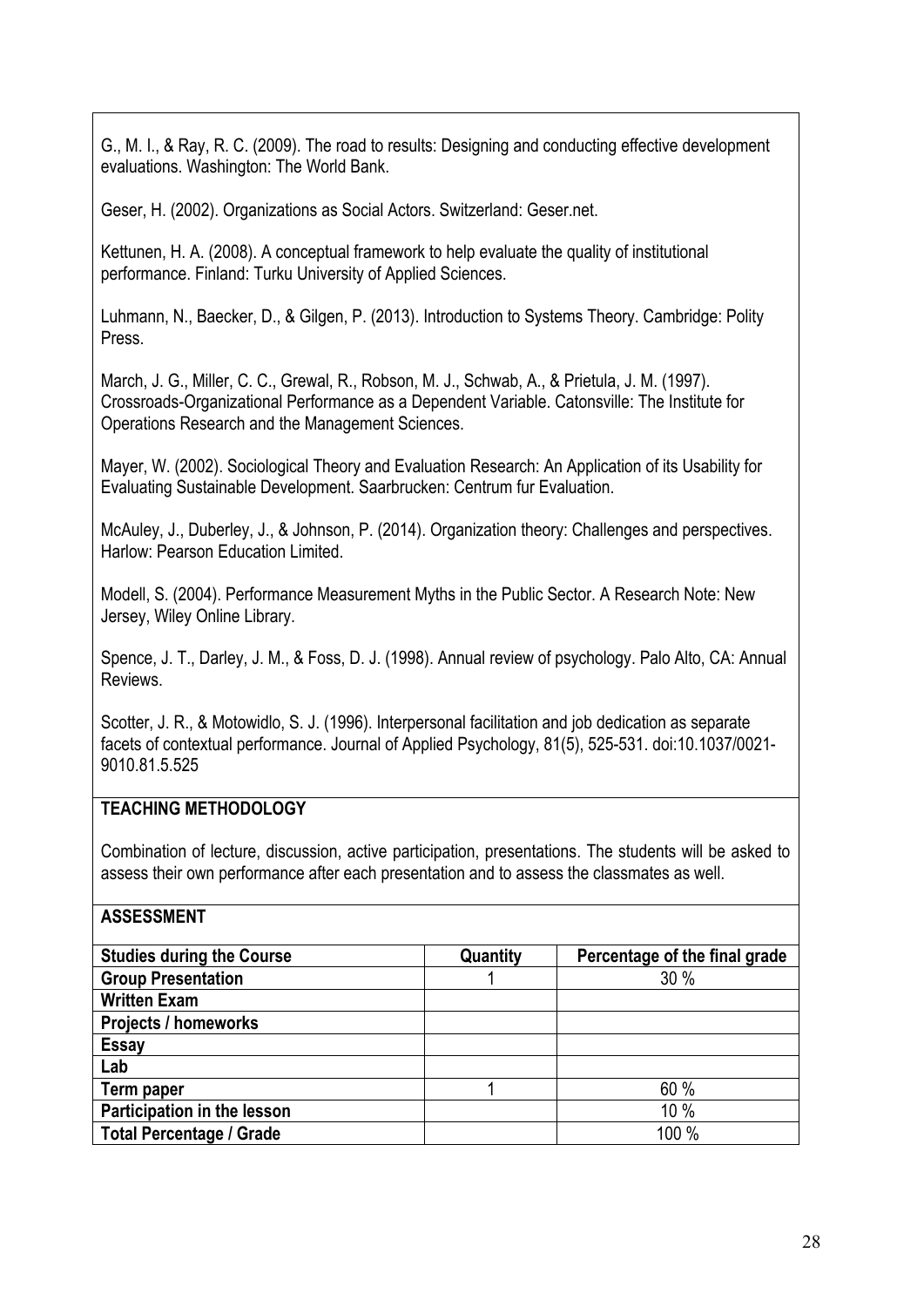### **2. Performance Management**

| Code          | Type of the<br>Course | <b>Semester</b> | <b>Contact</b><br>hours | Self-study<br>hours | <b>Hours</b><br>Total | <b>Credits</b><br>(ECTS) |  |
|---------------|-----------------------|-----------------|-------------------------|---------------------|-----------------------|--------------------------|--|
| $\circ \circ$ | Compulsory            | 1/111           | 50                      | 100                 | 150                   | 5                        |  |
| Lecturer      |                       |                 | Dr. Peter Makiriyado    |                     |                       |                          |  |
| Language      |                       |                 | English                 |                     |                       |                          |  |
|               |                       |                 |                         |                     |                       |                          |  |

#### **Aim of the Course**

This Course examines the nature and significance of an effective performance management system in helping organizations define and achieve short- and long-term goals. The Course aims to reinforce performance management as an ongoing process of planning, facilitating, assessing, and improving individual and organizational performance. In addition, the Course emphasizes the significance of measuring the effectiveness of human resource activities that are designed to enhance individual and organizational performance.

#### **Learning Outcomes**

At the end of the course the students will be able to:

- Explain the concept of performance management.
- Recall performance management as a perpetual process that includes the interrelated components of prerequisites, performance planning, performance execution, performance assessment, performance review, and performance renewal and re-contracting.
- Define and describe strategic planning and its overall goal.
- Identify the various factors that determine performance including declarative knowledge, procedural knowledge, and motivation.
- Adopt a results approach to measuring performance including the development of accountabilities, objectives, and standards.

| Precondition(s)   | Νo |
|-------------------|----|
| <b>LITERATURE</b> |    |

#### **Required:**

Aguinis, H., Forcum, L. E., & Joo, H. (2013). Using Market Basket Analysis in Management Research. California: Southern Management Association.

### **Recommended:**

Merchant, K. A., & A., V. D. (2017). Management control systems: Performance measurement, evaluation and incentives. Harlow, England: Financial Times Prentice Hall.

Niven, P. R. (2002). Balanced scorecard step by step: Performance and maintaining results. New York: Wiley.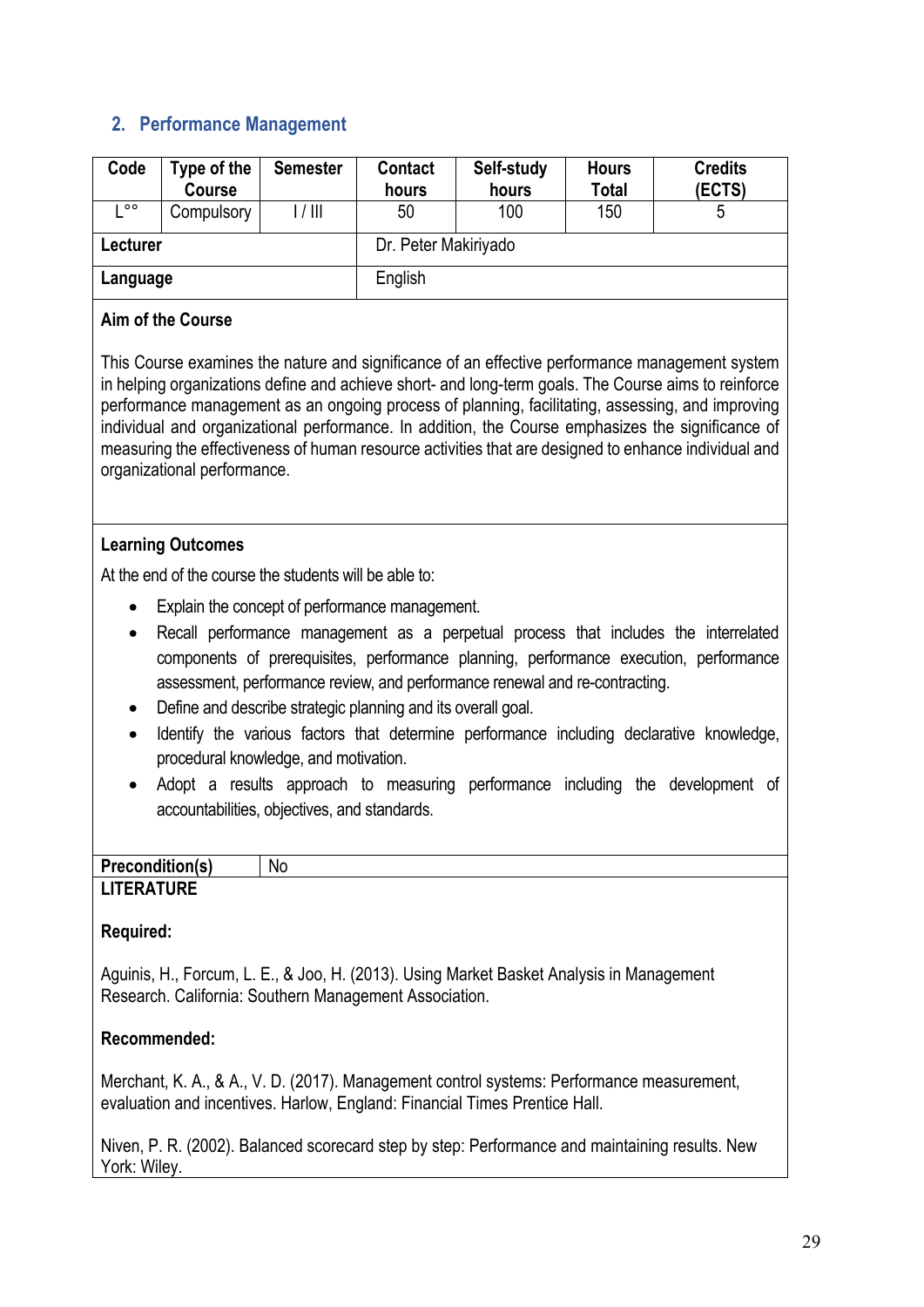### **TEACHING METHODOLOGY**

Combination of seminar discussion, Socratic method, discussion, active participation, presentations, case studies, evaluation of current research, and a research project. Each student is expected to come to class having read the assigned material, prepared to discuss and interact critically with the readings, and to contribute to the Course conceptually, skilfully, affectively, and evaluatively.

| <b>Studies during the Course</b>            | Quantity | Percentage of the final grade |
|---------------------------------------------|----------|-------------------------------|
| Seminar readings-related presentations      |          |                               |
| Quiz / Test                                 |          | 10%                           |
| Critical reflections on case-studies papers |          | 10%                           |
| <b>Essay</b>                                |          |                               |
| <b>Term Paper</b>                           |          | 40 %                          |
| <b>Final Paper</b>                          |          | 40 %                          |
| Participation in the lesson                 |          |                               |
| <b>Total Percentage / Grade</b>             |          | 100 %                         |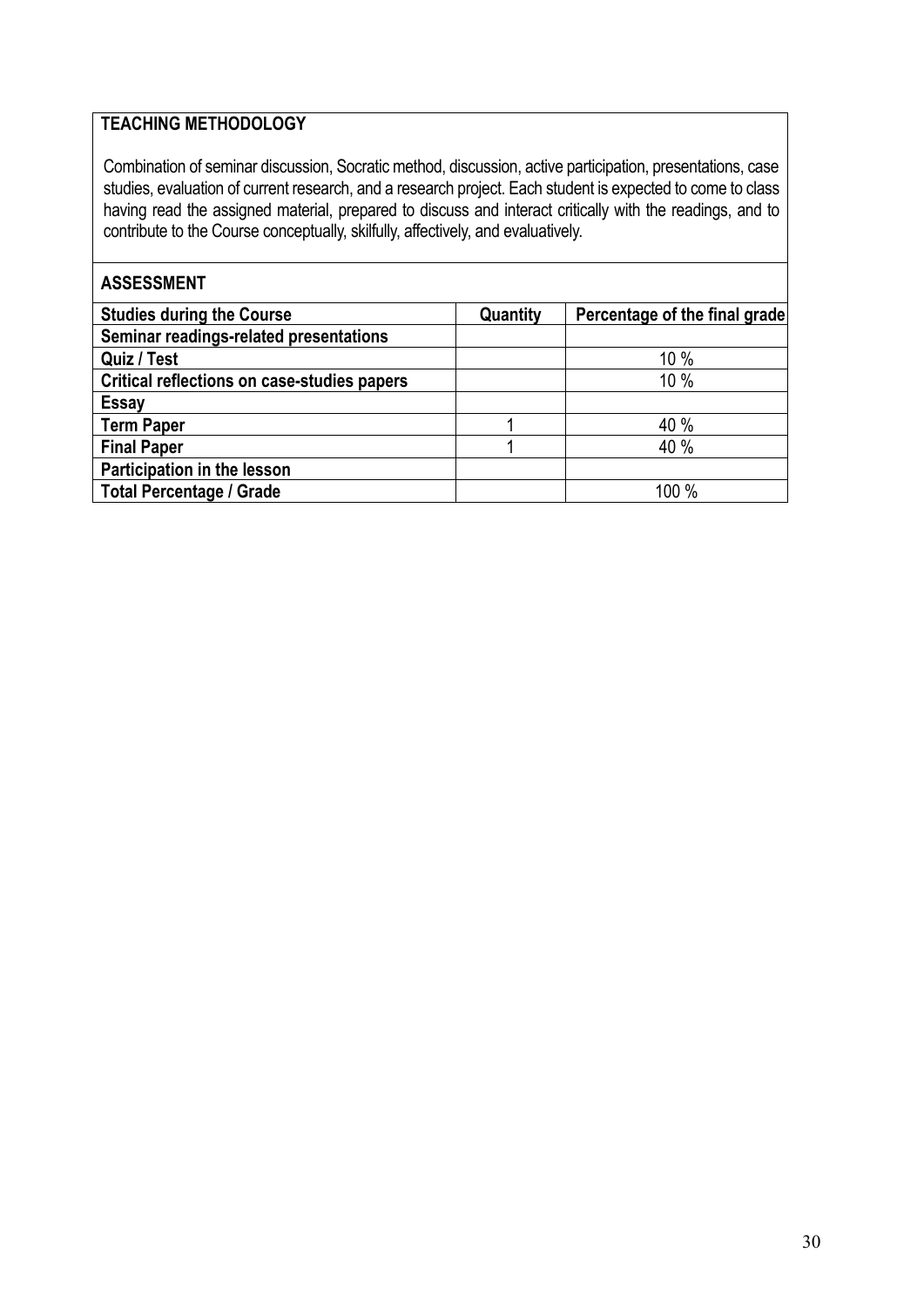### **Module D: Specialization**

### **D.1. in Education**

### **1. Educational Psychology**

| Code     | Type of the<br>Course        | <b>Semester</b>         | <b>Contact</b><br>hours | Self-study<br>hours | <b>Hours</b><br><b>Total</b> | <b>Credits</b><br>(ECTS) |
|----------|------------------------------|-------------------------|-------------------------|---------------------|------------------------------|--------------------------|
| L°° 912  | Compulsory                   | Ш                       | 40                      | 110                 | 150                          |                          |
| Lecturer |                              | Prof. Dr. Bardhyl Musai |                         |                     |                              |                          |
| Language |                              |                         | Albanian                |                     |                              |                          |
|          | <b>Compulsory / Optional</b> |                         | Compulsory              |                     |                              |                          |

#### **Aim of the Course**

The course of lectures aims to give students general knowledge on the science of psychology of education. The Course takes into consideration the knowledge obtained by students in the previous level and aims at their preparation with contemporary theory knowledge and with a totality of professional competencies that help them to cope in a successfully manner in education environments.

#### **Learning Outcomes**

At the end of this course students will be able to:

- Define educational psychology and give examples of the different topics educational psychologists study
- Identify the research methods and aims of educational psychology
- Describe the developmental issues faced by school age children
- Explain how individual variations and cultural diversity affect thinking and learning
- Describe the challenges presented by learning disabilities
- Describe the challenges presented by students with exceptional skills
- Explain and apply behavioural, socio-cultural, and cognitive learning theories
- Explain the role of motivation on learning and classroom behavior
- Identify commonly used standardized tests, their strengths and limitations, and use in school settings
- Outline current trends in traditional and alternative assessments

### **Precondition(s)**

### **LITERATURE**

### **Required:**

Snowman, Jack, & Biehler, Robert. (2003). Psychology applied to teaching: Test bank (10th ed.). Boston.

Woolfolk, A., & Gjika, M. (2011). Psikologji edukimi. Tirane: CDE.

### **Recommended:**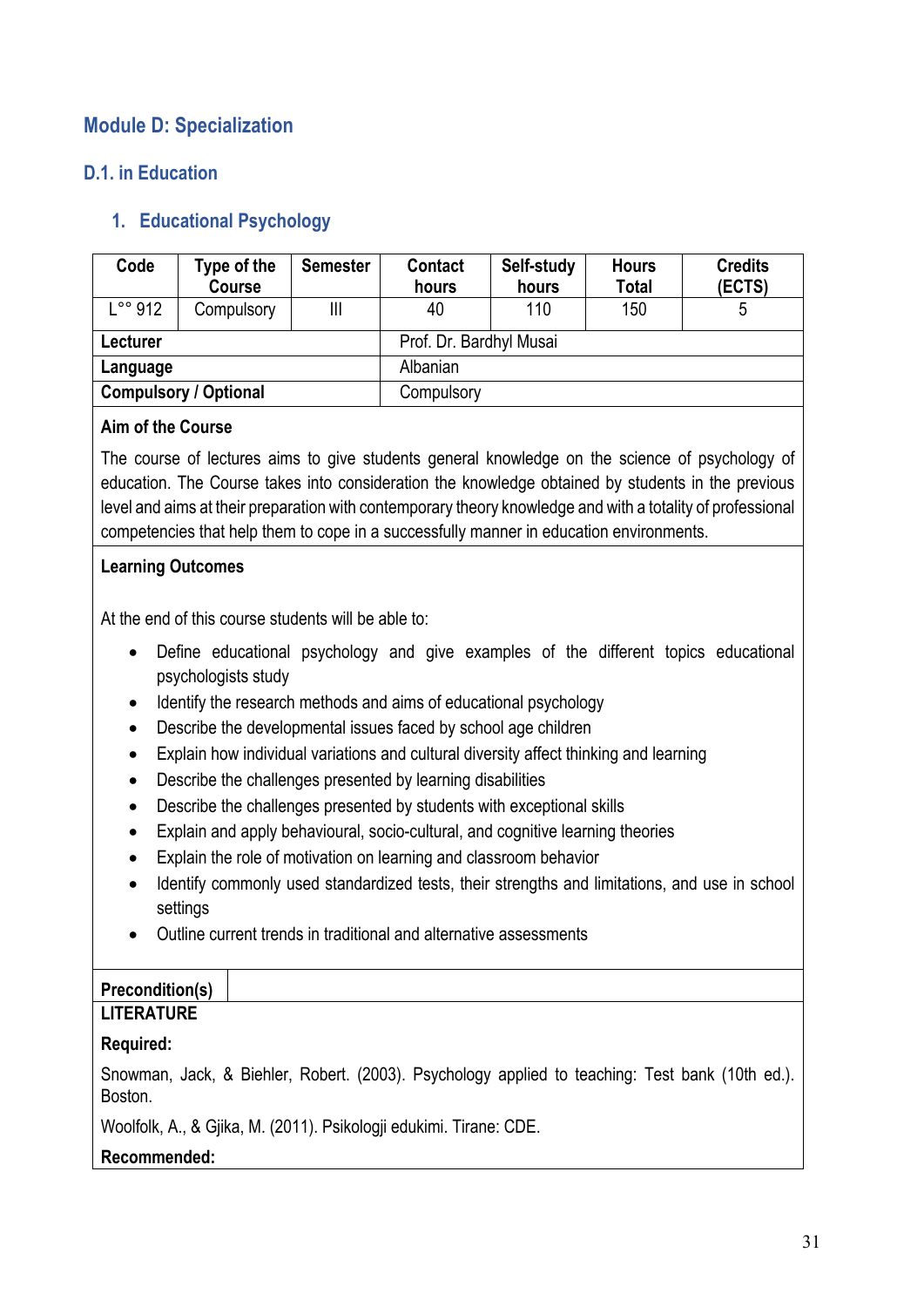Tough, P. (2013). How children succeed: Grit, curiosity, and the hidden power of character. New York: Houghton Mifflin.

Woolfolk Hoy, A. M., Hughes, M., & Walkup, V. (2009). Psychology in the schools. London: Pearson/Longman.

Woolfolk, A. (2008). Educational psychology. Active learning edition (2nd ed.). Boston, MA: Allyn & Bacon.

#### **TEACHING METHODOLOGY**

Combination of lecture, discussion, active participation, presentations, case studies, writing essays / assignments.

This course will incorporate a combination of lectures, discussion, active participation, case studies, small group work, and presentation. Each student will be encouraged to come to class prepared to learn, discuss, express his or her own views about development, learning, teaching and class management and students motivation.

| <b>ASSESSMENT</b>                |          |                               |
|----------------------------------|----------|-------------------------------|
| <b>Studies during the Course</b> | Quantity | Percentage of the final grade |
| <b>Presentation</b>              |          | 20 %                          |
| Quiz / Test                      |          |                               |
| <b>Projects / homeworks</b>      |          |                               |
| <b>Essay</b>                     |          |                               |
| Lab                              |          |                               |
| Term paper                       |          | 70 %                          |
| Participation in the lesson      |          | 10 %                          |
| <b>Total Percentage / Grade</b>  |          | 100 %                         |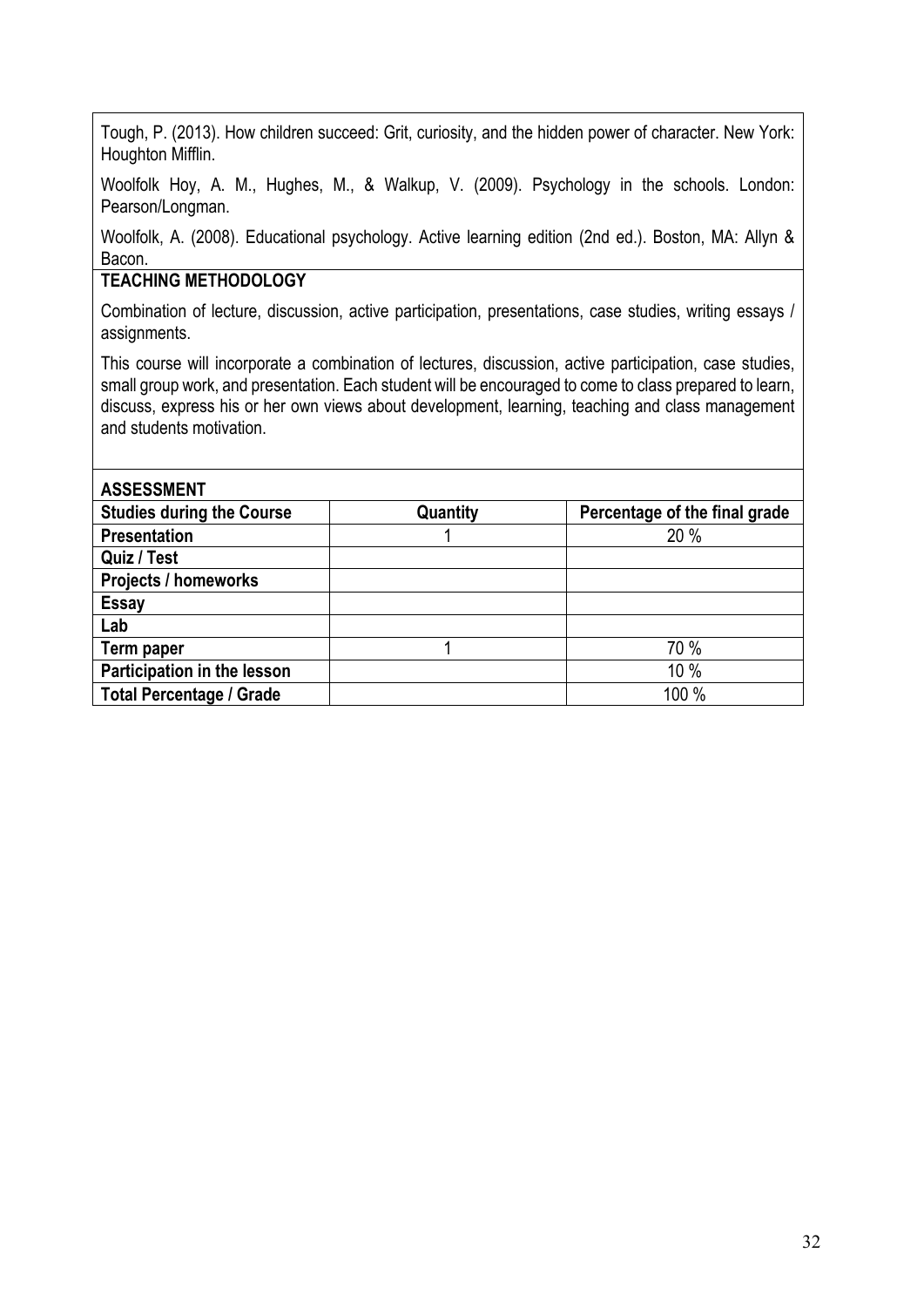### **2. Teaching & Learning**

| Code            | Type of the<br><b>Course</b>   | <b>Semester</b> | <b>Contact</b><br>hours                                        | Self-study<br>hours | <b>Hours</b><br><b>Total</b> | <b>Credits</b><br>(ECTS) |  |
|-----------------|--------------------------------|-----------------|----------------------------------------------------------------|---------------------|------------------------------|--------------------------|--|
| $L^{\circ}1260$ | Compulsory                     |                 | 40                                                             | 110                 | 150                          |                          |  |
| Lecturer        |                                |                 | Dr. Rezarta Reimann / Prof. Dr. Bardhyl Musai / Dr. Roy Atwood |                     |                              |                          |  |
|                 | English / Albanian<br>Language |                 |                                                                |                     |                              |                          |  |

#### **Aim of the Course**

Students will build knowledge and skills about psychological perspectives of learning, cognitive developmental theory, social constructivist theory, constructivism and information processing theory. Strategies and approaches in order to manage and to improve learning environment in the classroom will be analysed. A variety of didactic models, focused on active, personalizing and individualizing learning will be introduced and discussed. Working approaches and steps of lesson planning will be analysed based on the three-phase structure, which takes into consideration thinking process during learning will be applicable.

### **Learning Outcomes**

At the end of the course the students will be able to:

- Describe psychological principals of variety theories of learning
- Explain constructivism and cognitive approaches used in the learning process
- Analyze the dimensions of learning styles and the ways of practicing them in the classroom
- Compare different didactic methods by those advantages for use in the teaching process
- Apply schemes of work and various lesson plan models
- Analyze the three phase structure of active learning in lesson planning and implementation in the classroom
- Improve teaching skills through presentation, discussion, analysis and debate among the group
- Reflect critically upon teaching process by referring learning outcomes

#### **Precondition(s)** No **LITERATURE Required:**

Musai, B. (2013). Metodologji e Mesimdhenies. Tirane: CDE.

Capel, S. A., Leask, M., & Turner, T. (2013). Learning to Teach in the Secondary School. Hoboken: Taylor and Francis.

Capel, S., Leask, M., & Turner, T. (2013). Readings for Learning to Teach in the Secondary School: A Companion to M Level Study. Hoboken: Taylor and Francis.

#### **Recommended:**

Ackoff, R. L., & Greenberg, D. A. (2008). Turning learning right side up: Putting education back on track. Upper Saddle River, NJ: Wharton School Pub.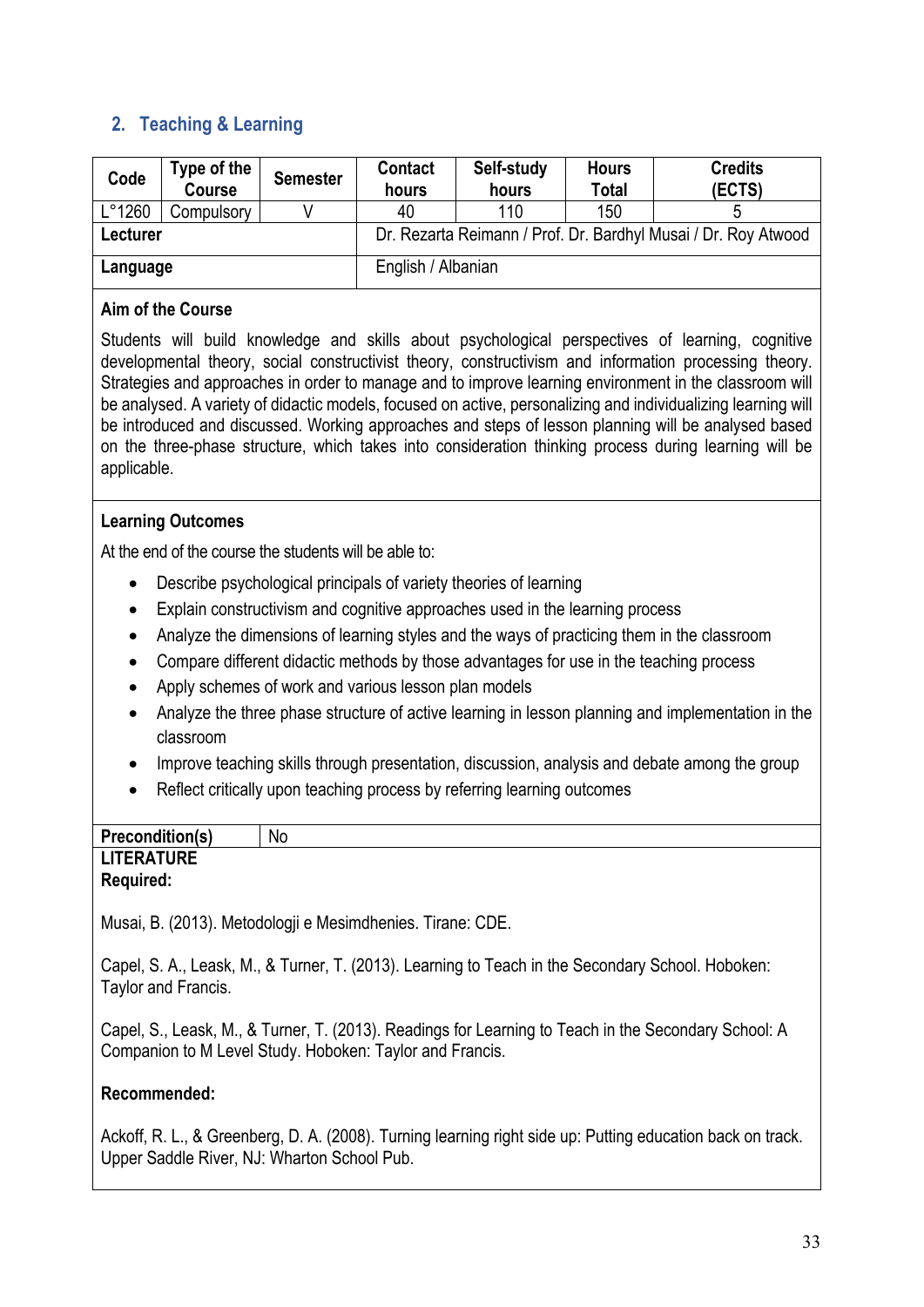Ambrose, S. A., Lovett, M., Bridges, M. W., Dipietro, M., & Norman, M. K. (2010). How learning works: Seven research-based principles for smart teaching. San Francisco, CA: Jossey-Bass.

Bain, K. (2004). What the best college teachers do. Cambridge, Mass: Harvard University Press.

Bain, K. (2012). What the best college students do. Cambridge, MA: The Belknap Press of Harvard University Press.

Brown, P. C., Roediger, H. L., & McDanial, M. A. (2014). MAKE IT STICK: The science of successful learning. Cambridge, MA: The Belknap Press of Harvard University press.

Hattie, J. (2012). Visible learning for teachers: Maximizing impact on learning. London: Routledge.

Merchier, J., & Charland, P. (2013). NeuroEducation. Quebec: Association pour la recherche en neuroéducation.

#### **TEACHING METHODOLOGY**

Students will participate in seminar discussions, blended learning (online) sessions, critical evaluations of current research and best practices, and will write critical response papers on current research articles, independent reading, and other class materials.

| <b>Studies during the Course</b>            | Quantity | Percentage of the final grade |
|---------------------------------------------|----------|-------------------------------|
| Seminar readings-related presentations      |          | 40%                           |
| Quiz / Test                                 |          | 20%                           |
| Critical reflections on case-studies papers |          |                               |
| <b>Essay</b>                                |          |                               |
| Lab                                         |          |                               |
| <b>Term Paper</b>                           |          | 40%                           |
| <b>Group presentation</b>                   |          |                               |
| Participation in the lesson                 |          |                               |
| <b>Total Percentage / Grade</b>             |          | 100 %                         |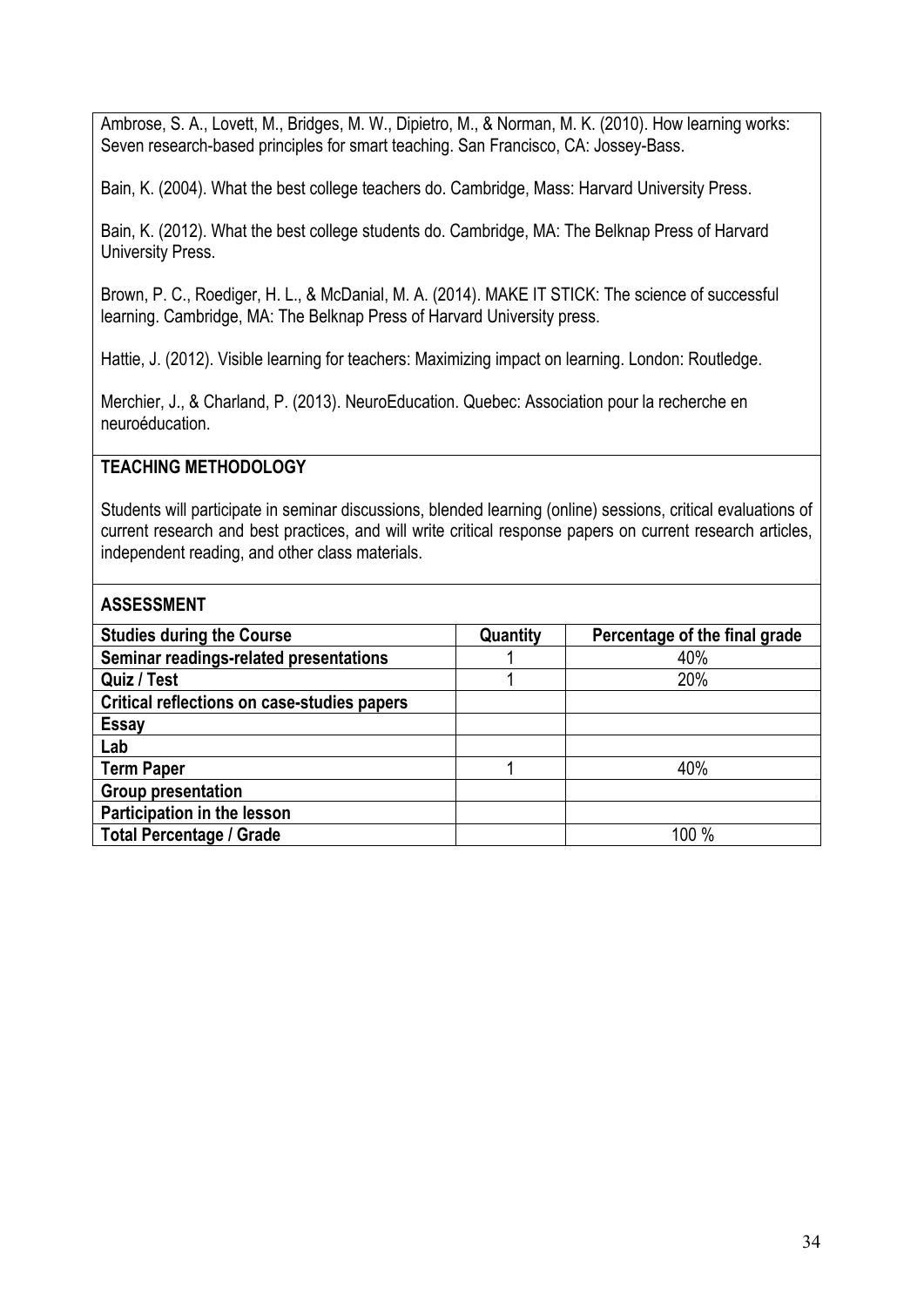### **3. Curriculum Development**

| Code                         | Type of the<br>Course | <b>Semester</b> | Contact<br>hours                               | Self-study<br>hours | <b>Hours</b><br><b>Total</b> | <b>Credits</b><br>(ECTS) |
|------------------------------|-----------------------|-----------------|------------------------------------------------|---------------------|------------------------------|--------------------------|
|                              | Compulsory            | IV              | 40                                             | 110                 | 150                          | 5                        |
| Lecturer                     |                       |                 | Prof. Dr. Bardhyl Musai / Dr. Peter Makiriyado |                     |                              |                          |
| Language                     |                       |                 | English / Albanian                             |                     |                              |                          |
| <b>Compulsory / Optional</b> |                       |                 | Compulsory                                     |                     |                              |                          |

#### **Aim of the Course**

The course aims to acquintant students with the context of curriculum development, the curriculum framework, curriculum textbooks, curriculum evaluation, teacher profeddional development, child protection and lesson planning.

The program of this course is based on an overview of curricular, philosophical, historical, psychological, social and theoretical foundations; treatment of the principles, tools and methods used for the curriculum, for the development, design, implementation and evaluation of the curriculum, goals, objectives of the curriculum and curriculum problems: current theories and problems, as well as future trends and directions.

Furthermore, this course aims to enable students to deepen their understanding of the school curriculum, focusing on study work. Students will have the opportunity to get acquainted with the main theoretical issues on the curriculum and will develop strategies to evaluate the school curriculum, especially the issues that students and teachers have to face when working with it.

### **Learning Outcomes**

At the end of this course students will be able to:

- Create a clear vision on the principles of curriculum construction
- Create conviction about the need for curriculum development
- Debate on innovations that occur in curriculum development, modern and postmodern curricula, as well as lesson planning
- Evaluate all elements of the curriculum
- Apply strategies for the management and protection of childrens's rights

| <b>Precondition(s)</b> |  |
|------------------------|--|
|                        |  |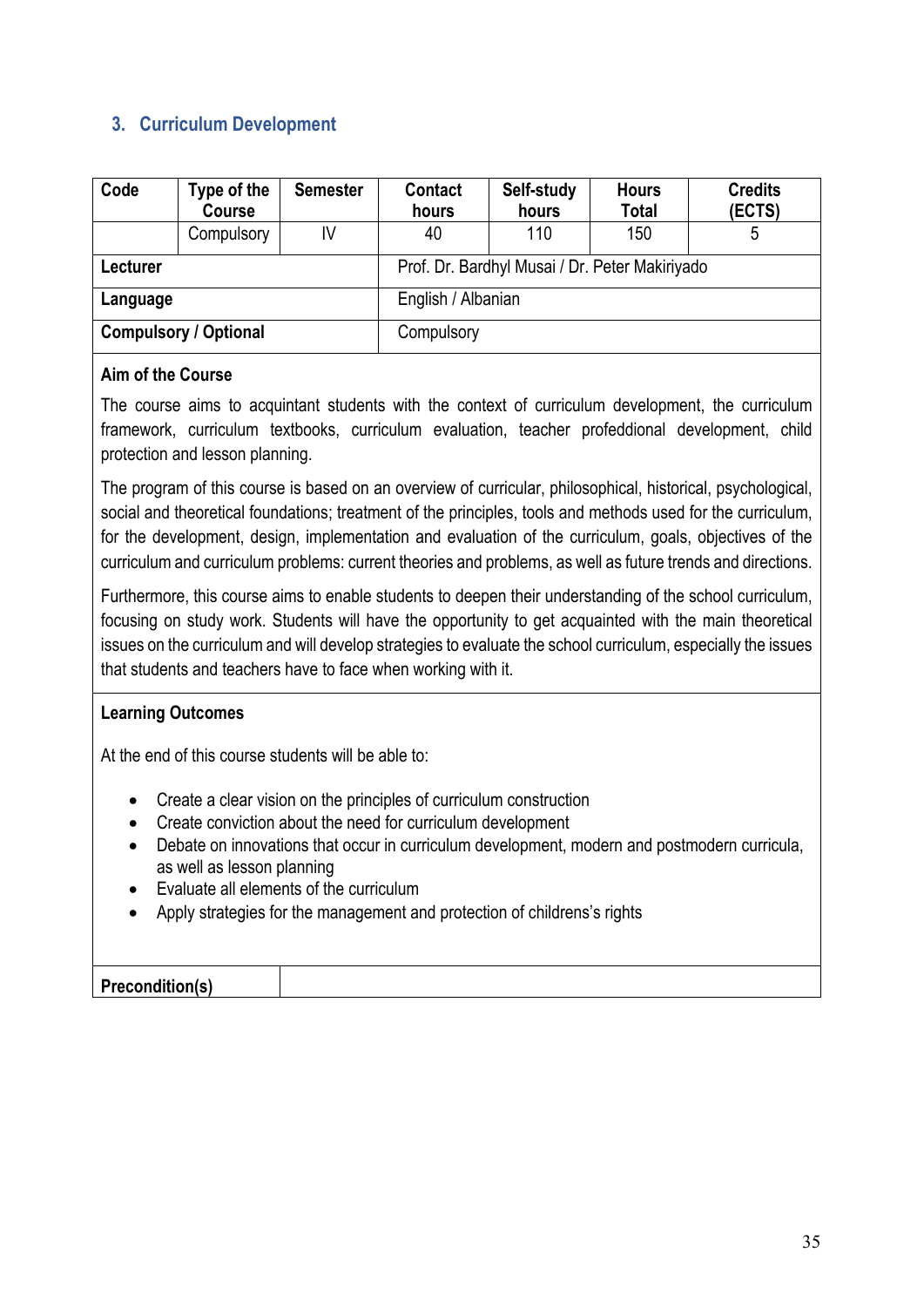#### **LITERATURE Required:**

Marsh, C., J. (2014) "Konceptet themelore për të kuptuar Kurrikulumin", (Botimi 4).CDE.Tiranë. Fq. 3-163

Marsh, C., J. (2013) "Key conceptes for understanding the curriculum", Routledge: London. Pp. 3-163 Kurrikula bazat, parimet dhe problemet. Autorë: Allan C. Orstein, Francis P. Hunkins. ISP sot IZHA. Tiranë, 2003. Fq. 1-18, Fq. 285-335, Fq. 341-386, Fq 394-412, Fq.429-460, Fq. 471-484

### **Reccomended:**

Making the curriculum work. Publication of the "Centre for educational research and innovation". www.mas.gov.al ; www.izha.edu.al ; www.mas.gov.al:www.IShA.edu.al

### **TEACHING METHODOLOGY**

Combination of lecture, discussion, active participation, presentations, case studies, writing essays / assignments.

This course will incorporate a combination of lectures, discussion, active participation, case studies, small group work, and presentation. Each student will be encouraged to come to class prepared to learn, discuss, express his or her own views about development, learning, teaching and class management and students' motivation.

| <b>Studies during the Course</b> | Quantity | Percentage of the final<br>grade |  |  |
|----------------------------------|----------|----------------------------------|--|--|
| <b>Presentation</b>              |          | 20 %                             |  |  |
| Quiz / Test                      |          |                                  |  |  |
| <b>Projects / homeworks</b>      |          |                                  |  |  |
| <b>Essay</b>                     |          | 20 %                             |  |  |
| Lab                              |          |                                  |  |  |
| Term paper                       |          | 50 %                             |  |  |
| Participation in the lesson      |          | 10%                              |  |  |
| <b>Total Percentage / Grade</b>  |          | 100 %                            |  |  |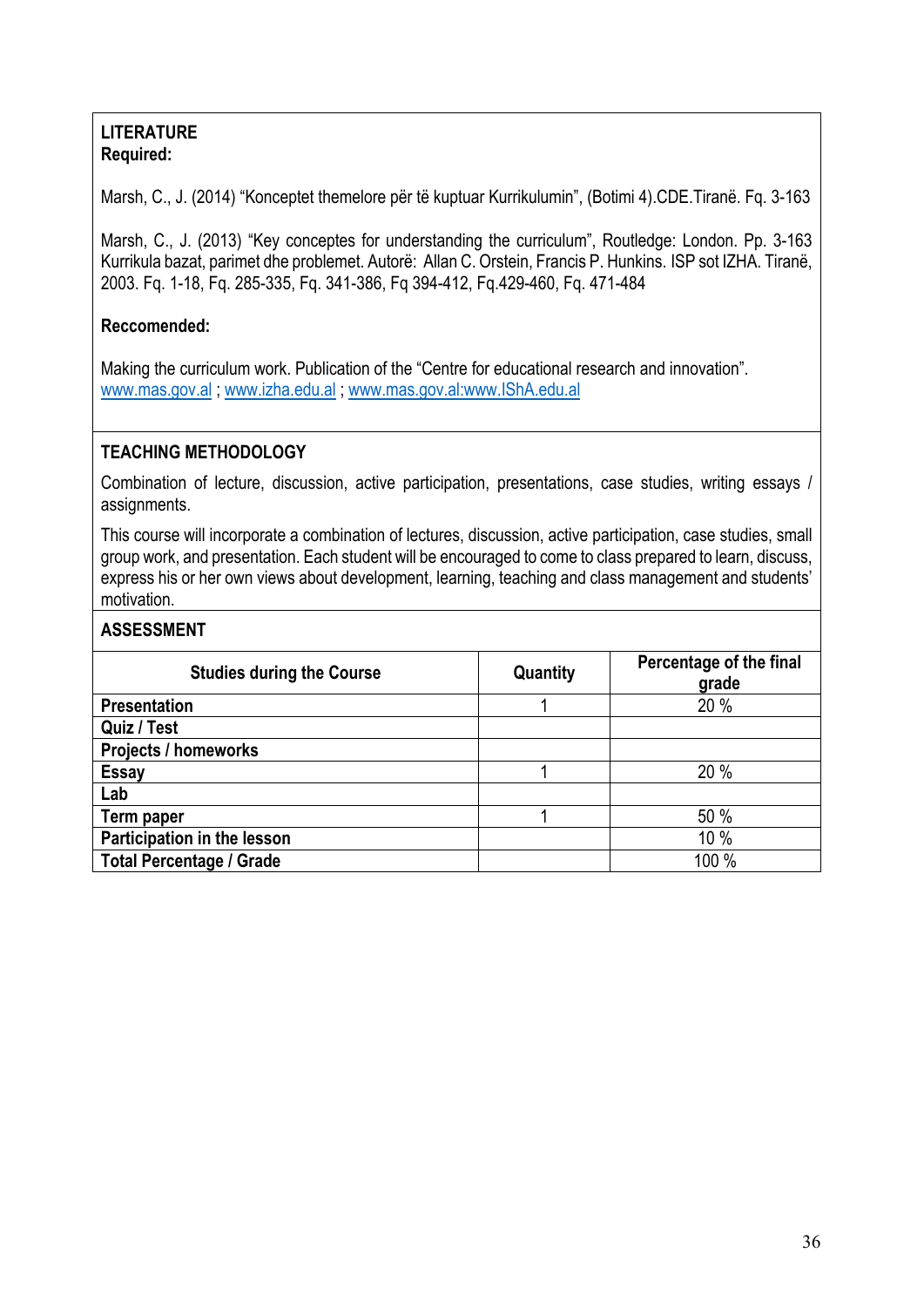### **4. Students Assessment**

| Code                         | Type of the<br><b>Course</b> | <b>Semester</b>                                 | <b>Contact</b><br>hours | Self-study<br>hours | <b>Hours Total</b> | <b>Credits</b><br>(ECTS) |
|------------------------------|------------------------------|-------------------------------------------------|-------------------------|---------------------|--------------------|--------------------------|
|                              | Compulsory                   | IV                                              | 40                      | 110                 | 150                | 5                        |
| <b>Lecturer</b>              |                              | Prof. Dr. Werner Esser, Prof. Dr. Bardhyl Musai |                         |                     |                    |                          |
| Language                     |                              |                                                 | English / Albanian      |                     |                    |                          |
| <b>Compulsory / Optional</b> |                              |                                                 | Compulsory              |                     |                    |                          |

#### **Aim of the Course**

The goal of the course is to facilitate each student reaching a level high of competence and professional-level understanding of assessment practices used in educational settings. The general instructional objective is to facilitate student engagement in learning experiences that will lead to the attainment of the course goal. Social justice and equity throughout the process of schooling represents the conceptual framework for course content.

#### **Learning Outcomes**

At the end of this course students will be able to:

- Apply basic principles of sound assessment practices for addressing specific educational needs
- Select assessment methods appropriate for instructional decisions
- Develop assessment methods appropriate for instructional decisions
- Administer, score, and interpret the results of both externally-produced and teacherproduced assessment instruments
- Use assessment results in instructional planning, teaching, developing curriculum, and school improvement
- Communicate assessment results to varied stakeholders
- Recognize and appropriately act against the unethical, illegal, and otherwise, inappropriate assessment methods and uses of assessment information.
- Recognize the implications of educational assessment for social justice in our public schools.
- Discern critical issues related to the role of assessment in public school accountability and high stakes testing.

### **Precondition(s)**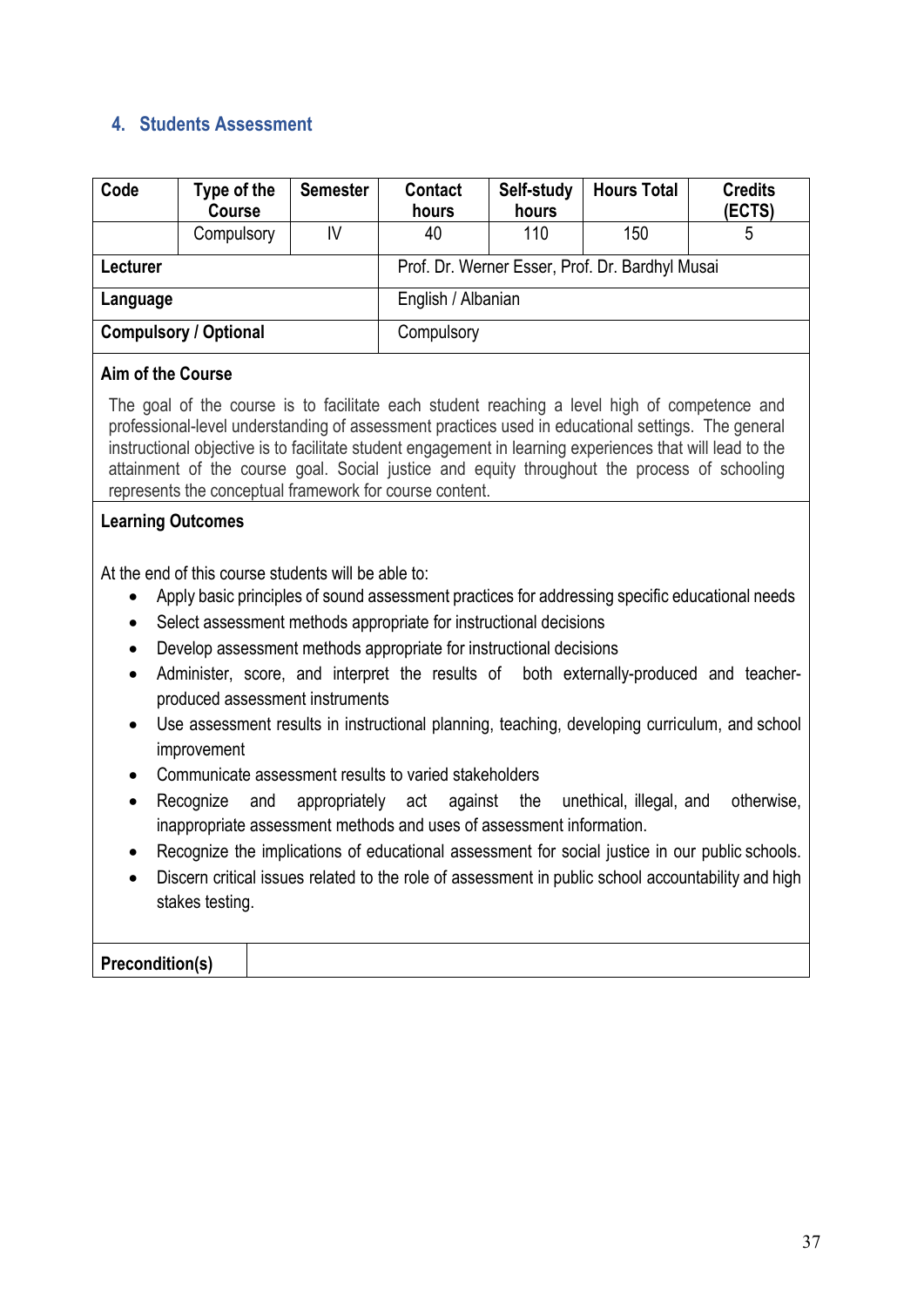### **LITERATURE**

#### **Required:**

Nitko, A.J. & Brookhart, S. (2011). Educational assessment of students. Boston: Pearson.

#### **Recommended:**

Stiggins, R. (2008). Assessment For learning. The achievement gap and truly effective schools. Portland: ETS Assessment Training Institute. at: http://www.ets.org/Media/Conferences\_and\_Events/pdf/stiggins.pdf

#### **TEACHING METHODOLOGY**

Combination of lecture, discussion, active participation, presentations, case studies, writing essays / assignments.

This course will incorporate a combination of lectures, discussion, active participation, case studies, small group work, and presentation. Each student will be encouraged to come to class prepared to learn, discuss, express his or her own views about development, learning, teaching and class management and students' motivation.

A variety of learning approaches will be used to engage students in classroom learning. The primary modes will be small group and whole-class discussions. Mini-lectures will generally open each class period to set the focus for the evening's session, followed by whole-class discussion. While the minilectures are relevant to specific chapters in the required textbook, they are not taken exclusively from this source. Moreover, the topics extend beyond the content of the textbook and require competing the required readings.

| <b>Studies during the Course</b> | Quantity | Percentage of the final<br>grade |
|----------------------------------|----------|----------------------------------|
| <b>Presentation</b>              |          |                                  |
| Quiz / Test                      |          |                                  |
| <b>Projects / homeworks</b>      |          | 20%                              |
| Midterm paper                    |          | 20 %                             |
| Lab                              |          |                                  |
| Exam                             |          | 50 %                             |
| Participation in the lesson      |          | 10 %                             |
| <b>Total Percentage / Grade</b>  |          | 100 %                            |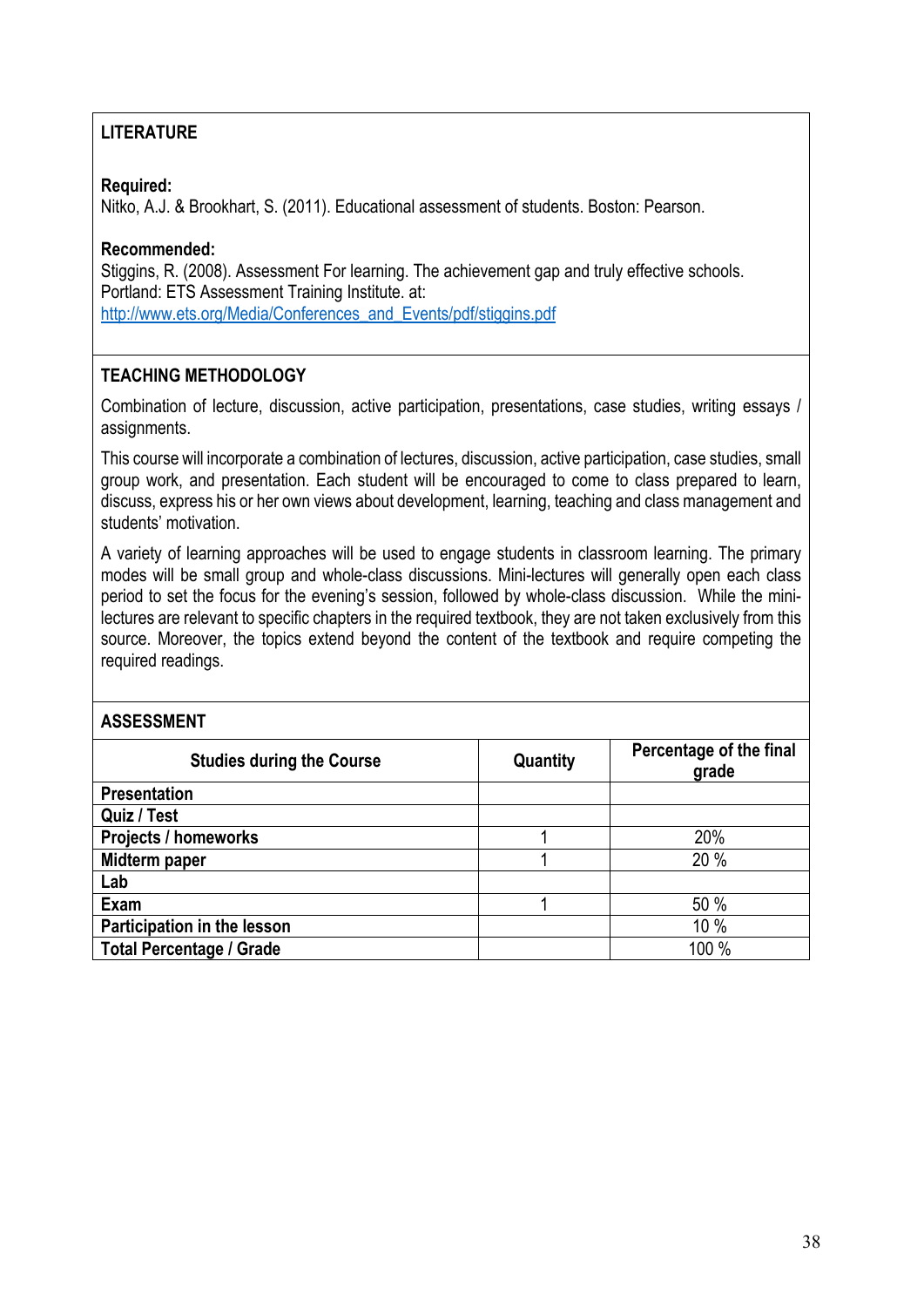### **5. Legal Issues in Education**

| Code     | Type of the<br><b>Course</b> | <b>Semester</b> | Contact<br>hours | Self study<br>hours | <b>Hours Total</b> | <b>Credits</b><br>(ECTS) |
|----------|------------------------------|-----------------|------------------|---------------------|--------------------|--------------------------|
|          |                              | Ш               | 40               | 110                 | 150                |                          |
| Lecturer | Dorian Leka (Dr. cand. iur.) |                 |                  |                     |                    |                          |
| Language |                              |                 | Albanian         |                     |                    |                          |

#### **Aim of the Course**

The purpose of this Course is to equip students with an understanding of the most important themes pertaining to the regulatory framework and practice on corporate governance. The corporate governance can be defined as the system (structure and processes) in place to govern companies (business firms) and the purposes for which a company is governed (namely directed and controlled).

Promotion of academic and practical expertise as well as the stimulation of academic debate and critical thinking in the subject of corporate governance are aimed through this Course.

We will be looking at the corporate governance standards internationally, touch upon the main corporate governance systems in the world and examine the Albanian corporate governance regulation incorporated in the company law legislation as well as in the non-mandatory Albanian corporate governance code.

### **Content of the Course**

Topics in this course include:

- 1. Introduction to Corporate Governance
- 2. Governance and Accountability
- 3. Board of Directors: Role, Composition and Duties
- 4. CEO Performance Evaluation and Executive Compensation
- 5. Oversight, Compliance and Risk Management
- 6. Future of Corporate Governance

### **Learning Outcomes**

- On successful completion of this Course the learner will be able to:
- Critically analyze the importance of corporate governance in the modern organizational environment
- Apply an analytical knowledge of the regulatory framework (in Albania), internal controls and the application of auditing procedures to complex educational organizations
- Critically analyze the factors associated with institutional failure and evaluate the importance of protecting and enhancing of stakeholder management
- Implement a code of business ethics from a managerial and individual perspective in an organization and critically evaluate possible outcomes
- Analyze processes and procedures for the establishment of effective risk oversight at the board level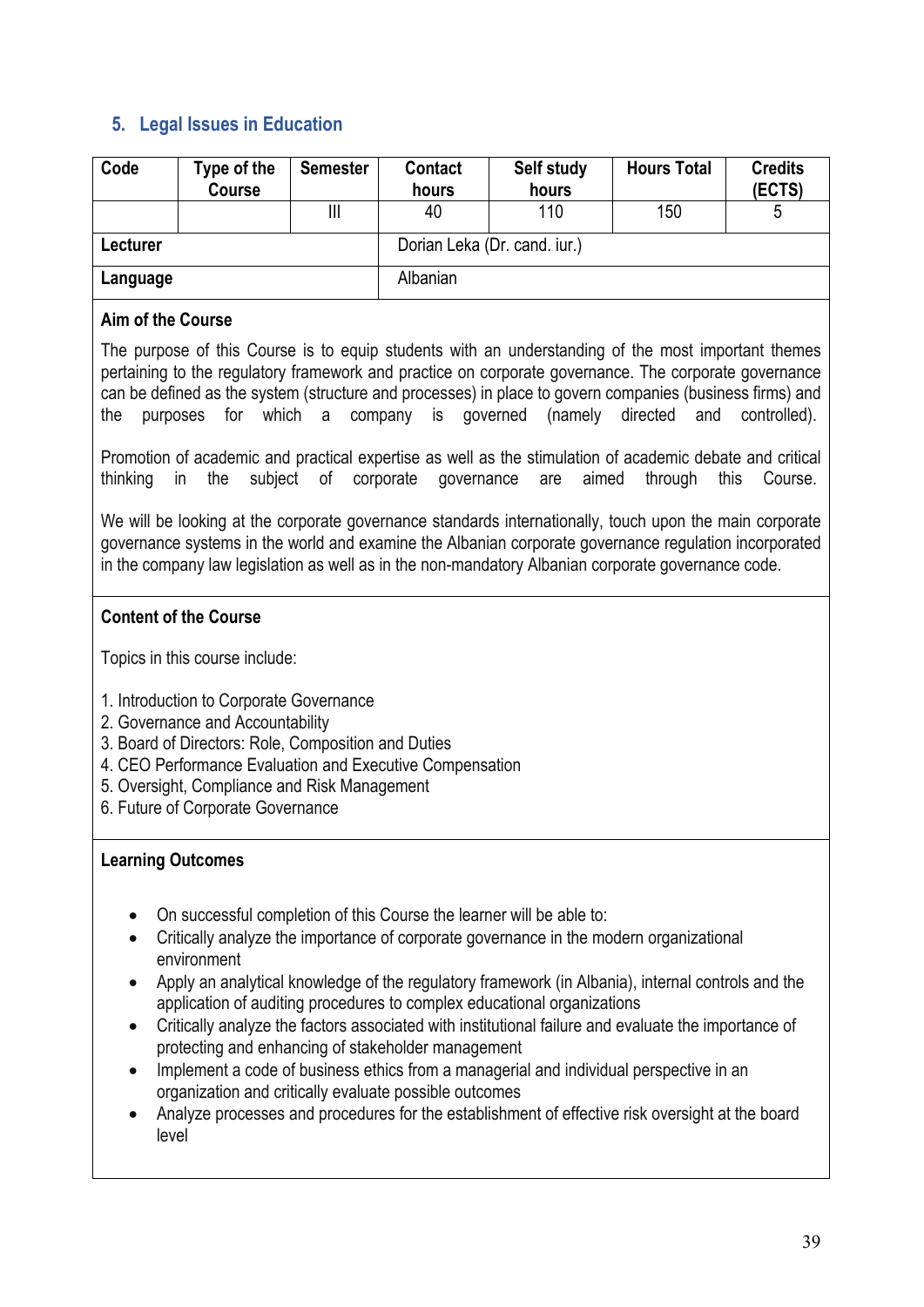#### **Precondition(s) LITERATURE**

### **Required:**

Colley et al., *What is Corporate Governance?* 1st.ed., 2005.

Thomsen and Conyon, *Corporate Governance: Mechanisms and System*, 2012.

Tricker, *Corporate Governance: Principles, Policies and Practices*, 2nd ed., 2012.

### **Recommended:**

Monks and Minow, *Corporate Governance*, 4<sup>th</sup> ed., 2008.

Davies, *Gower and Davies' Principles of Modern Company Law*, 7th ed., 2003.

Magnier, "Legal Aspects of Corporate Governance Models" in Magnier, *Comparative Corporate Governance*, 2017

Adams, Law for Business Students, 9th ed., 2016.

### **TEACHING METHODOLOGY**

Class - Seminar, individual and group work, independent reading, presentation, business simulation.

| <b>Studies during the Course</b> | Quantity | Percentage of the final grade |  |
|----------------------------------|----------|-------------------------------|--|
| <b>Presentation</b>              |          | 50 %                          |  |
| <b>Oral Exam</b>                 |          |                               |  |
| <b>Seminar Paper</b>             |          |                               |  |
| <b>Written Exam</b>              |          |                               |  |
| <b>Project Work</b>              |          | 50 %                          |  |
| Colloquium                       |          |                               |  |
| Term paper                       |          |                               |  |
| Participation in the lesson      |          |                               |  |
| <b>Total Percentage / Grade</b>  |          | 100 %                         |  |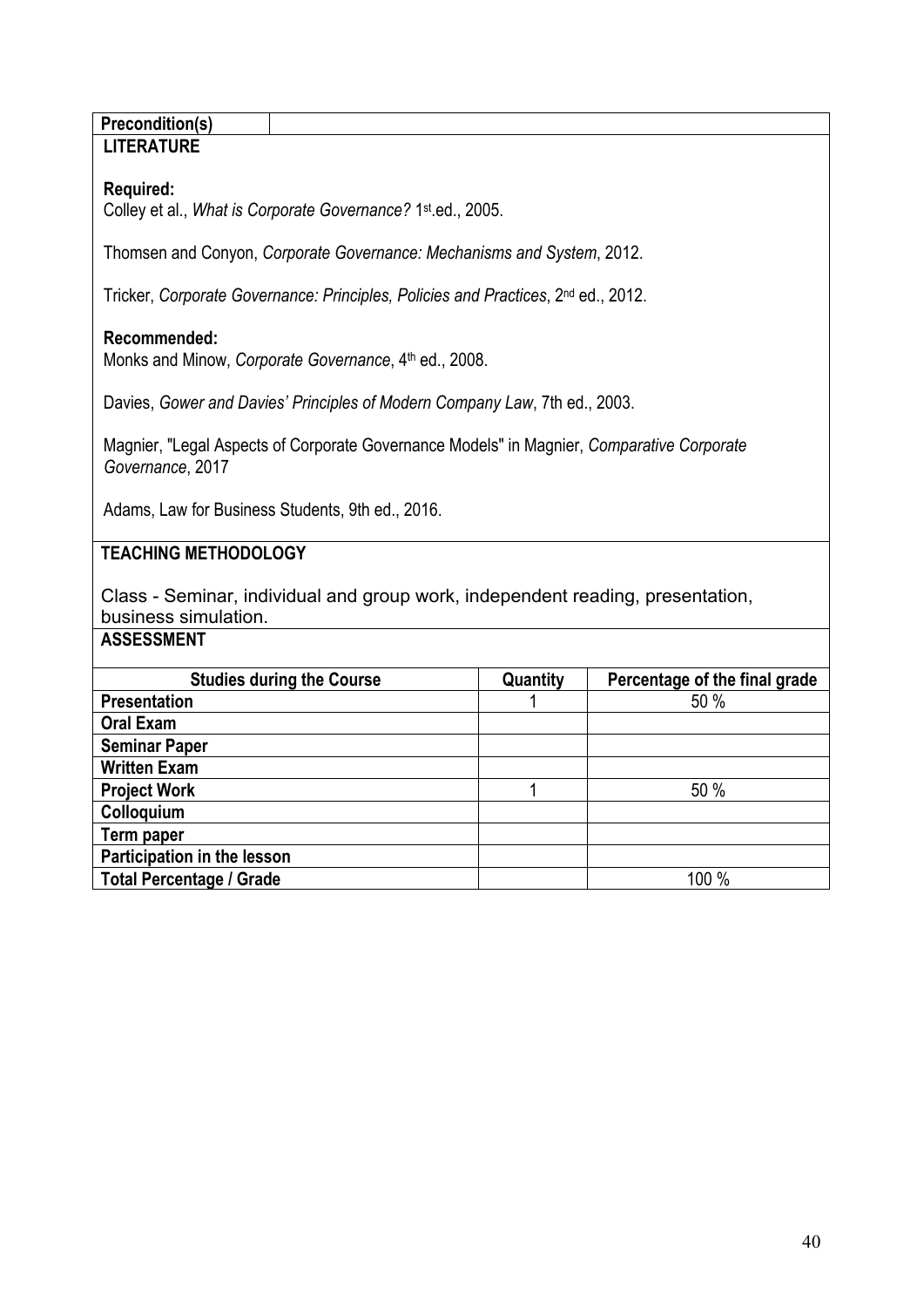### **6. Pedagogical Inclusion**

| Code     | Type of the<br><b>Course</b> | <b>Semester</b> | <b>Contact</b><br>hours | Self study<br>hours | <b>Hours Total</b> | <b>Credits</b><br>(ECTS) |
|----------|------------------------------|-----------------|-------------------------|---------------------|--------------------|--------------------------|
|          |                              |                 | 40                      | 110                 | 150                |                          |
| Lecturer |                              |                 | Prof. Dr. Werner Esser  |                     |                    |                          |
| Language |                              |                 | English                 |                     |                    |                          |

#### **Aim of the Course**

The aim of this course is to equip teachers with the necessary knowledge and skills to prepare them for the demands of an inclusive school. To this end, they are encouraged to critically reflect on societal developments on the topic of inclusion and to distance themselves from the meaningless term. This is because pedagogical inclusion requires a change in society's culture, which then also becomes visible in the school, and not the other way round.

### **Content of the Course**

The UN Convention explicitly refers to those 'specialhelpneedingpoeple' who, at least in Germany, are accommodated in separate schools. Integrating them now by decree shows several faces: Firstly, that of overtaxed teachers who are not supposed to be trained to offer motivating lessons to socially or emotionally conspicuous pupils, for example. The second is the face of a school that is still oriented towards the average pupil and wants to teach him or her collectively: a cost calculation for the individual teacher in the end as well. The third face is that of a policy that believes that it can, at the national level, bring even the most risky educational manoeuvres to the individual teacher in the guise of the helper syndrome and make counterspeech as politically incorrect impossible from the outset. The course starts with a 'positive pedagogy', introduces questions about individualisation and diagnostics, provides insight into the steps towards change management from traditional to individualising school culture, addresses 'service-learning' as a gateway to civil society, introduces 'good practices' and at the end requires a simulation game in which 'the (my) school of the future' is to be planned at this location: didactic, organisational and school-cultural aspects, which also includes a piece of field research (What can 'service-learning' be introduced here?).

#### **Learning Outcomes**

At the end of the course students will be able:

- To facilitate a change of perspective for colleagues in their daily school life: reorientation towards 'high potentials' so that they can turn their potential into performance
- to integrate in their daily work a pedagogy, a school culture and teaching sessions that focus on the individual, not as a 'function of the collective'
- to question the current concept of inclusion and to reconstruct it as a concept that is not oriented towards the average
- to examine special didactic considerations, to reconstruct work on self-concept, to establish a school culture, where the 'Underachiever' help to shape school internally, and a school that opens outwards into civil society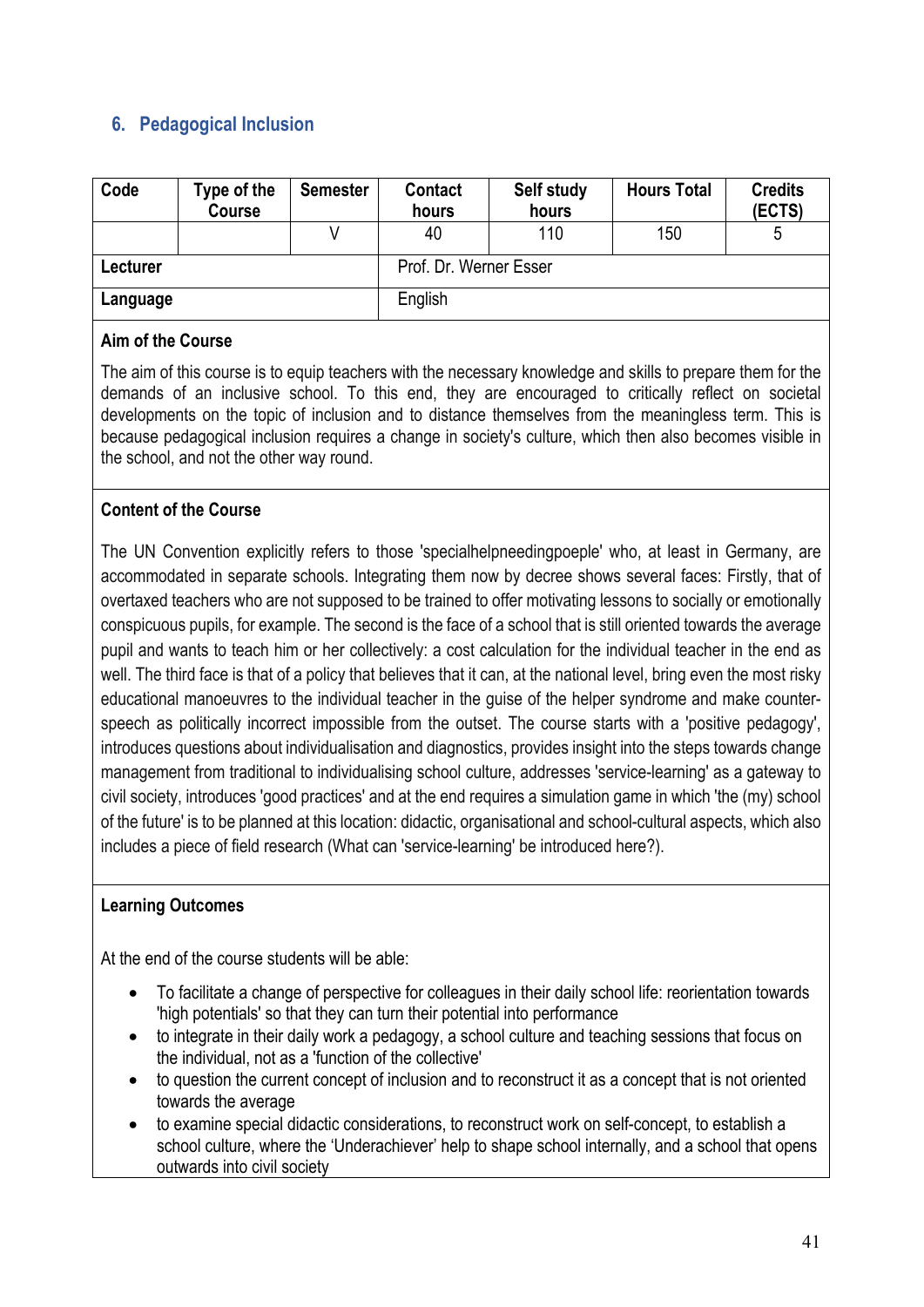- to outline concrete steps towards change management from traditional to individualised school culture
- relate 'service-learning' as a gateway to civil society
- compare and construct techniques and practices for their own field research within the framework of the simulation game

#### **Precondition(s) LITERATURE**

#### **Required:**

Capper, C. A., Frattura, E. M., & Keyes, M. W. (2000). Meeting the needs of students of all abilities: how leaders go beyond inclusion. Corwin Press.

Lewis, A., Norwich, B. 2004: Special Teaching for Special Children? Pedagogies for inclusion. Maidenhead: Open University Press.

Putnam, J. A. W. (1993). Cooperative learning and strategies for inclusion: celebrating diversity in the classroom. Paul H. Brookes Pub. Co.

#### Recommended:

Ackoff, L. Russell., Greenberg, D. 2008: Turning learning right side up. Putting education back on track. Pearson Ptr; Auflage: New.

Lewis, A., Norwich, B. 2004: Special Teaching for Special Children? Pedagogies for inclusion. Maidenhead: Open University Press.

Rasfeld, M., Spiegel, P. 2013: EduAction. Wir machen schule. Zweite Auflage. Murman Verlag GmbH, Hamburg.

Senge, P. et. al. 2012: Schools that learn (updated und revised). A fifth discipline feldbook for educations, parents, and everyone who cares for education. Publisher: Crown Business; Rev Upd edition. **TEACHING METHODOLOGY**

Class - Seminar, individual and group work, independent reading, presentation, business simulation. **ASSESSMENT**

| <b>Studies during the Course</b> | Quantity | Percentage of the final grade |
|----------------------------------|----------|-------------------------------|
| <b>Presentation</b>              |          | 50 %                          |
| <b>Oral Exam</b>                 |          |                               |
| <b>Seminar Paper</b>             |          |                               |
| <b>Written Exam</b>              |          |                               |
| <b>Simulation Game</b>           |          | 50 %                          |
| Colloquium                       |          |                               |
| Term paper                       |          |                               |
| Participation in the lesson      |          |                               |
| <b>Total Percentage / Grade</b>  |          | 100 %                         |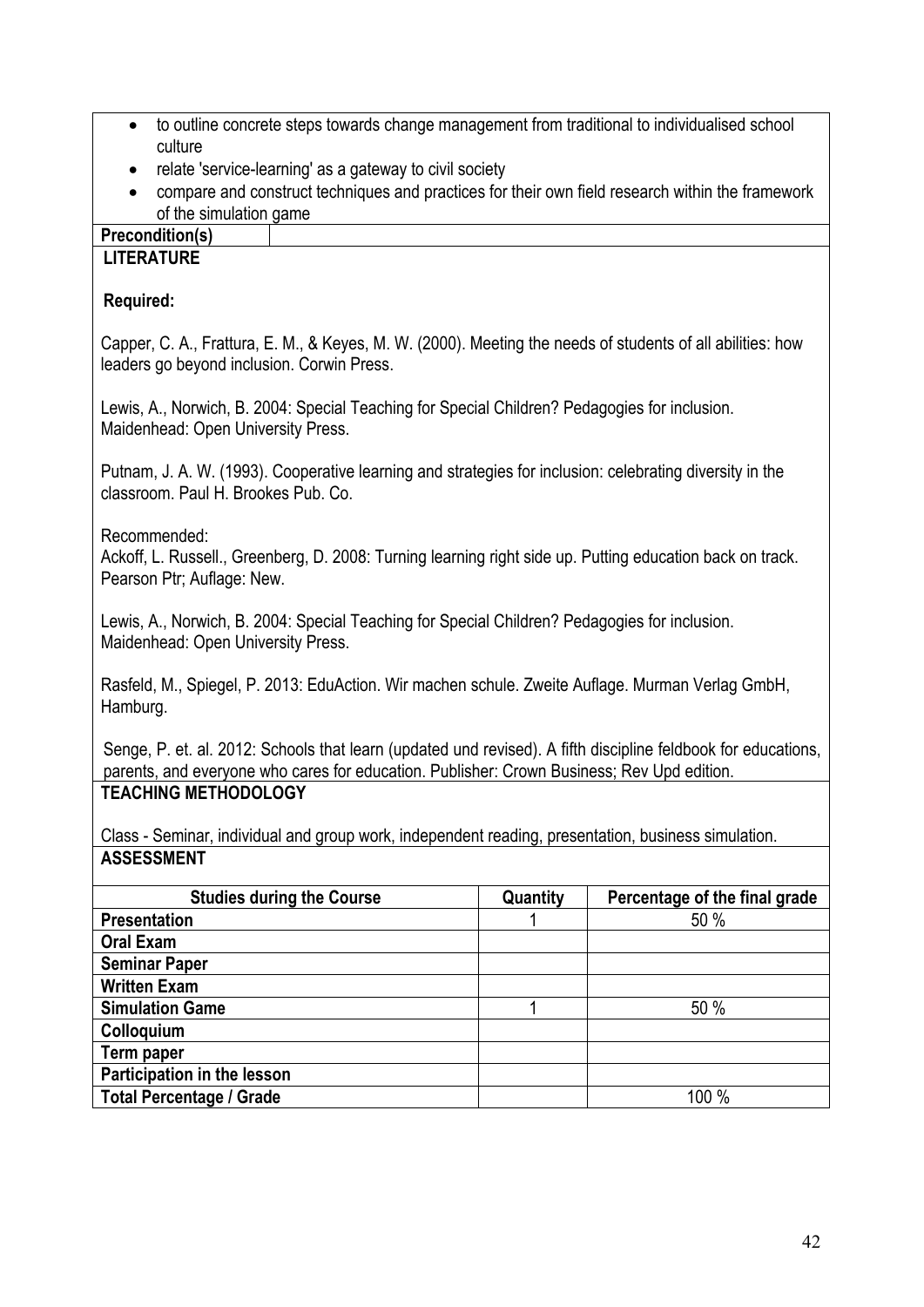### **D.2 in Business**

### **1. Entrepreneurship**

| Code                                                    | Type of the<br><b>Course</b> | <b>Semester</b> | <b>Contact</b><br>hours | Self study<br>hours | <b>Hours Total</b> | <b>Credits</b><br>(ECTS) |
|---------------------------------------------------------|------------------------------|-----------------|-------------------------|---------------------|--------------------|--------------------------|
|                                                         | Compulsory                   | IV              | 40                      | 110                 | 150                | 5                        |
| Dr. Peter Makiriyado; Prof. Dr. Ulli Arnold<br>Lecturer |                              |                 |                         |                     |                    |                          |
| Language                                                |                              |                 | English                 |                     |                    |                          |

#### **Aim of the Course**

At graduate level, this Entrepreneurship Course prepares students for a future career as entrepreneurs, either as founders of new businesses or within already established companies. The goal is to give students insights into practical business aspects that are particularly important during a start-up's initial development phases, and to make them more effective in managing and growing the start-up organization. The Course also provides the cornerstones for successfully launching and implementing entrepreneurial projects within already established organizations. The Course relies on classroom discussion, participation, guest speakers, case analysis, the creation of a feasibility plan, and building a business plan using a business model canvas to develop a comprehensive strategy for launching and managing a business. Students will need to draw upon their undergraduate business education and experience and apply it to the task of launching a new venture. Students are expected to interact with the business community, be able to work effectively in teams, and be active participants in classroom discussions and exercises.

#### **Learning Outcomes**

At the end of the Course the students will be able to:

- Identify and evaluate new business ideas.
- Write a business plan using the business model canvas as guide.
- Understand basic financial statements and ratios.
- Distinguish between different sources of financing and select those that best fit the requirements of the new entrepreneurial venture.
- Formulate a business strategy for the new venture that can be communicated to external stakeholders.
- To possess a well-grounded understanding of essential entrepreneurial business principles.
- To develop an understanding of important business issues as they relate to new ventures.
- To identify, appreciate, and assess the knowledge, attitudes, and skills of an entrepreneur.
- To study and observe entrepreneurial settings and entrepreneurial role models through exposure to actual business settings and experiences.

### **Precondition(s)**

### **LITERATURE**

#### **Required:**

Lall, M., & Sahai, S. (2008). *Entrepreneurship* (2nd ed.). New Delhi: Excel Books.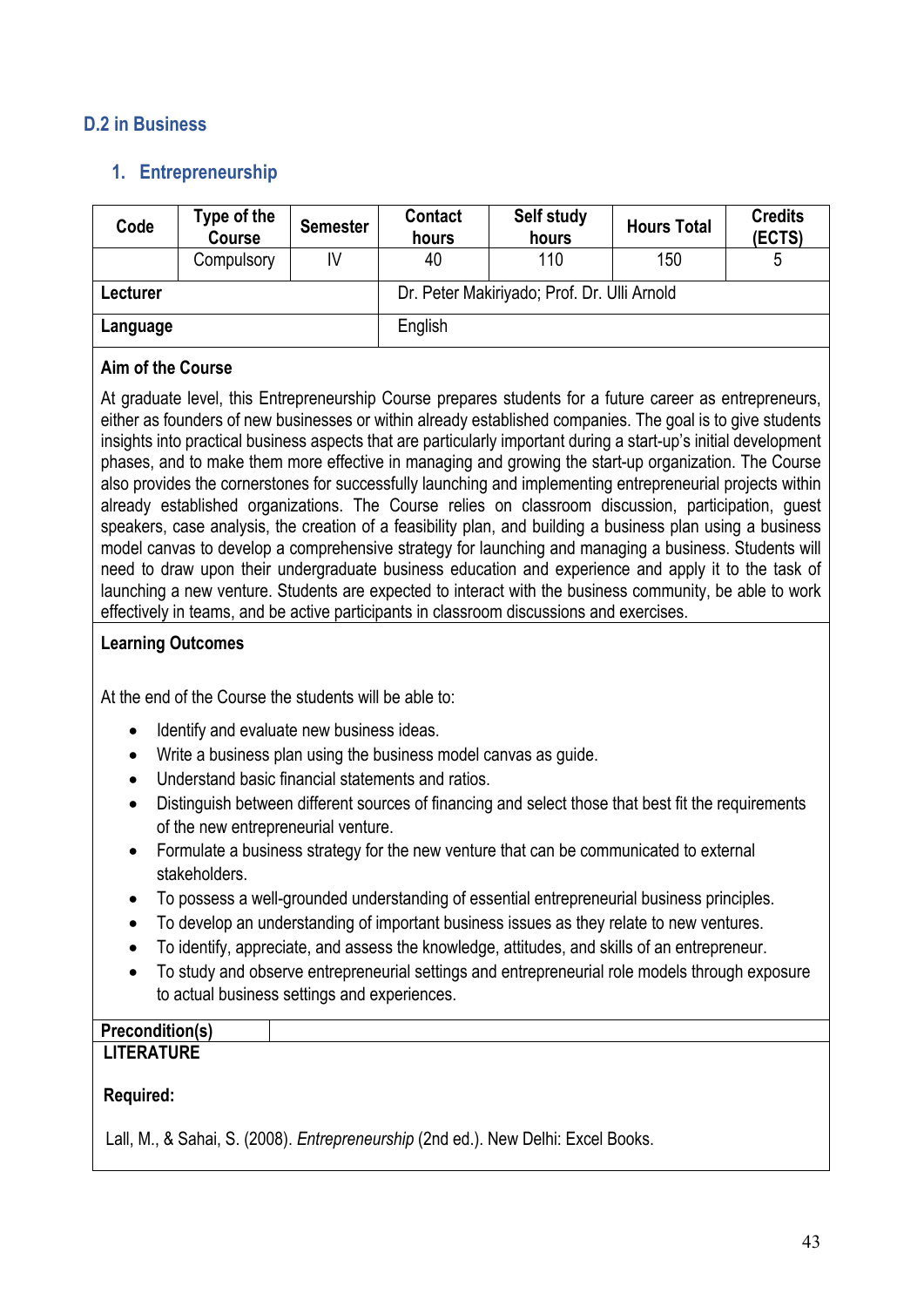Mariotti, S., & Glackin, C. (2015). *Entrepreneurship & small business management* (2nd ed.). Boston: Pearson.

Scarborough, N. M. (2014). *Essentials of entrepreneurship and small business management* (7th ed.). NJ: Pearson.

### **TEACHING METHODOLOGY**

One vehicle for acquiring an understanding of the entrepreneurial process is creating a start-up business plan. The focus of this experience is to select a concept and create a complete and persuasive business plan that, among other things, will effectively accomplish the goal of acquiring financing. **ASSESSMENT**

| <b>Studies during the Course</b>     | Quantity | Percentage of the final grade |
|--------------------------------------|----------|-------------------------------|
| <b>Presentation</b>                  |          |                               |
| <b>Oral Exam</b>                     |          |                               |
| <b>Seminar Paper (Business Plan)</b> |          | 50 %                          |
| <b>Written Exam</b>                  |          | 50 %                          |
| <b>Project Work and Presentation</b> |          |                               |
| Colloquium                           |          |                               |
| Term paper                           |          |                               |
| Participation in the lesson          |          |                               |
| <b>Total Percentage / Grade</b>      |          | 100 %                         |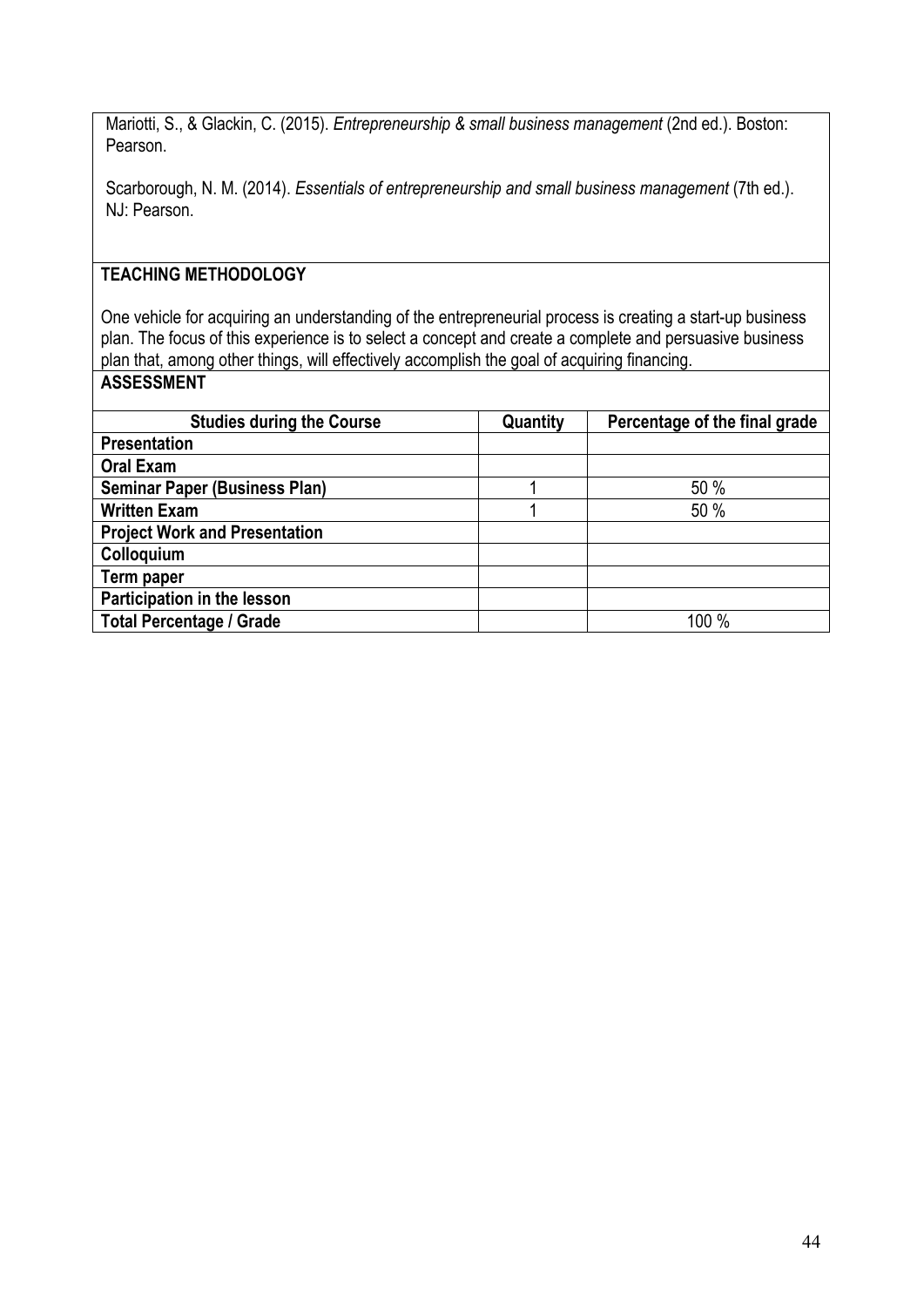### **2. Risk Management**

| Code                                                                                                                                     | Type of the<br><b>Course</b>                                                                                                                               | <b>Semester</b> | <b>Contact</b><br>hours | Self study<br>hours                                                                                                                                                                                                                                                                                                                                                                                                                                                                                                                                                                                                                                                                                                                                                                                                                                                                                                                                                                                                                                                                      | <b>Hours Total</b> | <b>Credits</b><br>(ECTS) |
|------------------------------------------------------------------------------------------------------------------------------------------|------------------------------------------------------------------------------------------------------------------------------------------------------------|-----------------|-------------------------|------------------------------------------------------------------------------------------------------------------------------------------------------------------------------------------------------------------------------------------------------------------------------------------------------------------------------------------------------------------------------------------------------------------------------------------------------------------------------------------------------------------------------------------------------------------------------------------------------------------------------------------------------------------------------------------------------------------------------------------------------------------------------------------------------------------------------------------------------------------------------------------------------------------------------------------------------------------------------------------------------------------------------------------------------------------------------------------|--------------------|--------------------------|
|                                                                                                                                          | Compulsory                                                                                                                                                 | IV              | 40                      | 110                                                                                                                                                                                                                                                                                                                                                                                                                                                                                                                                                                                                                                                                                                                                                                                                                                                                                                                                                                                                                                                                                      | 150                | 5                        |
| Lecturer                                                                                                                                 |                                                                                                                                                            |                 |                         | Lefter Roko, Dr. Peter Makiriyado                                                                                                                                                                                                                                                                                                                                                                                                                                                                                                                                                                                                                                                                                                                                                                                                                                                                                                                                                                                                                                                        |                    |                          |
| Albanian<br>Language                                                                                                                     |                                                                                                                                                            |                 |                         |                                                                                                                                                                                                                                                                                                                                                                                                                                                                                                                                                                                                                                                                                                                                                                                                                                                                                                                                                                                                                                                                                          |                    |                          |
| Aim of the Course                                                                                                                        |                                                                                                                                                            |                 |                         |                                                                                                                                                                                                                                                                                                                                                                                                                                                                                                                                                                                                                                                                                                                                                                                                                                                                                                                                                                                                                                                                                          |                    |                          |
| <b>Learning Outcomes</b><br>$\bullet$<br>$\bullet$<br>$\bullet$<br>$\bullet$<br>$\bullet$<br><b>Precondition(s)</b><br><b>LITERATURE</b> | To identify sources of risk<br>risk management<br>To relate and propse risk monitoring instruments<br>To summarize risk management organization and trends |                 |                         | management system that is suitable for recognizing risks at an early stage, quantifying them precisely and<br>setting effective defense mechanisms in motion and controlling them. The course presents aspects of the<br>risk strategy of companies and describes which legal requirements exists for the establishment of risk<br>management depending on the size of the organization and its legal form. In addition to that, the course<br>utilizes case studies that allow participants to study the fundementals of corporate financial risk management<br>in diverse situations. Some of the topics covered within the financial risk include approaches to manage<br>foreign exchange rate risk, interest rate risk and credit risk, static and dynamic hedging strategies and<br>portfolio insurance techniques. This course is both quatitative and application driven.<br>To explain principles for risks as well as legal and business requirements for risk management<br>To illustrate approaches and problems of risk identification, risk assessment, risk reporting and |                    |                          |

**Required:**

Hopkin, P. (2018). Fundamentals of Risk Management. Understanding, evaluating and implementing effective risk management. Kogan Page: London.

Mars, G., & Weir, D. (2020). Risk Management. Volume I: Theories, Cases, Policies and Politics. Routledge.

Mars, G., & Weir, D. (2020). Risk Management. Volume II: Management and Control. Routledge.

### **TEACHING METHODOLOGY**

This course will incorporate a combination of lectures, discussion, active participation, case studies, small group work, and final paper. Each student will be encouraged to come to class prepared to learn, discuss, and express his or her own views.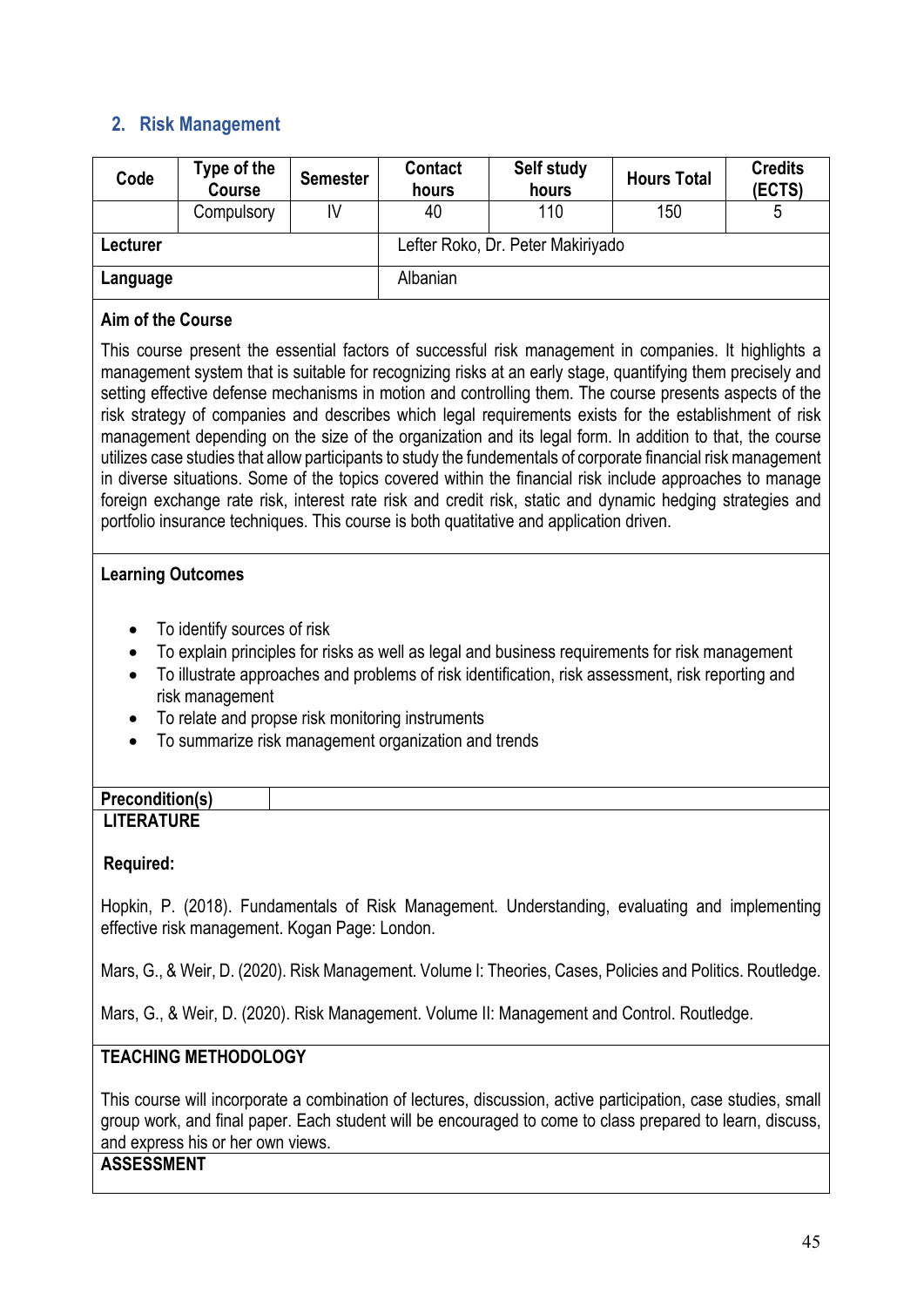| <b>Studies during the Course</b> | Quantity | Percentage of the final grade |
|----------------------------------|----------|-------------------------------|
| <b>Presentation</b>              |          |                               |
| <b>Oral Exam</b>                 |          |                               |
| <b>Seminar Paper</b>             |          |                               |
| <b>Written Exam</b>              |          | 70 %                          |
| <b>Project Work</b>              | っ        | 20 %                          |
| Colloquium                       |          |                               |
| Term paper                       |          |                               |
| Participation in the lesson      |          | 10%                           |
| <b>Total Percentage / Grade</b>  |          | 100 %                         |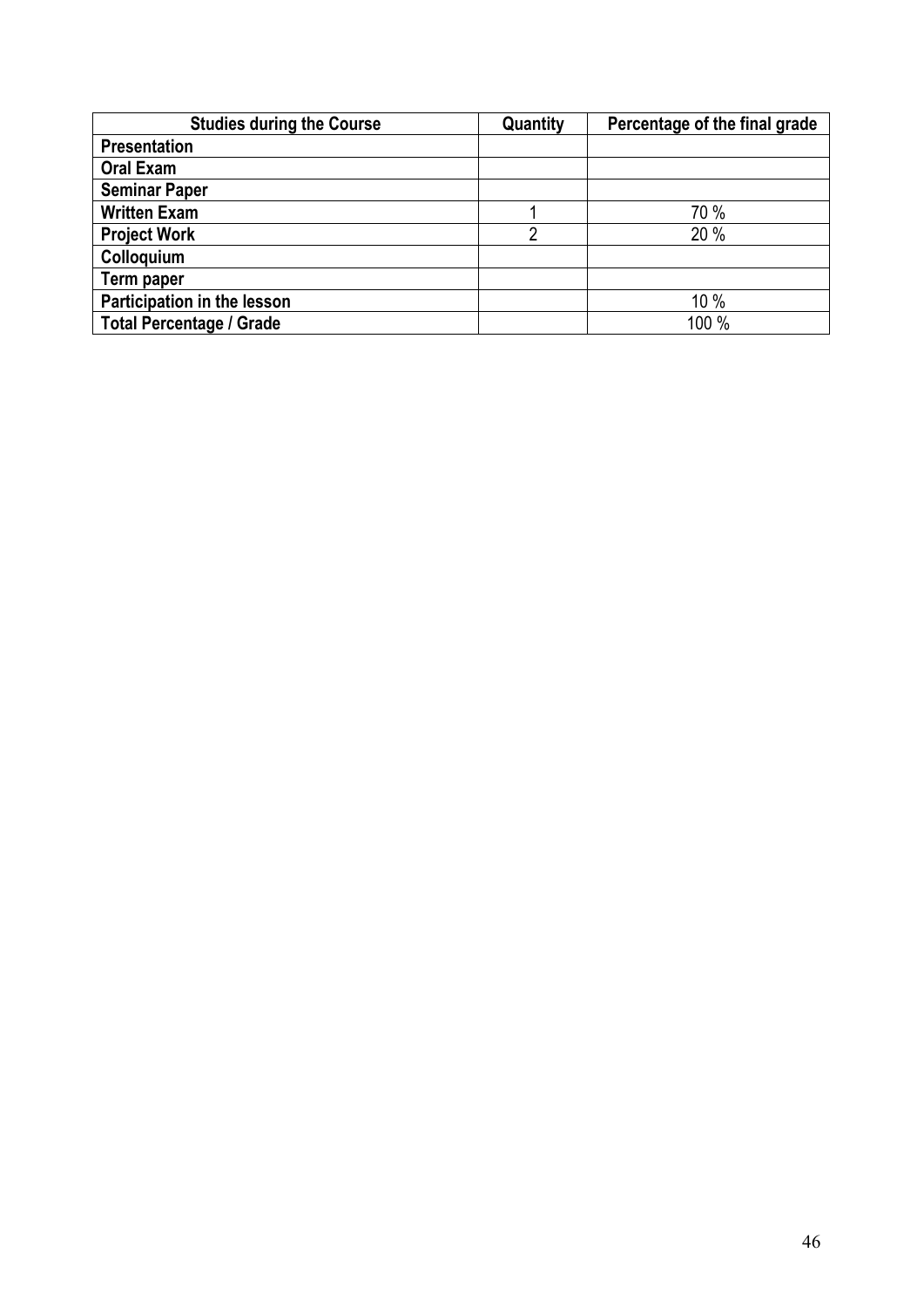### **3. Controlling & Accounting**

| Code     | Type of the<br><b>Course</b> | <b>Semester</b> | <b>Contact</b><br>hours | Self study<br>hours | <b>Hours Total</b> | <b>Credits</b><br>(ECTS) |
|----------|------------------------------|-----------------|-------------------------|---------------------|--------------------|--------------------------|
|          | Compulsory                   | Ш               | 40                      | 110                 | 150                | 5                        |
| Lecturer |                              |                 | Lefter Roko             |                     |                    |                          |
| Language |                              |                 | Albanian, English       |                     |                    |                          |

#### **Aim of the Course**

The aim of this Course is to provide students with an overview of key balance sheet accounts and introduce them to accounting records and techniques so they will better understand financial statements of differetn organizations. The content of the Course will effect to enhance students' practical and theoretical skills in interpreting financial statements and will provide opportunities to train students in financial statement control and auditing practices. Students will recognize the principles of auditing and accounting and will be fit for the future job market.

#### **Learning Outcomes**

At the end of the Course the students will be able to:

- Identify the role and scope of financial and managerial accounting and the use of accounting information inthe decision making process of managers
- Define operation and capital budgeting, and explain its role in planning, control and decision making
- Prepare an operating budget, identify its major components, and explain the interrelationships among its carious components
- Explain methods of performance evaluation
- Use appropriate financial information to make operational decisions
- Demonstrate use of accounting data in the areas of product costing, cost behavior, cost control, and operational and capital budgeting for management decisions.

#### **Precondition(s) LITERATURE**

#### **Required:**

Weygand, J. / Kimmel, P. / Kieaso, D. (2012). Financial and Managerial Accounting. USA: Wiley & Sons.

#### **TEACHING METHODOLOGY**

This course will incorporate a combination of lectures, discussion, active participation, case studies, small group work, and final paper. Each student will be encouraged to come to class prepared to learn, discuss, and express his or her own views.

| <b>Studies during the Course</b> | Quantity | Percentage of the final grade |
|----------------------------------|----------|-------------------------------|
| <b>Presentation</b>              |          |                               |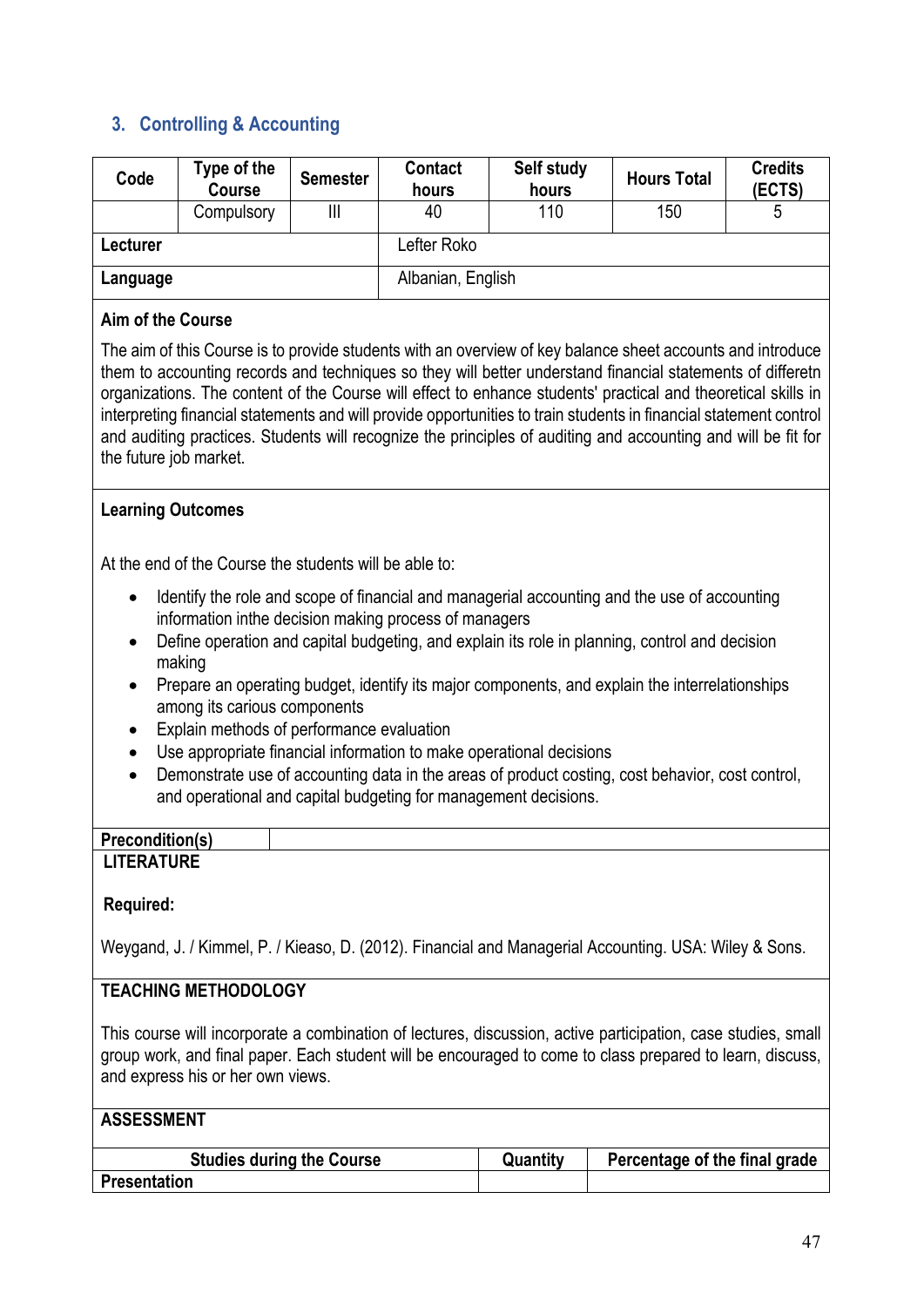| <b>Oral Exam</b>                |       |
|---------------------------------|-------|
| <b>Seminar Paper</b>            |       |
| <b>Written Exam</b>             | 70 %  |
| <b>Project Work</b>             | 20 %  |
| Colloquium                      |       |
| Term paper                      |       |
| Participation in the lesson     | 10 %  |
| <b>Total Percentage / Grade</b> | 100 % |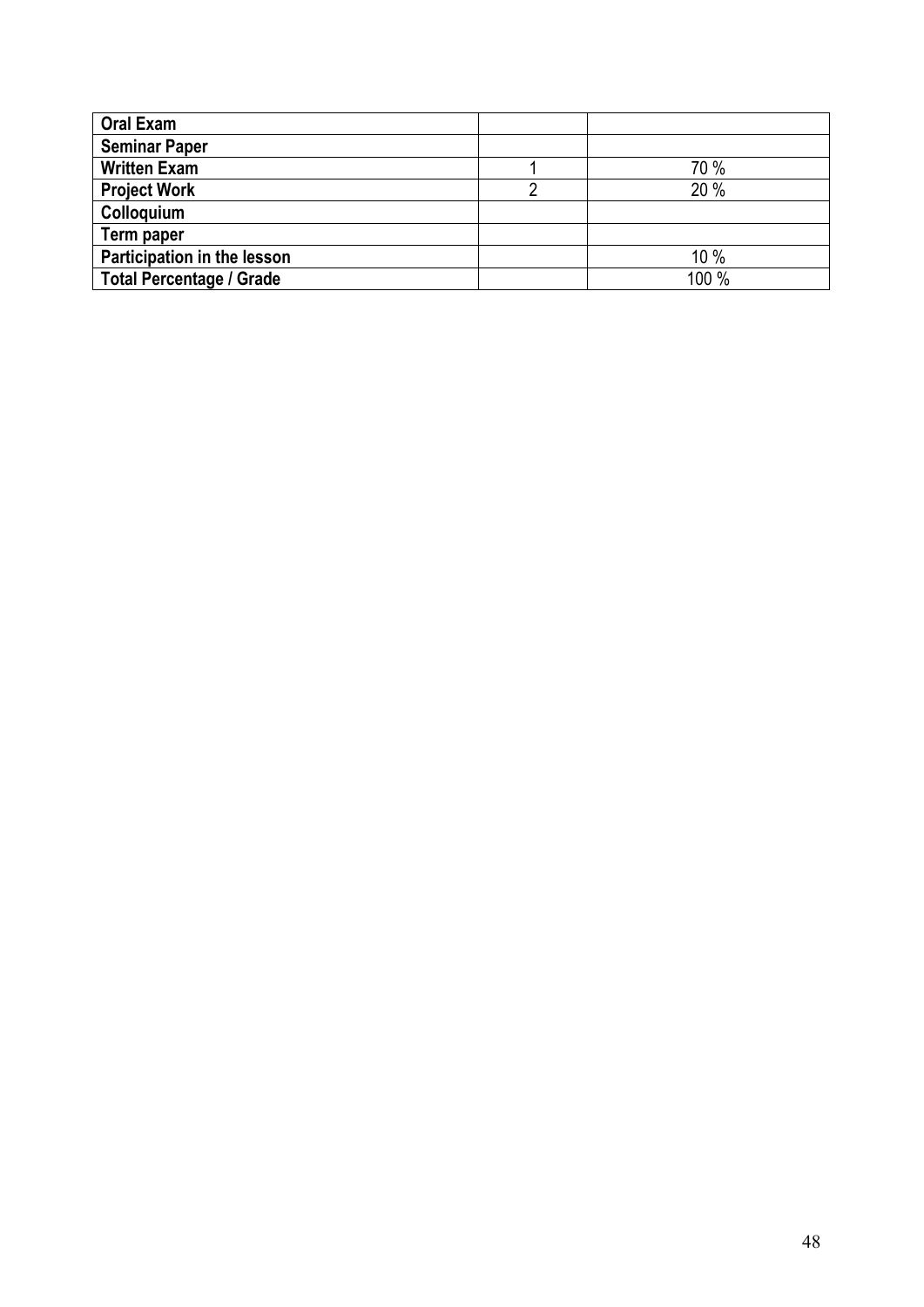### **4. Legal Issues in Business Environment**

| Code           | Type of the<br><b>Course</b> | <b>Semester</b> | <b>Contact</b><br>hours     | Self study<br>hours | <b>Hours Total</b> | <b>Credits</b><br>(ECTS) |
|----------------|------------------------------|-----------------|-----------------------------|---------------------|--------------------|--------------------------|
| <b>BUS 571</b> |                              | Ш               | 40                          | 110                 | 150                |                          |
| Lecturer       |                              |                 | Dr. jur. Elis Tarelli LL.M. |                     |                    |                          |
| Language       |                              |                 | English / Albanian          |                     |                    |                          |

#### **Aim of the Course**

This course provides the student with a foundational knowledge of the legal issues that both start-up and established business enterprises face. Equipped with this wisdom, the student will assess an organization's need for competent legal advice from an experienced professional in matters of business organisations forms, employment, contracts and intellectual property law.

Promotion of academic and practical expertise as well as the stimulation of academic debate and critical thinking in the subjects of law affecting businesses are aimed through this Course.

We will be looking at the various legal forms to establish and run a business, what the factors that should determine the right legal form for running a business, how does the legal form affect the business operations from the perspective of business management and risk management. Furthermore, we will look into the requirements for managing and supervising a business, the rights and duties of the management and directors, and the rights and duties of shareholders (incl. those of the majority shareholders towards minority shareholders). Also main legal issues related to employment and contract law will be touched upon and discussed through theory and case law. Last but not least this course will also discuss main legal issues pertaining to intellectual property law.

#### **Content of the Course**

Topics in this Course include:

- 1. Business Legal Forms, advantages and disadvantages and what determines the right choice
- 2. Liability risk and how can it be managed
- 3. Board of Directors: Role, Composition and Duties
- 4. Shareholders' Assembly, right, duties and expectations
- 5. Corporate Governance aspects when running a business
- 6. Employment Law topics
- 7. Contract Law topics
- 8. Intellectual Property Law topics

#### **Learning Outcomes**

On successful completion of this Course the learner will be able to:

1. Analyze various legal concepts related to the creation and operation of a business.

2. Asses and decide on the appropriate legal form establishing a business.

3. Assess the impact of government regulation on business.

| .<br>Precon<br><b>LIGCOUNIN</b> |  |
|---------------------------------|--|
| ITFDITIDF<br><b>UIL</b><br>. .  |  |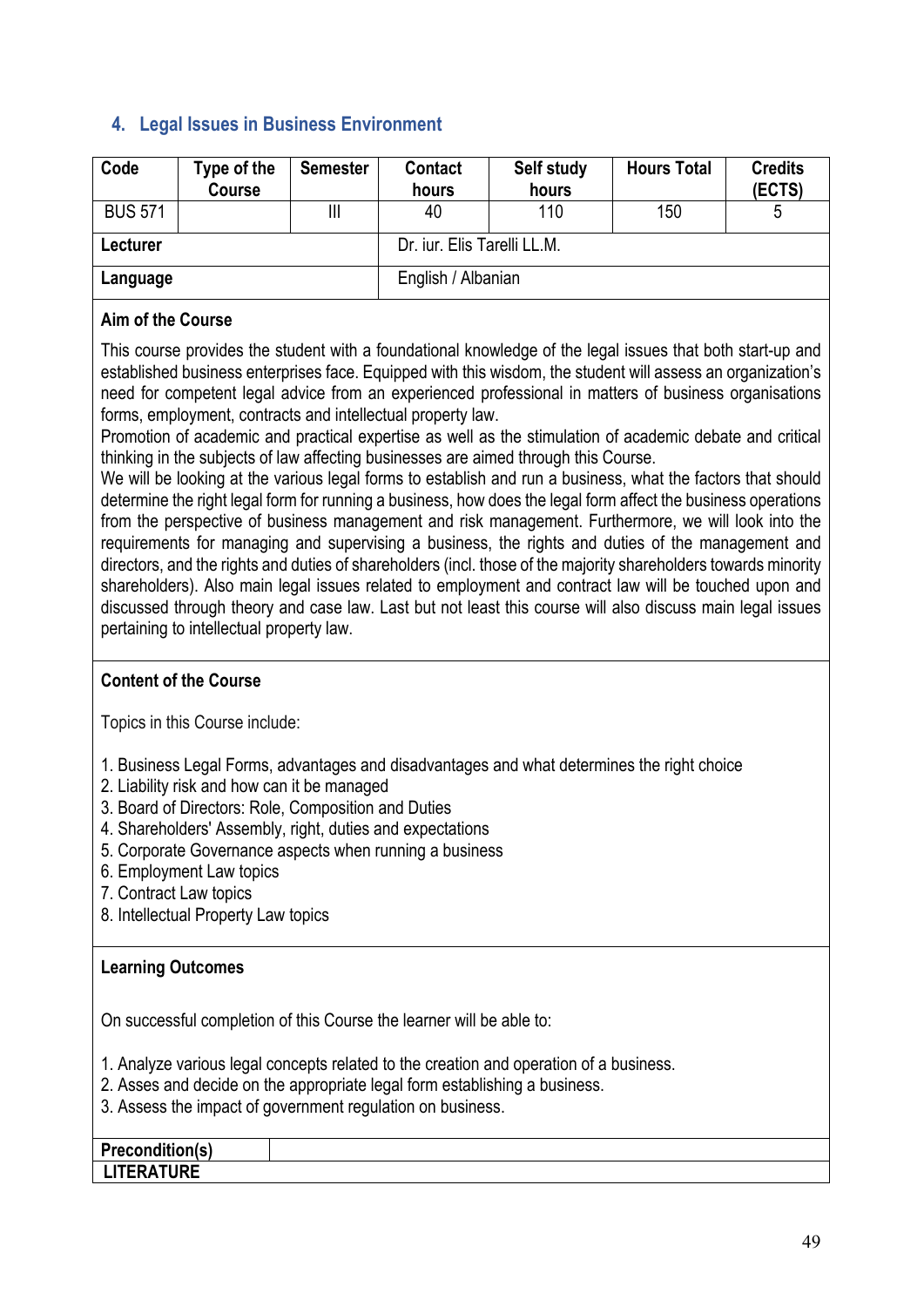#### **Required:**

Colley et al., *What is Corporate Governance?* 1st.ed., 2005.

Thomsen and Conyon, *Corporate Governance: Mechanisms and System*, 2012.

Tricker, *Corporate Governance: Principles, Policies and Practices*, 2nd ed., 2012.

#### **Recommended:**

Monks and Minow, *Corporate Governance*, 4<sup>th</sup> ed., 2008.

Davies, *Gower and Davies' Principles of Modern Company Law*, 7th ed., 2003.

Magnier, "Legal Aspects of Corporate Governance Models" in Magnier, *Comparative Corporate Governance*, 2017

Adams, Law for Business Students, 9th ed., 2016.

#### **TEACHING METHODOLOGY**

Class - Seminar, individual and group work, independent reading, presentation, business simulation.

| <b>Studies during the Course</b>     | Quantity | Percentage of the final grade |
|--------------------------------------|----------|-------------------------------|
| <b>Presentation</b>                  |          |                               |
| <b>Oral Exam</b>                     |          |                               |
| <b>Seminar Paper</b>                 |          |                               |
| <b>Written Exam</b>                  |          | 100%                          |
| <b>Project Work and Presentation</b> |          |                               |
| Colloquium                           |          |                               |
| Term paper                           |          |                               |
| Participation in the lesson          |          |                               |
| <b>Total Percentage / Grade</b>      |          | 100 %                         |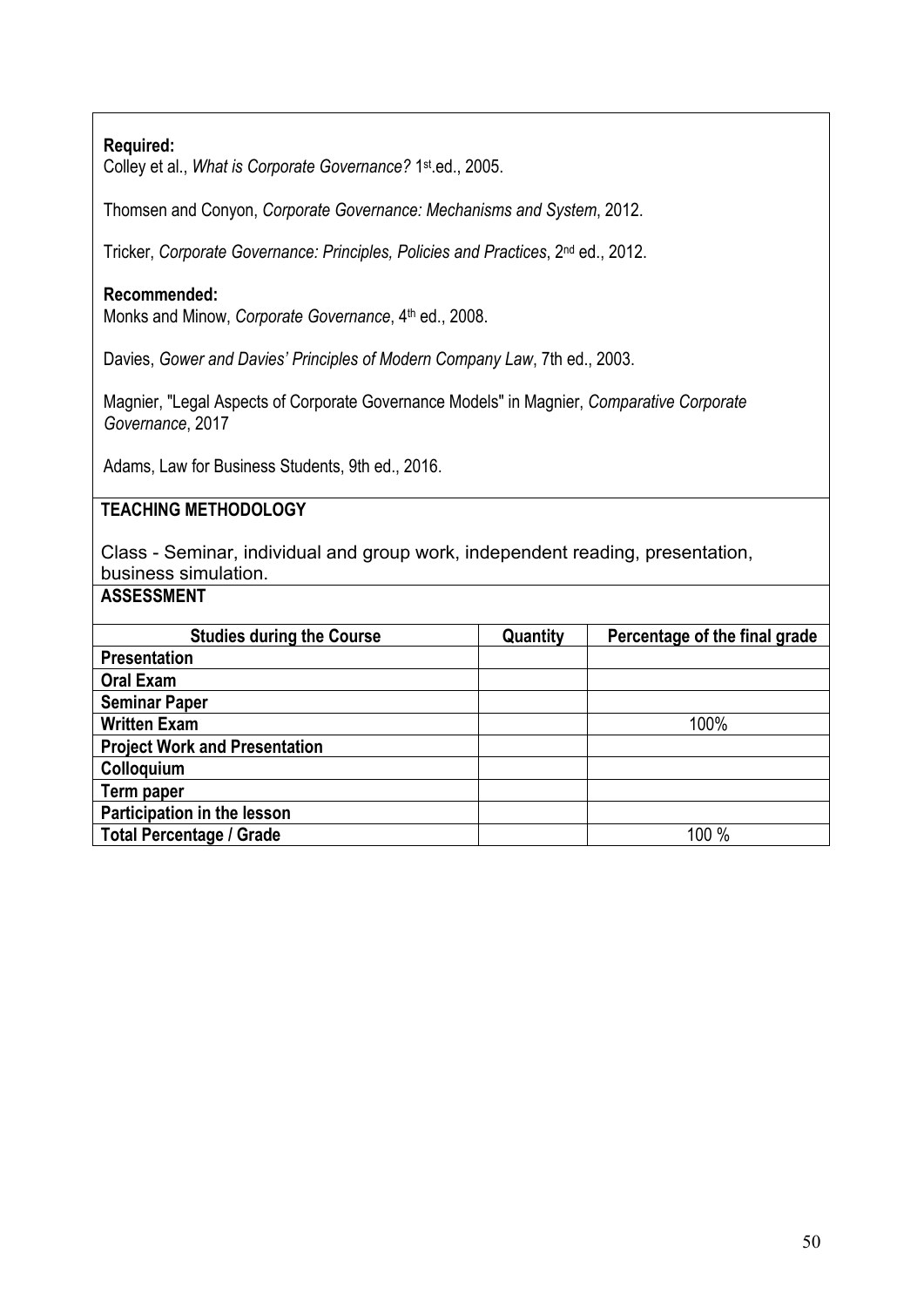### **5. Marketing**

| Code     | Type of the<br><b>Course</b> | <b>Semester</b> | <b>Contact</b><br>hours | Self study<br>hours | <b>Hours Total</b> | <b>Credits</b><br>(ECTS) |
|----------|------------------------------|-----------------|-------------------------|---------------------|--------------------|--------------------------|
|          |                              |                 | 40                      | 110                 | 150                | 5                        |
| Lecturer |                              |                 | Prof. Dr. Ulli Arnold   |                     |                    |                          |
| Language |                              |                 | English                 |                     |                    |                          |

#### **Aim of the Course**

Strategic marketing involves the long-term planning of marketing activities. In this course, the basics of strategic marketing are presented. The focus is on the instruments of strategic marketing, such as market analyses and competitive strategies. Students will gain practical experience in strategic marketing by participating in a marketing simulation as part of this course.

#### **Learning Outcomes**

On successful completion of this Course the learner will be able to:

- explain and apply scientific fundamentals as well as specialized and in-depth knowledge of strategic marketing
- explain, apply and reflect on theories, terminologies, special features, limitations and doctrines of the subject in an in-depth and critical manner
- develop independent ideas and concepts for solving scientific and practical problems in strategic marketing and apply them using a marketing planning game
- present complex subject-related content clearly and in a target group-oriented manner
- argue in discussions
- expand their own argumentation behavior in a critical-reflective manner.

| <b>Precondition(s)</b> |  |
|------------------------|--|
| <b>LITERATURE</b>      |  |

#### **Required:**

Lamb, C. W., Hair, J. F., McDaniel, C., Boshoff, C., Terblanch, N. S., Elliott, R., & Klopper, H. B. (2019). Marketing. Cape Town, South Africa: Oxford University Press Southern Africa (Pty) Limited.

Kotler, P. & Keller, K. (2014). Marketing Management (15th Edition). Pearson.

#### **TEACHING METHODOLOGY**

Class - Seminar, individual and group work, independent reading, presentation, business simulation.

| <b>Studies during the Course</b> | Quantity | Percentage of the final grade |
|----------------------------------|----------|-------------------------------|
| <b>Presentation</b>              |          | 30%                           |
| <b>Oral Exam</b>                 |          |                               |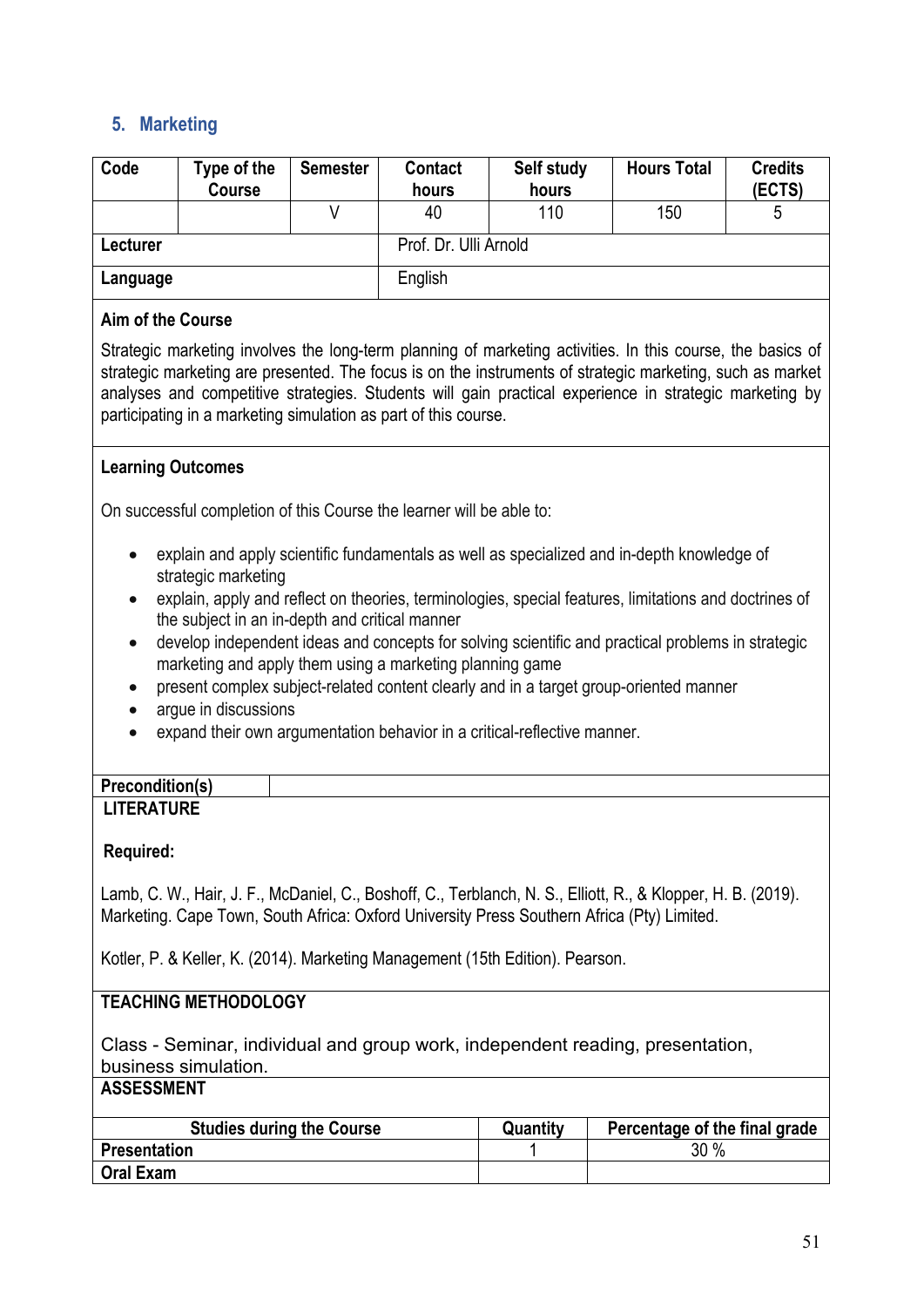| <b>Seminar Paper</b>                 | 70 %  |
|--------------------------------------|-------|
| <b>Written Exam</b>                  |       |
| <b>Project Work and Presentation</b> |       |
| Colloquium                           |       |
| Term paper                           |       |
| Participation in the lesson          |       |
| <b>Total Percentage / Grade</b>      | 100 % |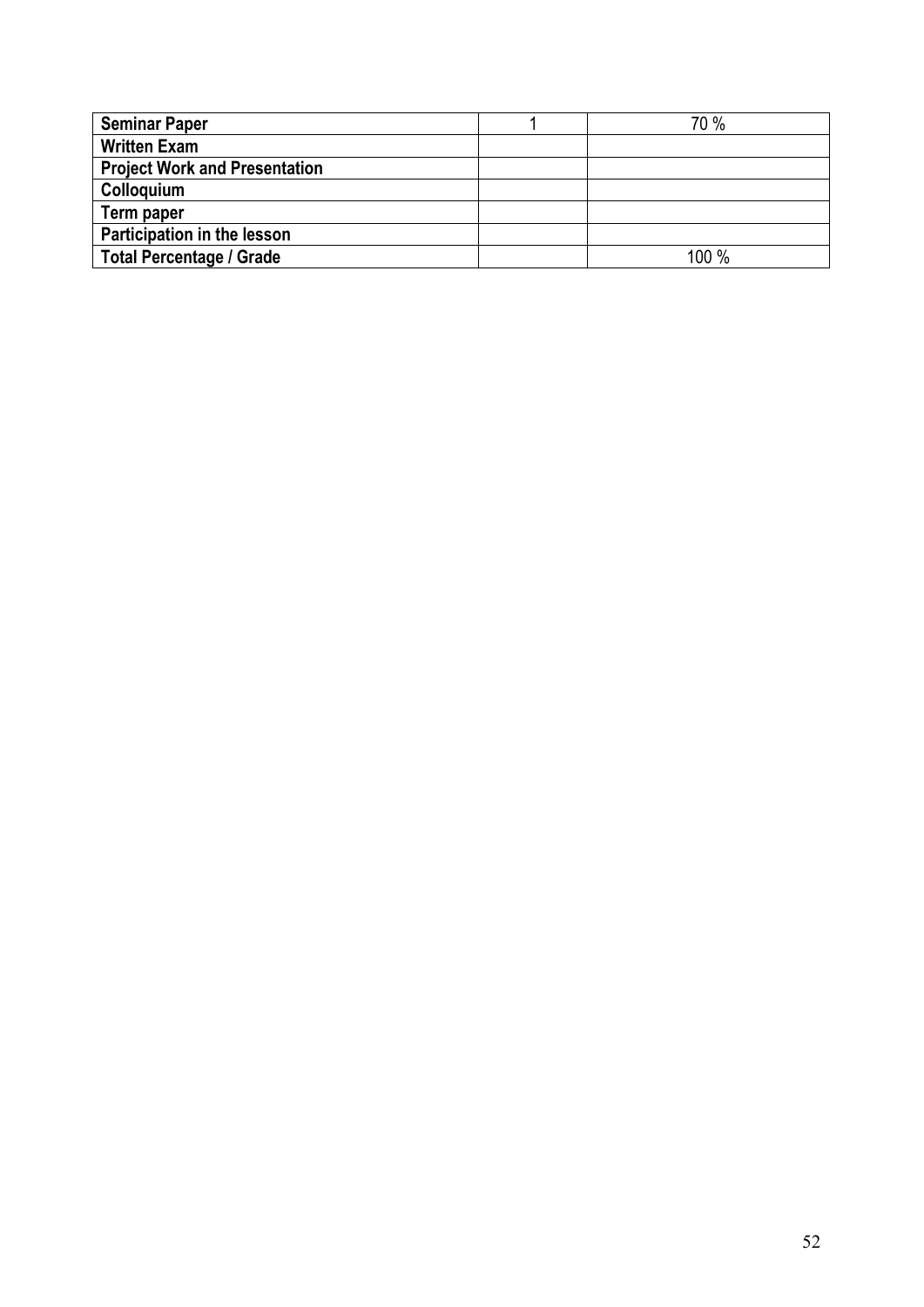### **6. Operation Managament**

| Code     | Type of the<br><b>Course</b> | <b>Semester</b> | Contact<br>hours      | Self study<br>hours | <b>Hours Total</b> | <b>Credits</b><br>(ECTS) |
|----------|------------------------------|-----------------|-----------------------|---------------------|--------------------|--------------------------|
|          |                              |                 | 40                    | 110                 | 150                | ხ                        |
| Lecturer |                              |                 | Prof. Dr. Ulli Arnold |                     |                    |                          |
| Language |                              |                 | English               |                     |                    |                          |

#### **Aim of the Course**

The purpose of the Course is to provide students with selected and in-depth knowledge from the field of Operations Management. Based on selected examples the theoretical knowledge will be applied to operational applications, in order to provide students with a broad insight how OM is connected among operations strategy, management, research, practices and other organizational elements. The use of mathematical tools in process analysis and improvement is a key part of this course.

#### **Content of the Course**

This course discusses how Operations are designed in modern digital organizations and how managers can use Information Technology (IT) to support these operations. Business operations in modern organizations are defined based on business strategies. The main focus of this course is to learn

a) how business strategies are designed and implemented,

b) how business operations are defined and managed, and

c) how IT is used to enable the business operations.

Recent research and industry/service trends in the field of operations management are discussed in some detail. The course systematically guides the student to conduct a focused literature review on some advanced aspect of the studied material and produce a research paper. The student uses hands-on tools for practical insights.

### **Learning Outcomes**

On successful completion of this Course the learner will be able to:

- Design of production and service systems
- Prepare and investigate process organisation and process analysis
- Apply quantitative methods in collecting and analyzig data for an evidence-based decision support
- Develop and carry out independently advanced scientific questions.

| <b>Precondition(s)</b> | Completed courses in Courses Research Orientation and Managing & Leading |
|------------------------|--------------------------------------------------------------------------|
| <b>LITERATURE</b>      |                                                                          |

### **Required:**

Chopra, S., Maindl, P. (2016). Supply Chain Management: Strategy, Planning, and Operation, 16th ed., Pearson.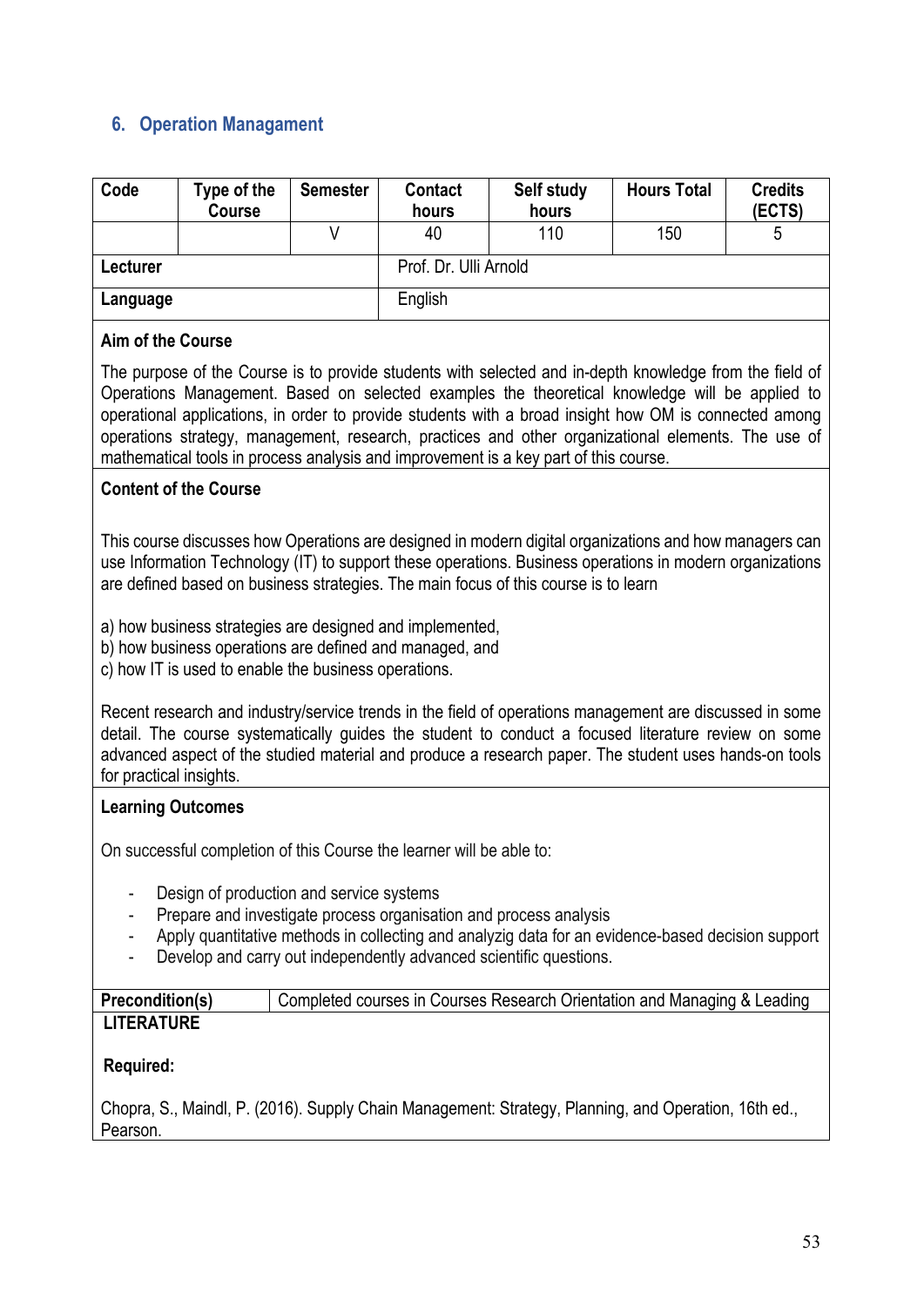Krajewski, L. J., Krajewski, L. J., & Bozarth, C. C. (2014). Operations management: processes and supply chains. Pearson Learning Solutions.

Pilkington, A. and Fitzgerald, R. (2006), "Operations management themes, concepts and relationships: a forward retrospective of IJOPM", International Journal of Operations & Production Management, Vol. 26 No. 11, pp. 1255-1275.

Swink, M. (2017). Managing Operations Across the Supply Chain, 3rd ed., New York: McGraw-Hill Education.

Walker, H., Chicksand, D., Radnor, Z., Watson, G. (2015). "Theoretical perspectives in operations management: an analysis of the literature", International Journal of Operations & Production Management, Vol. 35 Iss 8 pp. 1182 - 1206

#### **Reccommended:**

Ravindran, A. R. (2008). Operations research and management science handbook. CRC Press.

### **TEACHING METHODOLOGY**

Class - Seminar, individual and group work, independent reading, presentation, business simulation.

| <b>Studies during the Course</b>     | Quantity | Percentage of the final grade |
|--------------------------------------|----------|-------------------------------|
| <b>Presentation</b>                  |          |                               |
| <b>Oral Exam</b>                     |          |                               |
| <b>Seminar Paper</b>                 |          |                               |
| <b>Written Exam</b>                  |          | 100 %                         |
| <b>Project Work and Presentation</b> |          |                               |
| Colloquium                           |          |                               |
| Term paper                           |          |                               |
| Participation in the lesson          |          |                               |
| <b>Total Percentage / Grade</b>      |          | 100 %                         |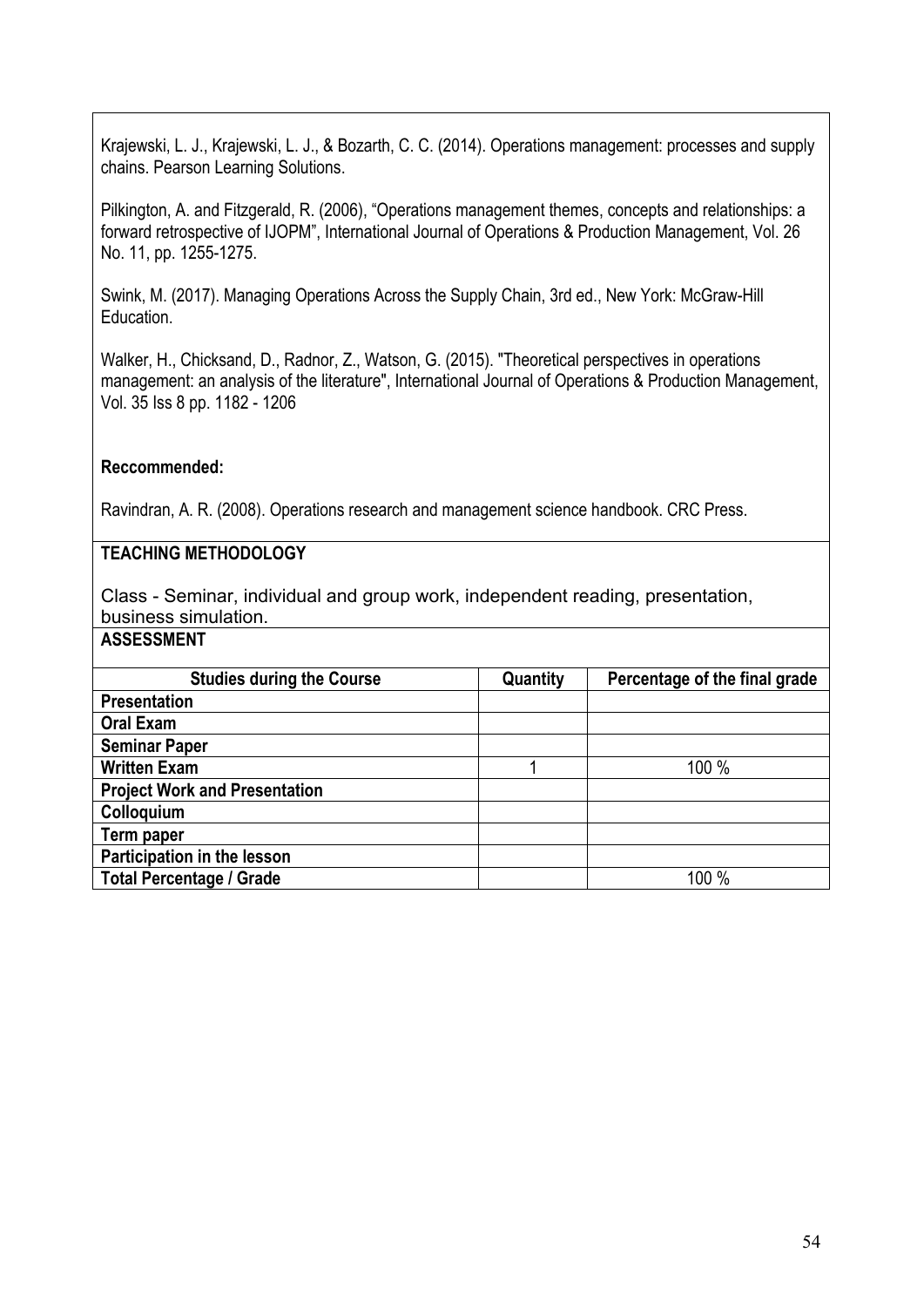## *Module E: Closing Requirements*

### **1. Internship**

| Code     | Type of the<br>Course | <b>Semester</b> | <b>Contact</b><br>hours | Self-study<br>hours                 | <b>Hours</b><br><b>Total</b> | <b>Credits</b><br>(ECTS) |
|----------|-----------------------|-----------------|-------------------------|-------------------------------------|------------------------------|--------------------------|
| $\circ$  | Compulsory            |                 | 140                     | 10                                  | 150                          |                          |
| Lecturer |                       |                 |                         | Head of Faculty, Head of Department |                              |                          |
| Language |                       |                 | English / Albanian      |                                     |                              |                          |

#### **Aim of the Course**

The project work aims at the practical experience of the students. The students carry out a practical project within a company, public organization, authority or non-governmental organization. The selection of the project is the responsibility of the students and the organization in which the project is to be carried out. The project work has a scope of 150 hours and it is to be completed within the framework of an Internship of at least 12 weeks.

#### **Content of the Course**

Students studying the study program extra-professional could also submit a job reflection report. In this report they have to reflect on certain issues / tasks of their professional experience by choosing a topic given in the curriculum.

The area of the internship / project work should be in accordance with the focus chosen for the study program, respectively either in Education or Business. Students enrolled in the study program Management, following the field of study Business cannot complete an internship in teaching or educational activities. The same applies to students enrolled in Management, following the field of study in Education and their internship cannot be completed in the field of Business.

The internship location and activity can only be started after prior consultation with the Head of Department and Head of Faculty. Approval of the program supervisor is required prior to the start of the internship.

#### **Learning Outcomes**

After having completed the Course, the students are able to:

- identify the technical, economic and social circumstances of companies and public authorities
- construct realistic views with regards to practice tasks
- examine companies as a social structure
- evaluate the relationship between executives and employees in order to assess the future impact as a potential executive
- apply a solution-oriented approach, while facing issues / tasks to be completed in the organization
- compare the effects of identified solutions in an analytical way by means of methodological competences
- design a project, develop the initial idea of the project, specify and formulate it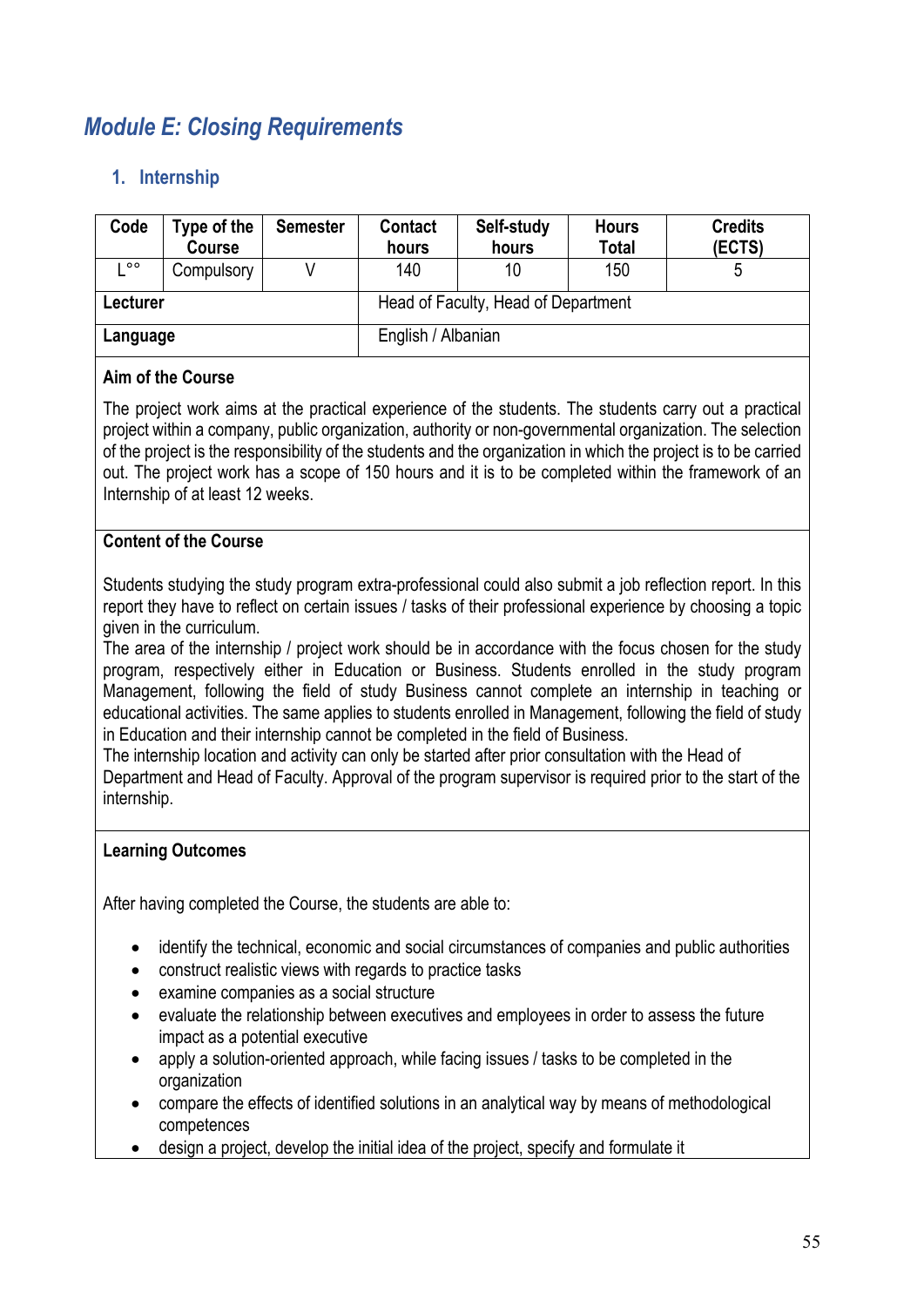| $\bullet$<br>$\bullet$<br>٠<br>context.   | schedule different steps on one's own responsibility, organize them and put them into practice<br>within the scope of the project development<br>develop, rank, interpret and explain solution options<br>promote a decision based on a number of criteria<br>provide documentation<br>present the results to an audience and discuss them<br>integrate the acquired knowledge of the working world and reflect on it into the curricular |          |                               |  |  |
|-------------------------------------------|-------------------------------------------------------------------------------------------------------------------------------------------------------------------------------------------------------------------------------------------------------------------------------------------------------------------------------------------------------------------------------------------------------------------------------------------|----------|-------------------------------|--|--|
| <b>Precondition(s)</b>                    | <b>No</b>                                                                                                                                                                                                                                                                                                                                                                                                                                 |          |                               |  |  |
| <b>ASSESSMENT</b>                         |                                                                                                                                                                                                                                                                                                                                                                                                                                           |          |                               |  |  |
|                                           |                                                                                                                                                                                                                                                                                                                                                                                                                                           | Quantity | Percentage of the final grade |  |  |
| Internship Report / Job reflection Report |                                                                                                                                                                                                                                                                                                                                                                                                                                           |          | 100 %                         |  |  |
| <b>Total Percentage</b>                   |                                                                                                                                                                                                                                                                                                                                                                                                                                           |          | 100 %                         |  |  |
| Grade                                     | Pass / Fail (No grade)                                                                                                                                                                                                                                                                                                                                                                                                                    |          |                               |  |  |
|                                           |                                                                                                                                                                                                                                                                                                                                                                                                                                           |          |                               |  |  |